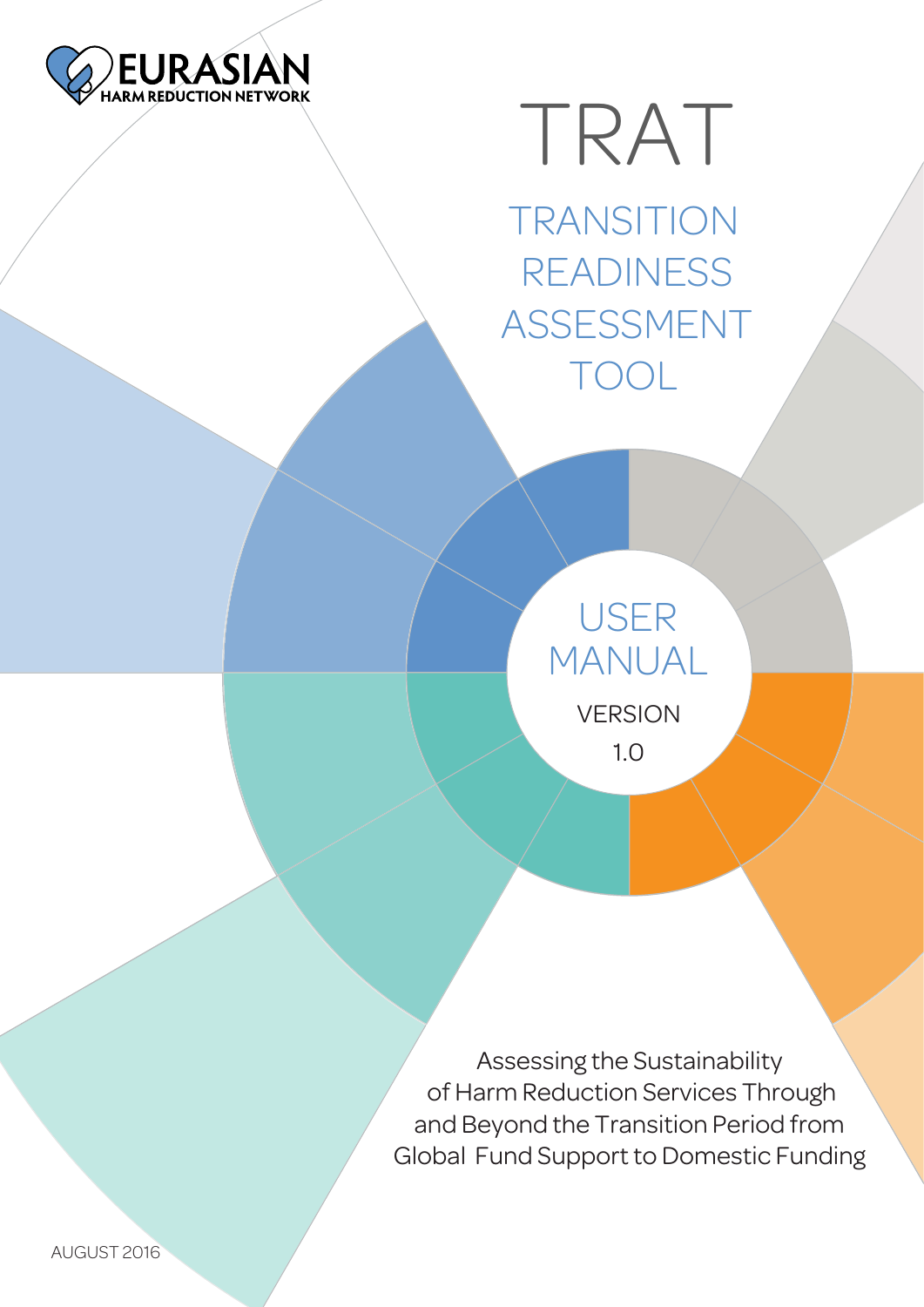### **Contents**

| 6.1 Numerical Presentation of Results: Quantitative Readiness Score 16    |  |
|---------------------------------------------------------------------------|--|
| 6.2 Visual Presentation of Results and the Transition Readiness Score  17 |  |
| Annex 1 Key Informant Interview Guide for Government Partners 19          |  |
| Annex 2 Key Informant Interview Guide for Civil Society Partners  23      |  |
|                                                                           |  |
|                                                                           |  |
|                                                                           |  |
|                                                                           |  |
|                                                                           |  |
|                                                                           |  |
|                                                                           |  |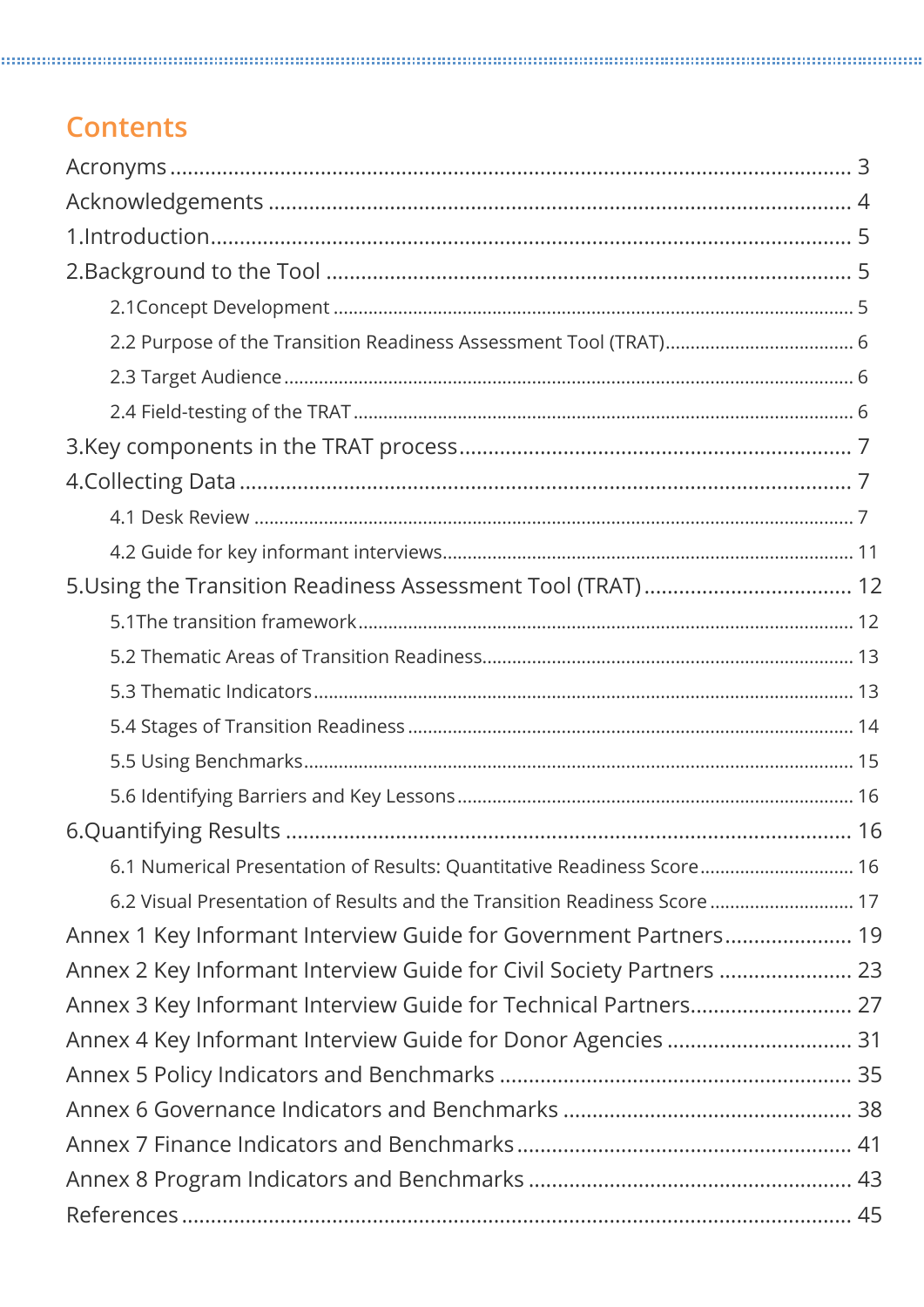### <span id="page-2-0"></span>**Acronyms**

| <b>ART</b>    | Antiretroviral Therapy                                  |
|---------------|---------------------------------------------------------|
| <b>CCM</b>    | <b>Country Coordinating Mechanism</b>                   |
| <b>EECA</b>   | Eastern Europe and Central Asia                         |
| <b>EHRN</b>   | Eurasian Harm Reduction Network                         |
| <b>FYR</b>    | Former Yugoslav Republic                                |
| <b>GARPR</b>  | Global AIDS Response Progress Report                    |
| GF            | The Global Fund to Fight AIDS, Tuberculosis and Malaria |
| <b>HCV</b>    | <b>Hepatitis C Virus</b>                                |
| <b>KAP</b>    | Key Affected Population                                 |
| <b>MIC</b>    | Middle Income Country                                   |
| <b>MOH</b>    | Ministry of Health                                      |
| <b>NASA</b>   | National AIDS Spending Assessment                       |
| <b>NGO</b>    | Non-Governmental Organization                           |
| <b>NSP</b>    | Needle/Syringe [exchange] Program                       |
| <b>OSF</b>    | Open Society Foundations                                |
| OST           | Opioid Substitution Therapy                             |
| PR.           | <b>Principal Recipient</b>                              |
| <b>PWID</b>   | People Who Inject Drugs                                 |
| TB            | Tuberculosis                                            |
| <b>TRAT</b>   | <b>Transition Readiness Assessment Tool</b>             |
| <b>UNAIDS</b> | United Nations Joint Program on HIV/AIDS                |
| <b>UNGASS</b> | United Nations General Assembly Special Session         |
| <b>UNDP</b>   | United Nations Development Program                      |
| <b>WHO</b>    | World Health Organization                               |
|               |                                                         |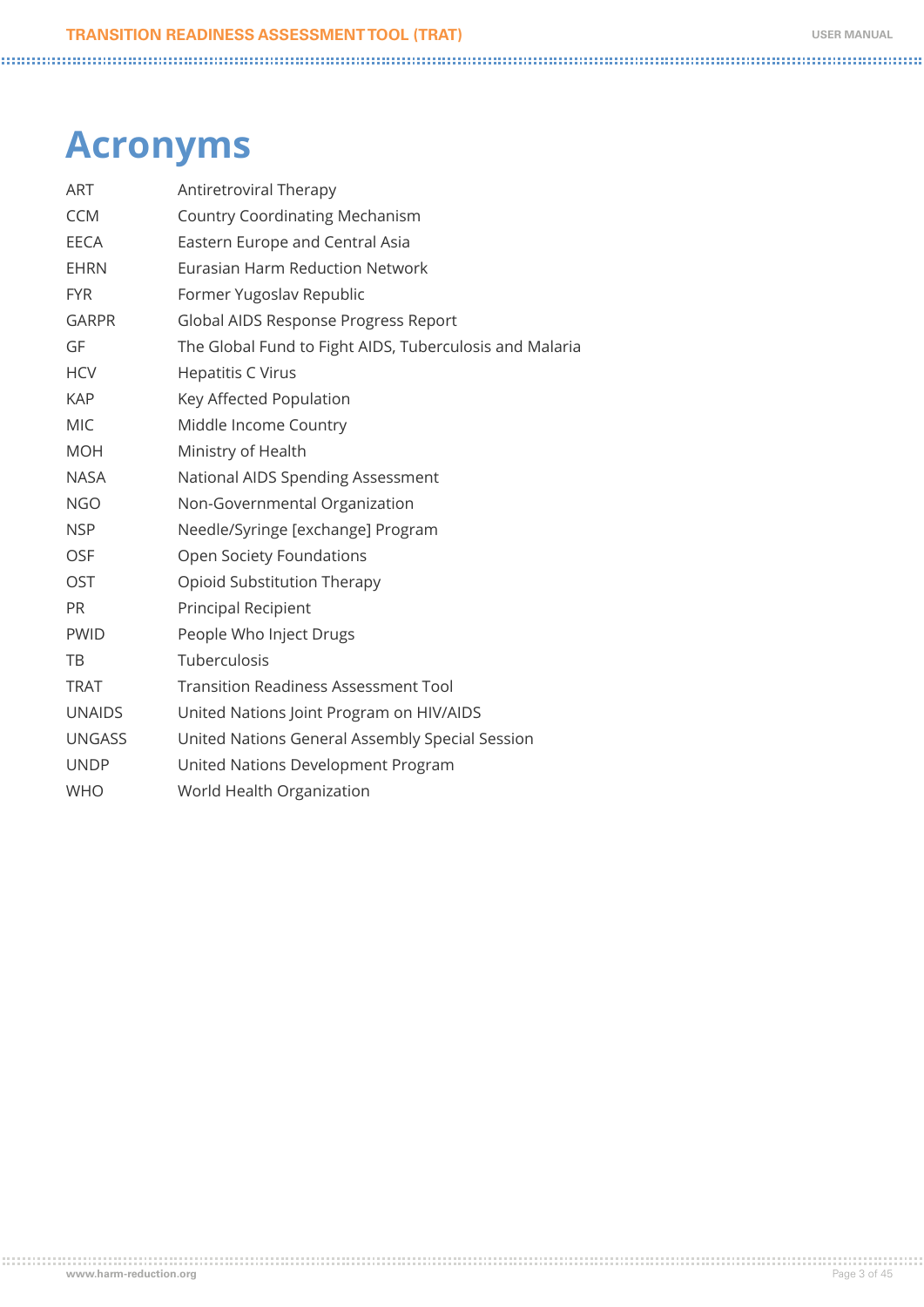# <span id="page-3-0"></span>**Acknowledgements**

This 'User Manual' is a publication of the Eurasian Harm Reduction Network (EHRN). EHRN is a regional network of harm reduction programs, groups of people who use drugs, and their allies from across 29 countries of Central and Eastern Europe and Central Asia who advocate for the universal human rights of people who use drugs. EHRN's mission it is to promote humane, evidence-based harm reduction approaches to drug use, with the aim of improving health and well-being, whilst protecting human rights at the individual, community, and societal levels.

The Manual was prepared by Graham Shaw with additions from Ivan Varentsov of EHRN and Danielle Parsons of APMG Health during July-August 2016.

The publication was prepared with financial support from Open Society Foundations (OSF). The views expressed in this publication do not necessarily reflect the official position of OSF as EHRN's partner. The Transition Readiness Assesment Tool was developed with financial support from International Council of AIDS Service Organizations (ICASO).

This publication is available at: [www.harm-reduction.org](file:///C:\Users\Ivanas Varentsovas\AppData\Local\Microsoft\Windows\INetCache\Content.Outlook\JIA54PR3\www.harm-reduction.org)

**Contact:** Ivan Varentsov, Global Fund Advocacy Advisor, EHRN: [ivan@harm-reduction.org](file:///C:\Users\Graham\Documents\C O N S U L T A N C I E S\2016\2016-001-EHRN-Albania\Case Study - Albania\ivan@harm-reduction.org)

*© Eurasian Harm Reduction Network, 2016. Citing the source is necessary when using any parts of this publication. Please contact EHRN for permission if you wish to use the entire publication. Thank you.*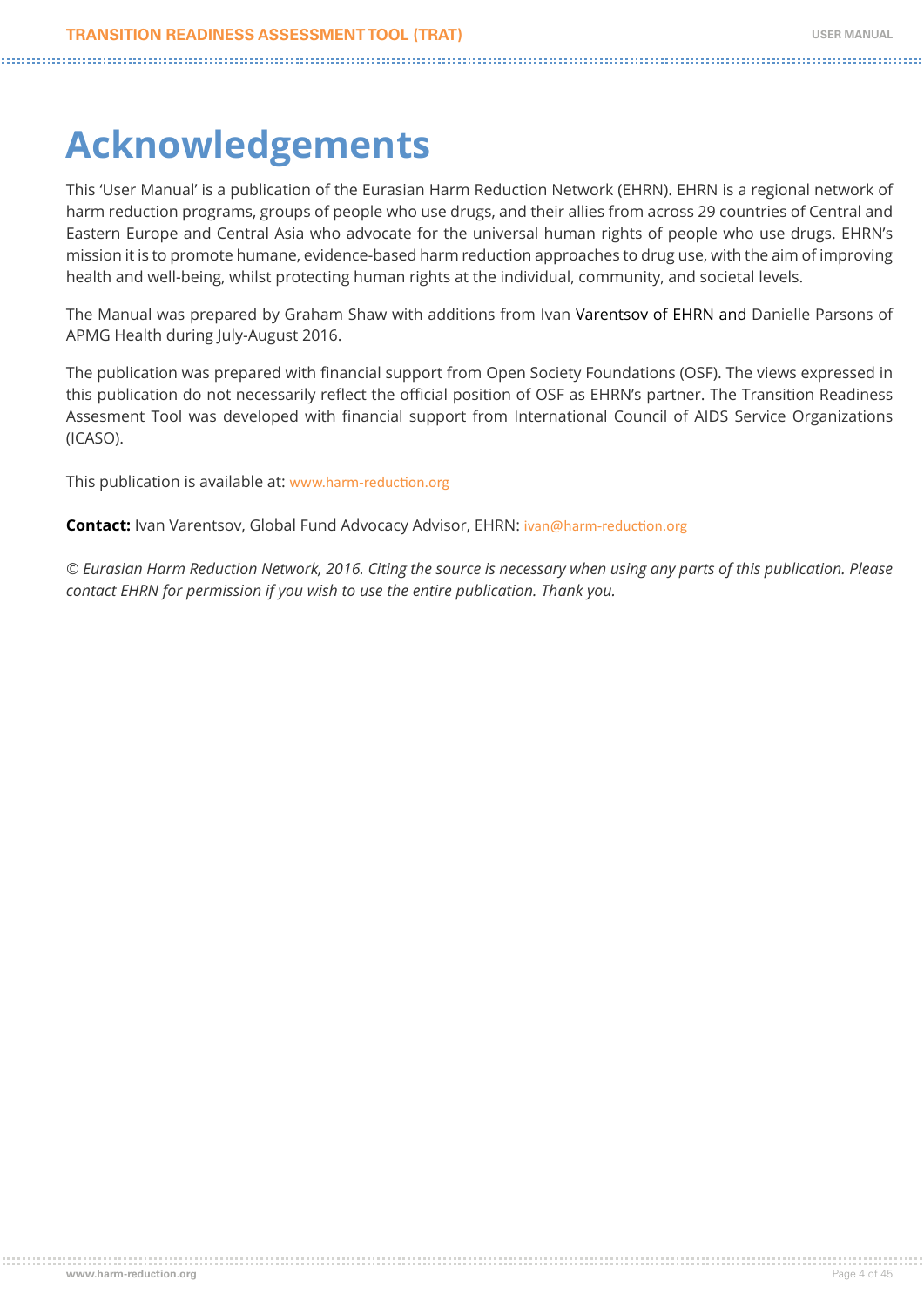# <span id="page-4-0"></span>**1. Introduction**

Continuing the current low levels of prevention coverage, diagnosis, and treatment of HIV and tuberculosis (TB) services, especially amongst key affected populations (KAPs), are inadequate to effectively curb the HIV and TB epidemics. While much of the world is seeing declines in new HIV infections, Eastern Europe and Central Asia (EECA) remains the only region where new HIV infections continue to increase, reflecting the failure to implement the set of harm reduction approaches for people who inject drugs (PWID) which are recommended by the World Health Organization. PWID represent a major risk group for HIV transmission in the region. UNAIDS estimates that 57% of all new HIV infections in Eastern Europe are attributed to the sharing of injection equipment.

Over the last decade, the Global Fund to Fight AIDS, Tuberculosis and Malaria (hereafter, the Global Fund) has played a unique and indispensable role in responding to the HIV epidemic among PWID in the EECA, where national governments are still either reluctant, or show outright resistance, to investing in programs on HIV prevention among KAPs, including harm reduction programs. However, the economic growth of developing countries coupled with the slow recovery of developed (donor) countries after the recent economic crisis has changed traditional development assistance models. As a result, in recent years a clear tendency has been observed in a decrease of funding available from international and bilateral donors to middle income countries (MICs) for health-related responses, including for HIV and TB programs, and the Global Fund is no exception.

Consequently, there is a widespread concern as to how to ensure the successful transition from Global Fund support of HIV and TB responses to national funding in MICs and the sustainability of such programs, especially those targeted at KAPs. There seems to be a common understanding that when donors decide to stop supporting programs, funding should be phased out in a planned and predictable way involving all stakeholders, and ensuring that national funding is made available to sustain programs – particularly those targeting KAPs, including harm reduction interventions.

In understanding the challenges for harm reduction services transitioning in EECA countries, the Eurasian Harm Reduction Network (EHRN) structured its Global Fund-related advocacy activities in 2015-2016 around the issues of sustainability and transition planning. The development of this Transition Readiness Assessment Tool (TRAT), and its piloting through a number of case studies, is part of that approach.

*You may access the Transition Readiness Assesment Tool (TRAT) in Excel format at*  http://www.harm-reduction.org/library/transition-readiness-assessment-tool-trat

# **2. Background to the Tool**

### **2.1 Concept Development**

The concept of the Transition Readiness Assessment Tool (TRAT) came from a technical consultation co-organized by the Secretariat of the Global Fund and EHRN which was held in Istanbul, Turkey, 21-22 July 2015. This consultation involved national government agencies, donor organizations, technical support providers, UN agencies, civil society and communities to discuss transition and sustainability in EECA. Specifically, the consultation sought to shape an appropriate technical framework for the transition from the Global Fund to national funding and the sustainability of HIV ad TB programs in the region<sup>1</sup>. Following the consultation, the organizing team utilized the consultation outputs to develop a draft 'Framework for Transition to Sustainability' underpinned by common principles that guide a transition to government funding of HIV and TB that ensures sustainability of these programs and their capacity to continue to achieve health gains. The draft was the starting point for further consultation, verification, field-testing, and refinement that has resulted in the TRAT.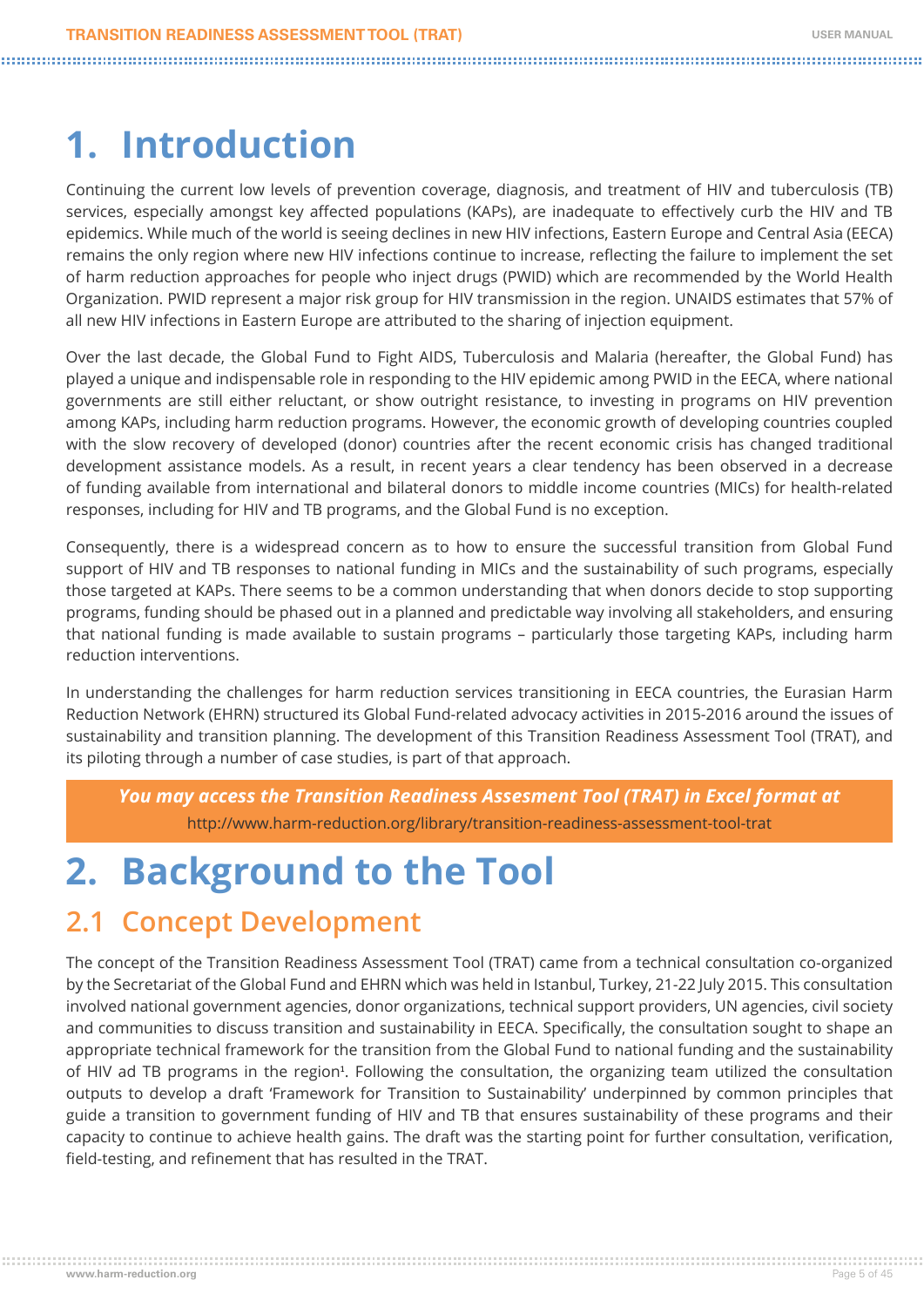### <span id="page-5-0"></span>**2.2 Purpose of the Transition Readiness Assessment Tool (TRAT)**

The TRAT has been created to help assessors to take available information and data and to process it in a standardized manner to analyse a country's readiness for, and risks of, transition from donor funding to sustainable domestic financing. This process also helps assessors to identify key barriers that must be addressed before sustainable transition is possible. The TRAT may be applied in advance of the development of a country Transition Plan to help to structure its content as well as at the stages of implementation of the Transition Plan, and may be re-administered periodically to help analyze the ongoing process of transition, as well as to capture both its positive and negative consequences. This version of the tool focuses specifically on assessing the sustainability of harm reduction services through and beyond the transition period.

### **2.3 Target Audience**

The primary targets of the analysis produced by the TRAT are decision-makers and other stakeholders who play a role in transition from Global Fund support to national funding in the HIV sector, particularly in the harm reduction program, in a specific country including, for example:

- a) **Government:** government stakeholders and decision-makers at all levels, from local/provincial government employees, to ministerial level staff, to national representatives such as Prime Ministers, Ministers of Health, Ministers of Finance, etc.;
- b) **Civil Society:** including registered civil society organizations as well as unregistered and/or informal communitybased groups;
- c) **Technical Partners:** including multi-lateral partners, such as UN agencies, and other non-donor international partners providing technical support; and,
- d) **Donor Agencies:** including the Global Fund and other multi- or bi-lateral donor partners.

### **2.4 Field-testing of the TRAT**

The first version of TRAT was developed by EHRN with the support of APMG Health and financial support from International Council of AIDS Service Organizations (ICASO) between February and March 2016.

Between March and June 2016, several consultants were hired to use the draft version of the TRAT to develop transition readiness case studies for five countries in East and South East Europe including Albania<sup>2</sup>, Bosnia and Herzegovina<sup>3</sup>, the FYR Macedonia<sup>4</sup>, Montenegro<sup>s</sup> and Romania<sup>6</sup>, respectively. These countries were chosen as they were either already ineligible for Global Fund HIV grants or are due to become ineligible very soon. Therefore, they provided an opportunity to understand if the transition of harm reduction services from Global Fund support to national funding had taken place; whether it was successful; and if the sustainably of these services was achieved. Each consultant provided feedback on the practical use of each aspect of the TRAT during the development of these case studies. Based on this feedback, the TRAT was revised and adjusted in July 2016; this User Manual describes the current version of the tool.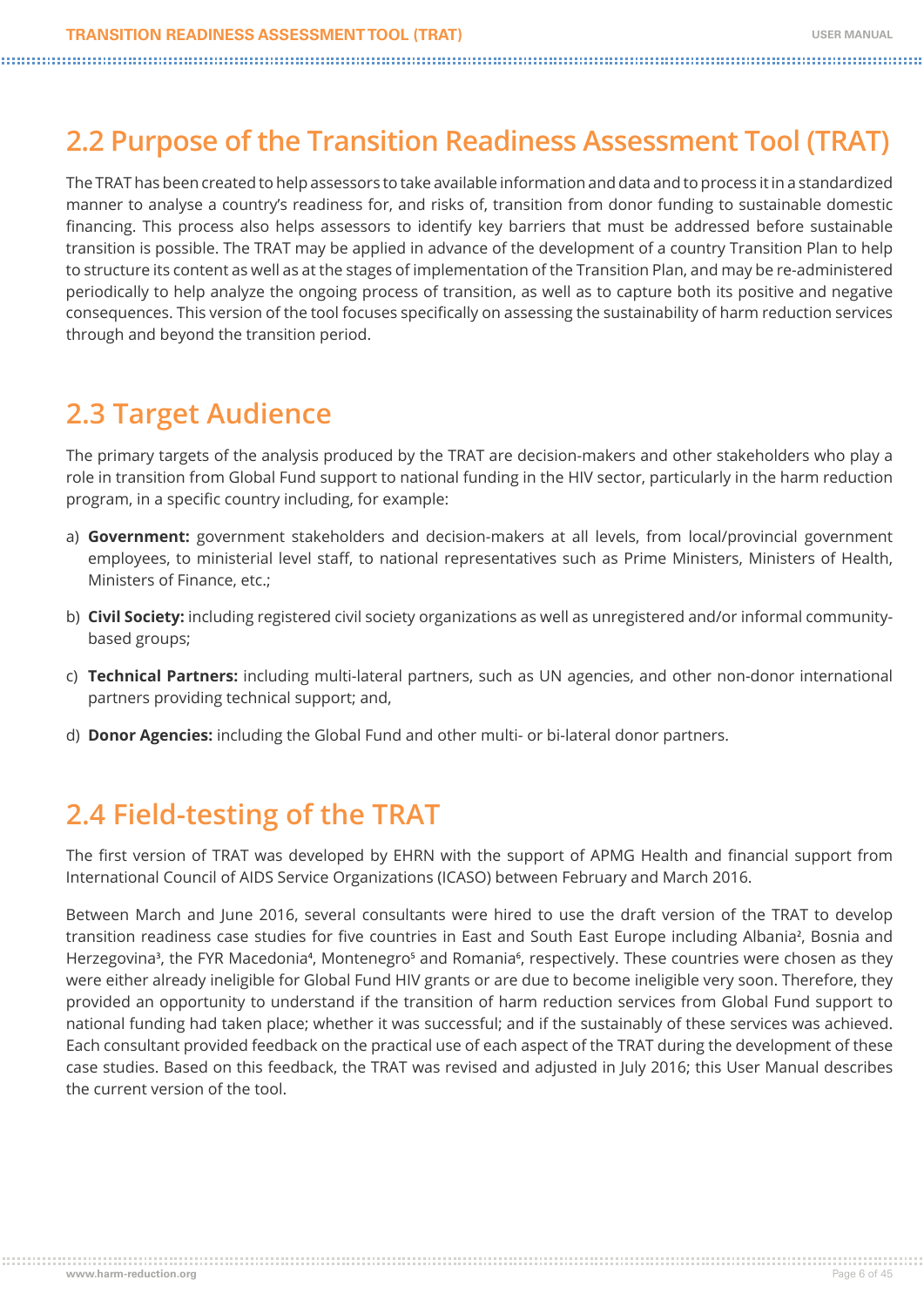# <span id="page-6-0"></span>**3. Key components in the TRAT process**

To conduct a thorough and comprehensive transition readiness assessment, the following steps must be undertaken:

- a) The collection of quantitative and qualitative data through a **desk review** (see Chapter 4.1);
- b) The collection of quantitative and qualitative information through **interviews with key informants** (see Chapter 4.2); and,
- c) Use of the excel-based tool to assess and score the **benchmarks of each indicator in each thematic area** of transition (see Chapter 5).

Guidance on how to complete each of the above key steps in the TRAT process is given below. In accordance with the TRAT concept, and the transition framework which provided the theoretical basis for TRAT, the focus of all these steps should be around four thematic areas of transition, as follows:

**Policy:** includes a range of normative standards, from legislation down to local orders, and from strategic (e.g. National Strategic Plans) to pragmatic (e.g. legislation legalizing particular interventions or service delivery modes). Foci for the policy area include strengthening and/or enhancing rights-based and evidence-based approaches.

**Governance:** the strategic management and oversight of national responses that may use the Country Coordination Mechanism (CCM) as the central governance body or other relevant multi-stakeholder governance bodies, including at least government, civil society, and technical partners, institutionalized to steer the transition process, and the continuance of program planning and oversight with a focus on ensuring sustainability and institutionalization after Global Fund support ends. Governance also includes the safeguarding of the meaningful inclusion and engagement of civil society and affected communities as a top priority.

**Finance:** includes both the creation/adaptation of financial systems to appropriate budget for, and track expenditure on, HIV and TB programming, and also the effective allocation of adequate funding. Assuring that national strategic plans are appropriately costed, and that funds are allocated by the government based on real need and potential return on investment (e.g. impact on the epidemics) should be a top priority. Donor procurement systems that are integrated into national systems and that are assuring reasonable price controls.

**Programs:** includes management, service delivery at levels of coverage recommended by the World Health Organization, and monitoring functions of HIV and TB programs. The role of community and civil society in each of these elements should be considered and expanded as needed to be sure that these groups continue to be key partners in program implementation after Global Fund support ends. In addition, special attention should be given to management functions – transitioning responsibility, and building capacity – in countries where the United Nations Development Program (UNDP) or non-government entities have been Global Fund Principal Recipients (PRs).

The quality of the findings arising from the TRAT is directly related to the information available to the assessor before each component of the TRAT is undertaken. A lack of a comprehensive desk review, and/or a lack of discussions with key informants, would significantly undermine the ability of the assessor to score each benchmark accurately.

# **4. Collecting Data**

### **4.1 Desk Review**

As a first step, it is recommended that the assessor conduct a comprehensive desk review with due diligence of the following information before conducting key informant interviews: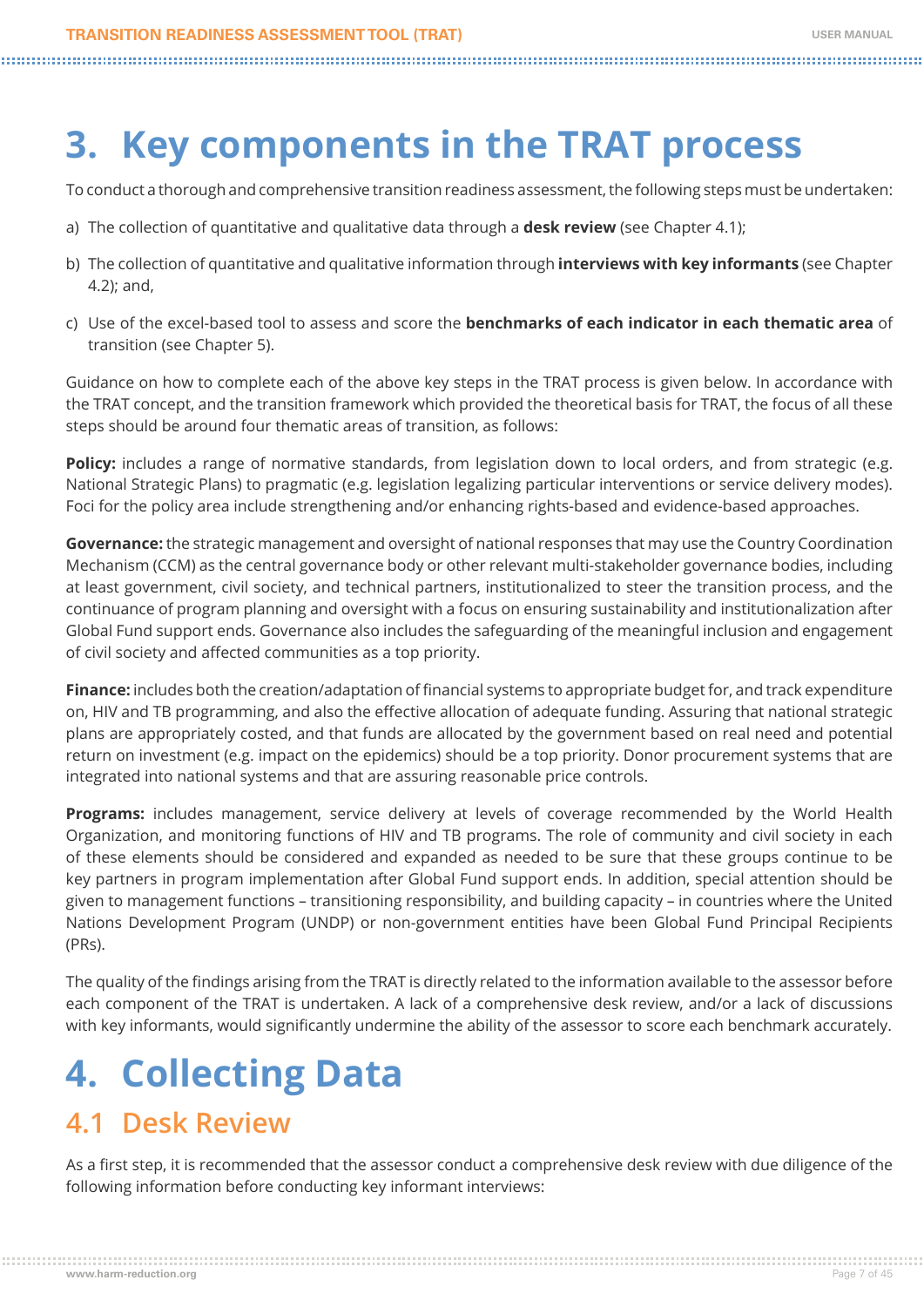#### **a) Policy**

The assessor should pay particular attention to the existence, in whole or in part, of the following:

- • A fully-resourced 'Transition Plan', including harm reduction, that is proactively guiding transition at the current time;
- Legal or policy barriers to the implementation of harm reduction programs; and,
- • Policy or legislation that is in place to support state and/or municipal governments to contract or grant NGOs for the delivery of harm reduction and other HIV prevention services.

Some of the documents that might be of assistance to the assessor in responding to the above key points may include, but not be limited to, the following:

- • National HIV/AIDS Strategic Plan and Program, and any other strategic documents which govern harm reduction programming, e.g. HCV Strategy, Illicit Drugs Strategy, National TB Program, etc.;
- Global Fund (GF) Concept Notes from recent/active GF grants;
- • Current state of, and legislation governing grants to, contracts from governmental to non-governmental organizations (NGOs), e.g. is there a mechanism for state or municipal government to fund NGOs (in any area) and specifically for harm reduction?
- Current state legislation governing illicit drug policy;
- • Any critical documents from technical partners and/or civil society regarding harm reduction or HIV or TB from the last three years – reports, evaluations, policy briefs, etc. – particularly those that give insight into the status of rights-based care approaches and ongoing barriers that people who inject drugs (PWID) face in accessing care; and,
- Transition and/or sustainability plan(s) for transition from GF support to domestic funding (if one exists) in either finalized or draft form.

#### **b) Governance**

The assessor should pay particular attention to the existence, in whole or in part, of the following:

- The existence and regular functioning of a multi-stakeholder national governance body, including at least government, civil society, and technical partners, institutionalized to steer the transition process, and to continue program planning and oversight after the end of donor funding;
- The multi-stakeholder national governance body has an oversight function to monitor implementation of the National HIV Program, and harm reduction/PWID outcomes are measured as a distinct program area; and,
- The multi-stakeholder national governance body has an oversight function to monitor expenditure against the planned budget, and harm reduction/PWID expenditure is measured as a distinct track of expenditure.

Some of the documents that might be of assistance to the assessor in responding to the above key points may include, but not be limited to, the following:

- Relevant documents related to the Country Coordinating Mechanism (CCM), as available bylaws, reports, membership, participation in meetings, minutes of meetings held, etc.; and,
- • Other multi-stakeholder national governance bodies that exist and function regularly such as commissions, councils, etc. - including their authority, rules of governance, membership, impact to-date, etc.

It is expected that key informant interviews will be necessary to verify this information.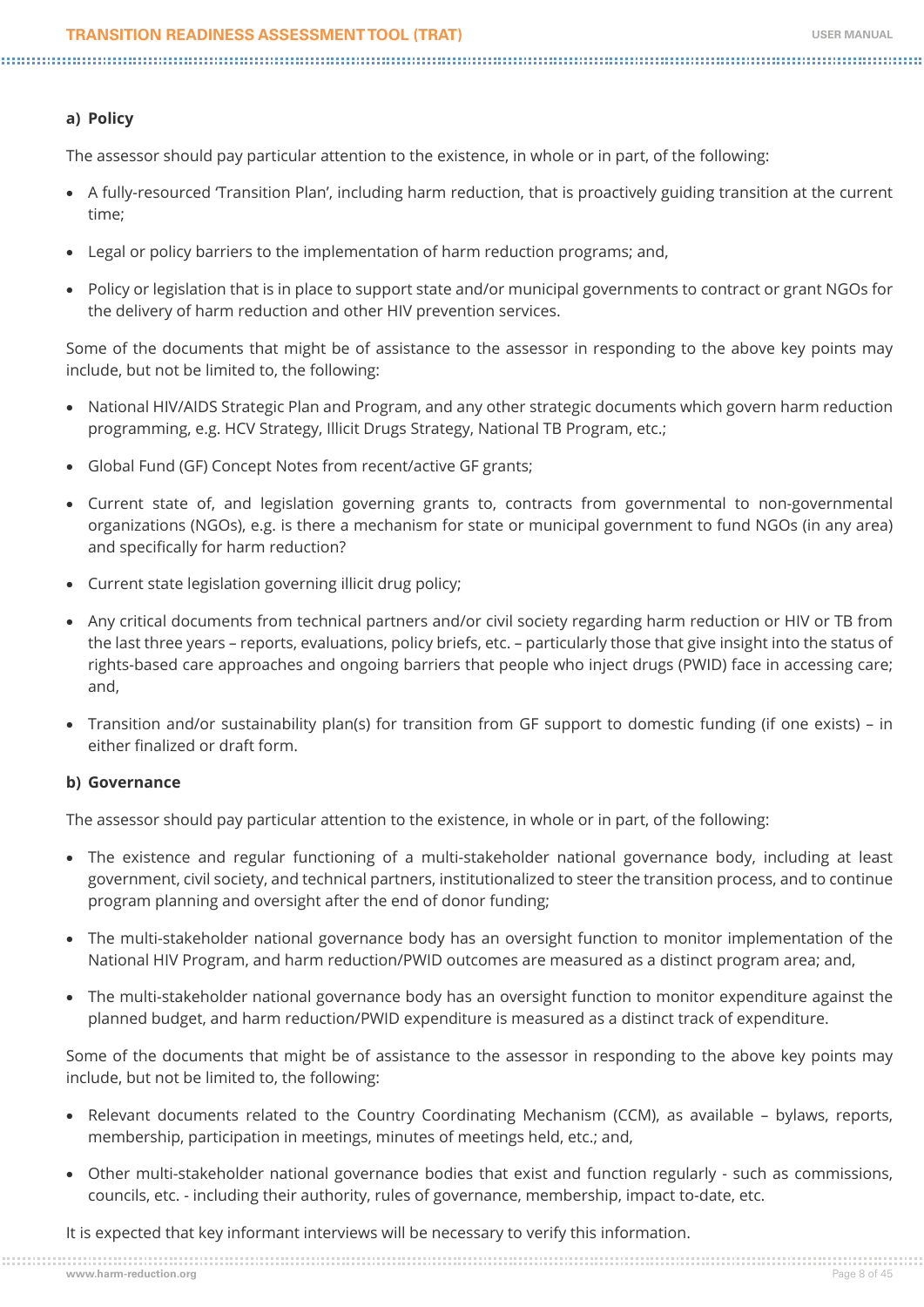#### **c) Finance**

The assessor should pay particular attention to the existence, in whole or in part, of the following:

- Funds for harm reduction that are allocated according to an optimized budget scenario;
- Core harm reduction services that are funded by the government; and,
- Donor procurement systems that are integrated into national systems and that are assuring reasonable price controls.

Key details to glean are shown in Table 1, below; if adequate details are available, it is recommended that this table be reproduced and used to disaggregate funding for needle/syringe programs (NSP) versus opioid substitution therapy (OST) programs, and/or any other programming specifically targeting PWID, e.g. counselling or adherence funding as part of HIV care. It is expected that some data may not be available; Table 1, below, should be filled out with only information that is available.

#### **Table 1. Key details to gather on budgeting for harm reduction**

| <b>Budget Details</b><br>(state currency)                                    | 2013 | 2014 | 2015 | 2016 2017 | 2018 | Source(s) | <b>Notes</b> |
|------------------------------------------------------------------------------|------|------|------|-----------|------|-----------|--------------|
| Budget designated for harm reduction per<br>national strategies, plans, etc. |      |      |      |           |      |           |              |
| Actual budget realized for harm reduction                                    |      |      |      |           |      |           |              |
| Amount from domestic funding                                                 |      |      |      |           |      |           |              |
| Amount from GF support                                                       |      |      |      |           |      |           |              |
| Amount from other external/donor funding                                     |      |      |      |           |      |           |              |
| Calculated need for harm reduction                                           |      |      |      |           |      |           |              |
| Gap between need and funds available                                         |      |      |      |           |      |           |              |

#### **d) Program**

The assessor should pay particular attention to the existence, in whole or in part, of the following:

- The monitoring of the provision of core harm reduction services according to defined standards;
- The availability of core harm reduction services at levels of coverage recommended by the World Health Organization; and,
- That NGOs are critical partners in the delivery of harm reduction and other HIV prevention services financed by domestic resources.

Some of the documents that might be of assistance to the assessor in responding to the above key points may include, but not be limited to, the following:

- All available statistics (UNGASS/GARPR, NASA, HiT, other national/MOH sources) that indicate the current scope of needle exchange and OST services in a country, respectively, including (but not limited to) those in Tables 2 and 3, below;
- • All available statistics that indicate PWID and OST client access to other supportive health services for HIV and TB, including (but not limited to) those in Tables 4 and 5, below;
- The geographical coverage of harm reduction services, particularly NSP and OST, should be reflected within the analysis; and,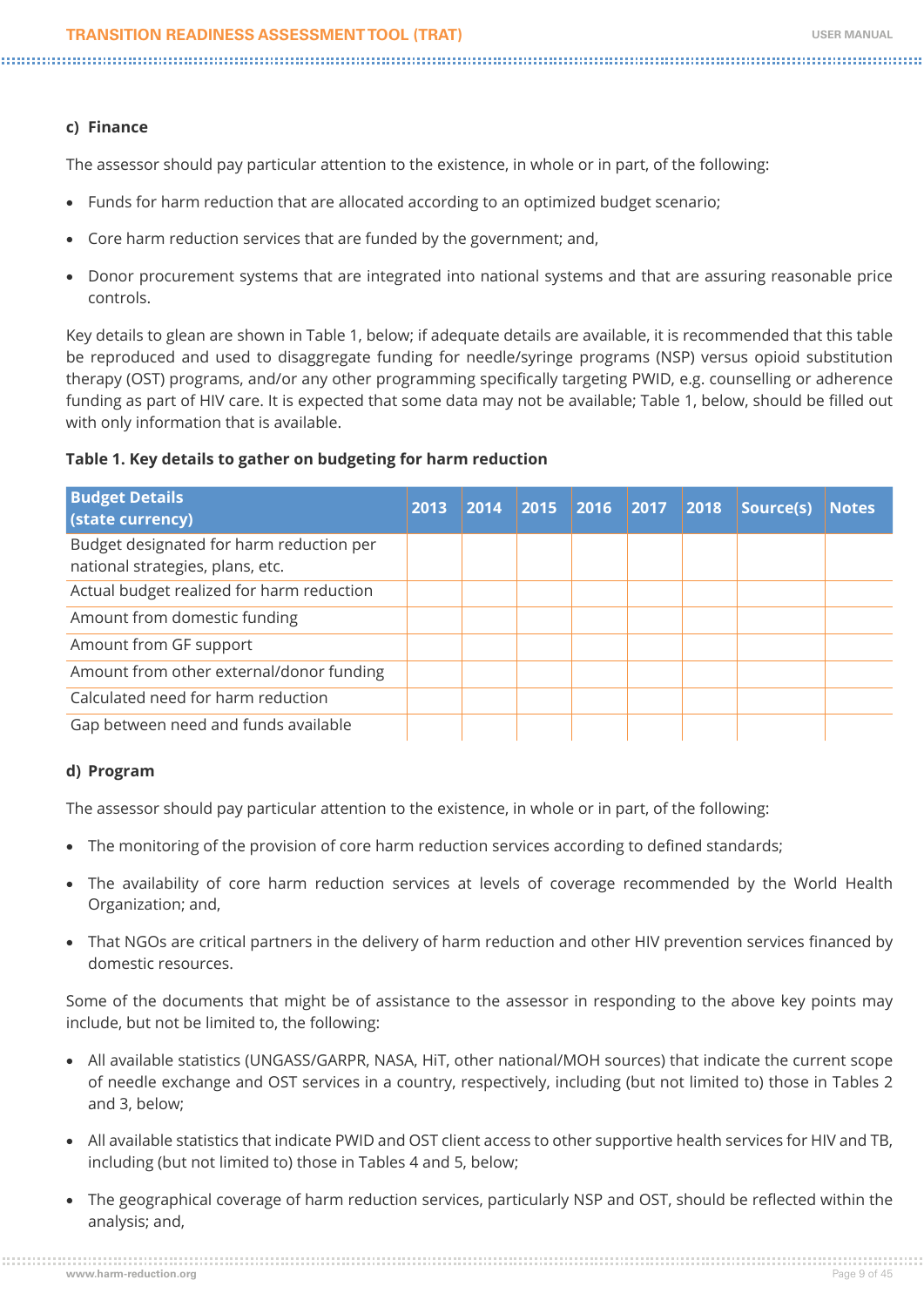- - • Coverage of NSP and OST should ideally be equal to, or higher than, the targets from World Health Organization: NSP: 60% of all PWID; OST: 40% of all opiate users.

#### **Table 2. Key program details to gather about PWID**

| <b>Indicator</b>                                                              | 2013 | 2014 | 2015 | <b>Source</b> | <b>Notes</b> |
|-------------------------------------------------------------------------------|------|------|------|---------------|--------------|
| Number of government-based needle/syringe programs/exchanges                  |      |      |      |               |              |
| Number of NGO-based needle/syringe programs/exchanges                         |      |      |      |               |              |
| Coverage of needle/syringe programs/exchanges                                 |      |      |      |               |              |
| Number of unique clients served                                               |      |      |      |               |              |
| Number of clients receiving minimum package of services^                      |      |      |      |               |              |
| Number of clients receiving expanded or comprehensive package of<br>services* |      |      |      |               |              |

^ minimum package of services is defined as [the assessor should include details here for the specific country].

\* an expanded or comprehensive package of services is defined as [the assessor should include details here for the specific country].

#### **Table 3. Key program details to gather for OST**

| <b>Indicator</b>                                      | 2013 | 2014 | $\vert$ 2015 | <b>Source</b> | <b>Notes</b> |
|-------------------------------------------------------|------|------|--------------|---------------|--------------|
| Number of service points                              |      |      |              |               |              |
| Number of clients on methadone                        |      |      |              |               |              |
| Number of clients on other substitutions therapies    |      |      |              |               |              |
| Coverage of methadone or other substitution therapies |      |      |              |               |              |

#### **Table 4. Key program details about HIV/AIDS and TB among PWID**

| Indicator                                   | 2013 | 2014 | 2015 | <b>Source</b> | <b>Notes</b> |
|---------------------------------------------|------|------|------|---------------|--------------|
| Tested for HIV (by year)                    |      |      |      |               |              |
| Newly diagnosed with HIV (by year)          |      |      |      |               |              |
| On ART (cumulative)                         |      |      |      |               |              |
| Living with HIV but not on ART (cumulative) |      |      |      |               |              |
| Screened for TB (by year)                   |      |      |      |               |              |
| Diagnosed with active TB (by year)          |      |      |      |               |              |
| Treated for TB (by year)                    |      |      |      |               |              |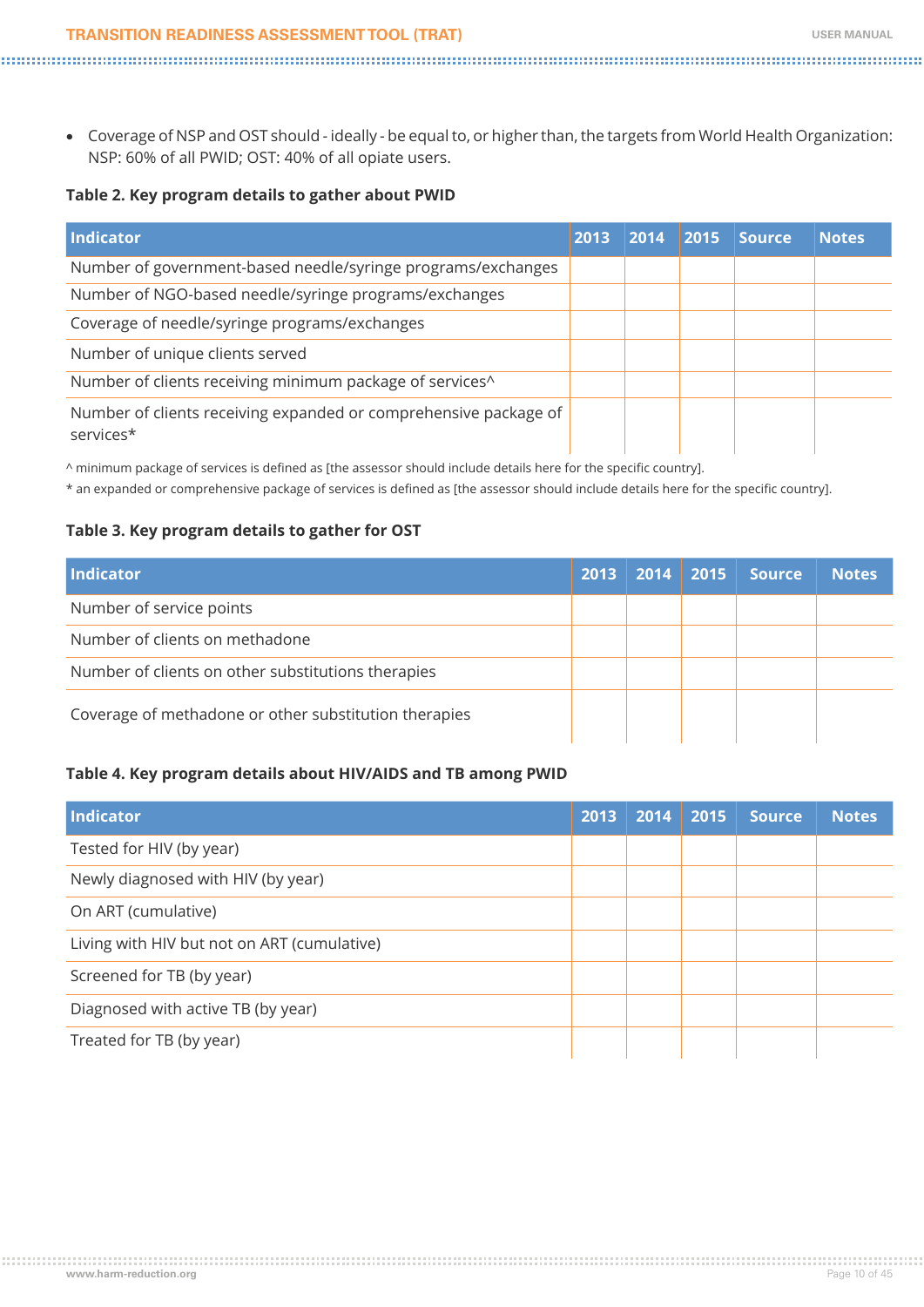#### <span id="page-10-0"></span>**Table 5. Key program details about HIV/AIDS and TB among OST clients**

| Indicator                                   | 2013 | 2014 | 2015 | <b>Source</b> | <b>Notes</b> |
|---------------------------------------------|------|------|------|---------------|--------------|
| Tested for HIV (by year)                    |      |      |      |               |              |
| Newly diagnosed with HIV (by year)          |      |      |      |               |              |
| On ART (cumulative)                         |      |      |      |               |              |
| Living with HIV but not on ART (cumulative) |      |      |      |               |              |
| Screened for TB (by year)                   |      |      |      |               |              |
| Diagnosed with active TB (by year)          |      |      |      |               |              |
| Treated for TB (by year)                    |      |      |      |               |              |

### **4.2 Guide for key informant interviews**

This section has been written with the assumption that the assessor has been able to gather all key data described in Chapter 4.1, Desk Review, above. If any of these data were unavailable during the desk review stage, the assessor is advised to add questions to prompt the key informants to provide these data, or to ask for assistance from key informants in accessing the required data.

The questions provided in the appended interview guides are intended to be guidance on the minimum questions that should be asked in order to supplement your desk review and to complete the TRAT. The assessor should feel free to use additional questions to obtain relevant information based on context. For a refresher on conducting key informant interviews, the following materials can be accessed:

[http://healthpolicy.ucla.edu/programs/health-data/trainings/documents/tw\\_cba23.pdf](http://healthpolicy.ucla.edu/programs/health-data/trainings/documents/tw_cba23.pdf)

Each of the interview guide sheets can be found in the annexes to this user manual as follows:

- a) Government Partners: Annex 1
- b) Civil Society Partners: Annex 2
- c) Technical Partners: Annex 3
- d) Donor Agencies: Annex 4

These same interview guide sheets are also set as tabs within the accompanying MS-Excel file, and are set to be printed and used as guides during an interview. However, it is recommended that the assessor take detailed notes elsewhere, as the MS-Excel file does not provide sufficient space.

When all interviews have been conducted and the assessor has processed his/her notes, the assessor may choose to summarize the main points of the responses to each question in Column B of the electronic version of the interview guide. The assessor may also analyze respondent data and note key findings in Column C. While this is not compulsory, it is expected that this will aid in processing the data collected to conduct the Transition Readiness Assessment.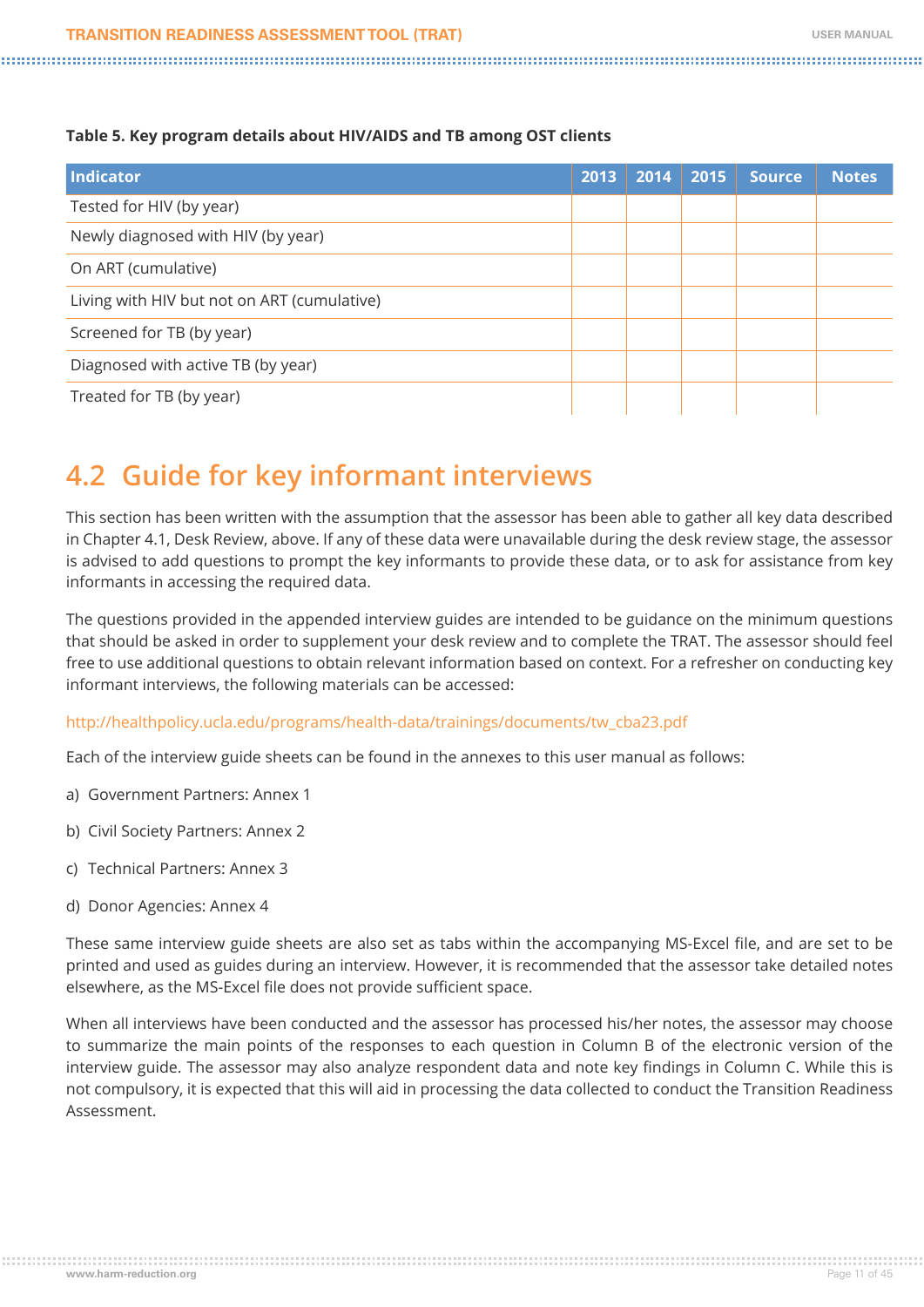# <span id="page-11-0"></span>**5. Using the Transition Readiness Assessment Tool (TRAT)**

### **5.1 The transition framework**

The TRAT is based on **four thematic areas** of transition (see Chapter 5.2, below), as defined by the Global Fund Secretariat and EHRN as a result of a multi-stakeholder meeting in Istanbul, as described above. Each thematic area comprises three **indicators**. Each indicator has three **benchmarks** corresponding to the **stages of transition readiness**. The underlying assumption is that in order for a country to be prepared for a sustainable transition, it must make progress on specific **indicators** in each of the thematic areas, as shown in Figure 1, below.

| <b>Thematic Area</b> | <b>Indicators</b>                                                                                                                                                                                                                                                                                                                |                                                                                                                                                                                                                                                                         |                                                                                                                                                                                                                                                                                       |  |  |  |  |  |  |
|----------------------|----------------------------------------------------------------------------------------------------------------------------------------------------------------------------------------------------------------------------------------------------------------------------------------------------------------------------------|-------------------------------------------------------------------------------------------------------------------------------------------------------------------------------------------------------------------------------------------------------------------------|---------------------------------------------------------------------------------------------------------------------------------------------------------------------------------------------------------------------------------------------------------------------------------------|--|--|--|--|--|--|
| <b>POLICY</b>        | <b>Indicator 1. Transition Plan:</b><br>A fully-resourced Transition Plan<br>including harm reduction is proactively<br>guiding transition.                                                                                                                                                                                      | <b>Indicator 2. Legal and</b><br><b>Policy Environment:</b><br>There are no legal or policy barriers<br>to the implementation of harm<br>reduction programs.                                                                                                            | <b>Indicator 3. NGO Contracting</b><br><b>Mechanisms:</b><br>Policy or legislation is in place for state<br>and/or municipal governments to<br>contract or grant NGOs for the delivery<br>of harm reduction and other HIV<br>prevention services.                                     |  |  |  |  |  |  |
| <b>GOVERNANCE</b>    | Indicator 4. Sustainable<br><b>Governance Body:</b><br>A multi-stakeholder national<br>governance body, including at least<br>government, civil society, and technical<br>partners, is institutionalized to steer<br>the transition process and to continue<br>program planning and oversight after<br>the end of donor funding. | <b>Indicator 5. Program</b><br>Oversight:<br>The multi-stakeholder national<br>governance body has an oversight<br>function to monitor implementation<br>of the National HIV Program and<br>harm reduction/PWID outcomes<br>are measured as a distinct program<br>area. | <b>Indicator 6. Financial</b><br><b>Oversight:</b><br>The multi-stakeholder national<br>governance body has an oversight<br>function to monitor expenditure<br>against the planned budget and<br>harm reduction/PWID expenditure<br>is measured as a distinct track of<br>expenditure |  |  |  |  |  |  |
| <b>FINANCE</b>       | <b>Indicator 7. Optimised</b><br><b>Budget:</b><br>Funds for harm reduction are allocated<br>according to an optimized budget<br>scenario.                                                                                                                                                                                       | <b>Indicator 8. Financing for</b><br>NGO <sub>s</sub> :<br>The multi-stakeholder national<br>governance body.                                                                                                                                                           | <b>Indicator 9. Procurement</b><br>Systems:<br>Donor procurement systems are<br>integrated into national systems and<br>assuring reasonable price controls.                                                                                                                           |  |  |  |  |  |  |
| <b>PROGRAM</b>       | <b>Indicator 10. Standardised</b><br><b>Monitoring:</b><br>Provision of core harm reduction<br>services is monitored according to<br>defined standards.                                                                                                                                                                          | <b>Indicator 11. Services</b><br>Coverage:<br>Core harm reduction services are<br>available at levels of coverage<br>recommended by the World Health<br>Organization.                                                                                                   | Indicator 12. Partnership with<br><b>NGOs:</b><br>NGOs are critical partners in the<br>delivery of harm reduction and other<br>HIV prevention services financed by<br>domestic resources.                                                                                             |  |  |  |  |  |  |
|                      |                                                                                                                                                                                                                                                                                                                                  |                                                                                                                                                                                                                                                                         |                                                                                                                                                                                                                                                                                       |  |  |  |  |  |  |

#### **Figure 1 The TRAT matrix**

It must be stressed that certain factors may be inapplicable in a particular country but less so in others, or that different key areas or even elements within each area may be in different stages of transition. Furthermore, unique country circumstances may call for other factors, not listed in the framework, to be considered and included. Consequently, the TRAT should be seen as a tool to provide a snapshot of a country's readiness; and to guide transition planning. It should not be interpreted as an attempt to confine every country to the same transition process.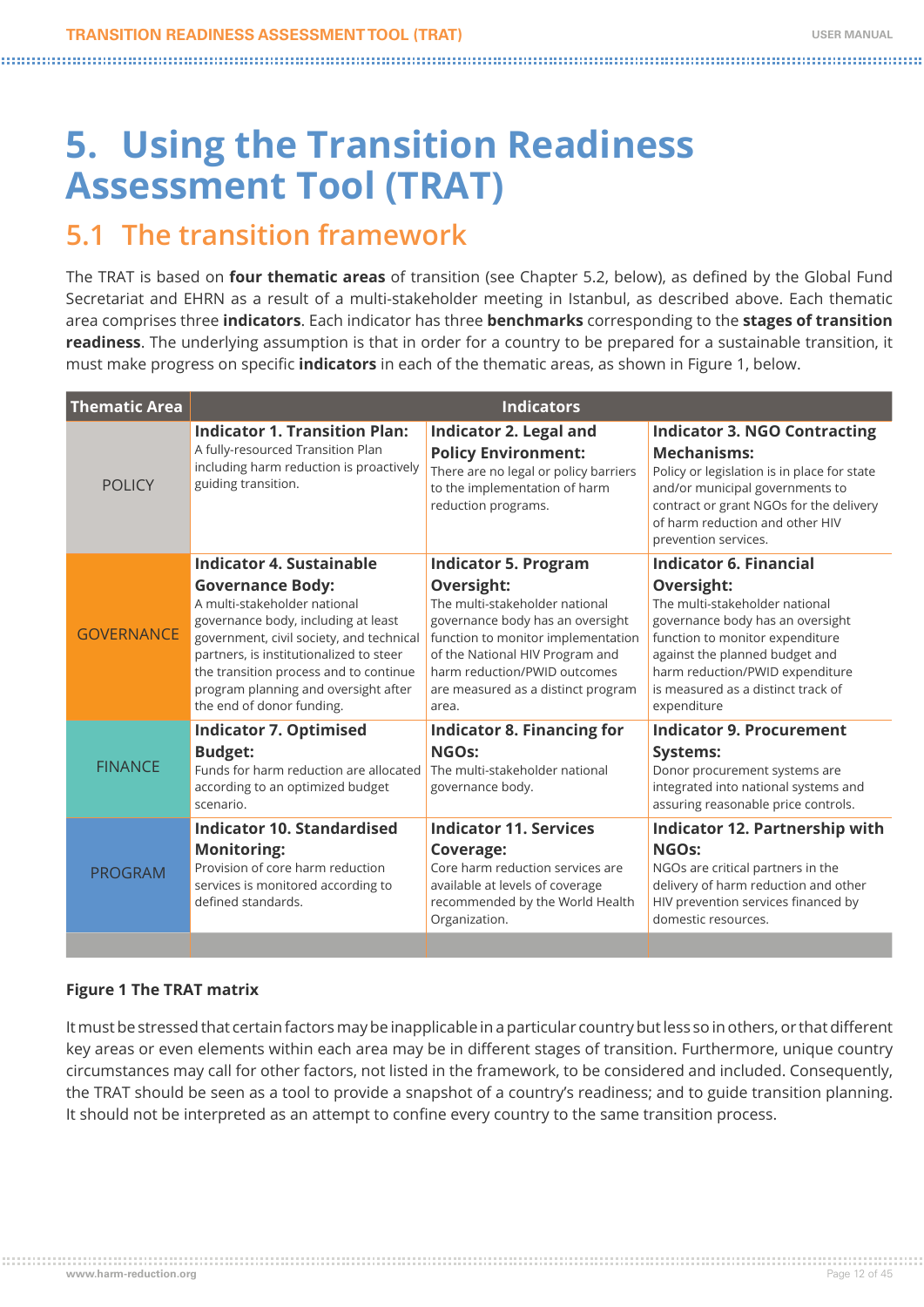### <span id="page-12-0"></span>**5.2 Thematic Areas of Transition Readiness**

The parameters for each of the four thematic area shown in Figure 1, above, are as follows:

- **a) Policy:** A range of normative standards, from legislation down to local orders, and from strategic e.g. National Strategic Plans - to pragmatic, e.g. legislation legalizing particular interventions or service delivery modes. A crucial and overriding aspect of policy includes the strengthening and/or enhancing of rights-based and evidence-based approaches;
- **b) Governance:**The strategic management and oversight of national responses that may use the Country Coordination Mechanism (CCM) as the central governance body or other relevant multistakeholder governance bodies, including at least government, civil society, and technical partners, institutionalized to steer the transition process, and the continuance of program planning and oversight with a focus on ensuring sustainability and institutionalization after Global Fund support ends. Governance also includes the safeguarding of the meaningful inclusion and engagement of civil society and affected communities as a top priority;
- **c) Finance:** Both the creation/adaptation of financial systems to appropriate budget for, and track expenditure on, HIV and TB programming, and also the effective allocation of adequate funding. Assuring that national strategic plans are appropriately costed, and that funds are allocated by the government based on real need and potential return on investment (e.g. impact on the epidemics) should be a top priority. Donor procurement systems that are integrated into national systems and that are assuring reasonable price controls.
- **d) Program:** The management, service delivery functions, and monitoring to defined standards, of HIV and TB programs are included in the Program component as is the availability of core harm reduction services at levels of coverage recommended by the World Health Organization. The role of community and civil society in each of these elements should be considered and expanded as needed to be sure that these groups continue to be key partners in program implementation after Global Fund support ends. In addition, special attention should be given to management functions – transitioning responsibility, and building capacity – in countries where UNDP or non-governmental entities have been Global Fund Principal Recipients (PR).

### **5.3 Thematic Indicators**

Each **thematic area** comprises three **indicators** outlined below with full details available in the attached annexes as referenced in the following:

#### 5.3.1 Policy Indicators

The Indicators for Policy transition are shown in table form at Annex 5 and include:

- $\alpha$ ) The resourcing of a Transition Plan, including harm reduction, to proactively guide transition;
- $\beta$ ) Legal or policy barriers to the implementation of harm reduction programs; and,
- $\chi$ ) Policy or legislation for state and/or municipal governments to contract or grant NGOs for the delivery of harm reduction and other HIV prevention services.

#### 5.3.2 Governance Indicators

The Indicators for the transition in Governance are shown in table form at Annex 6 and includes: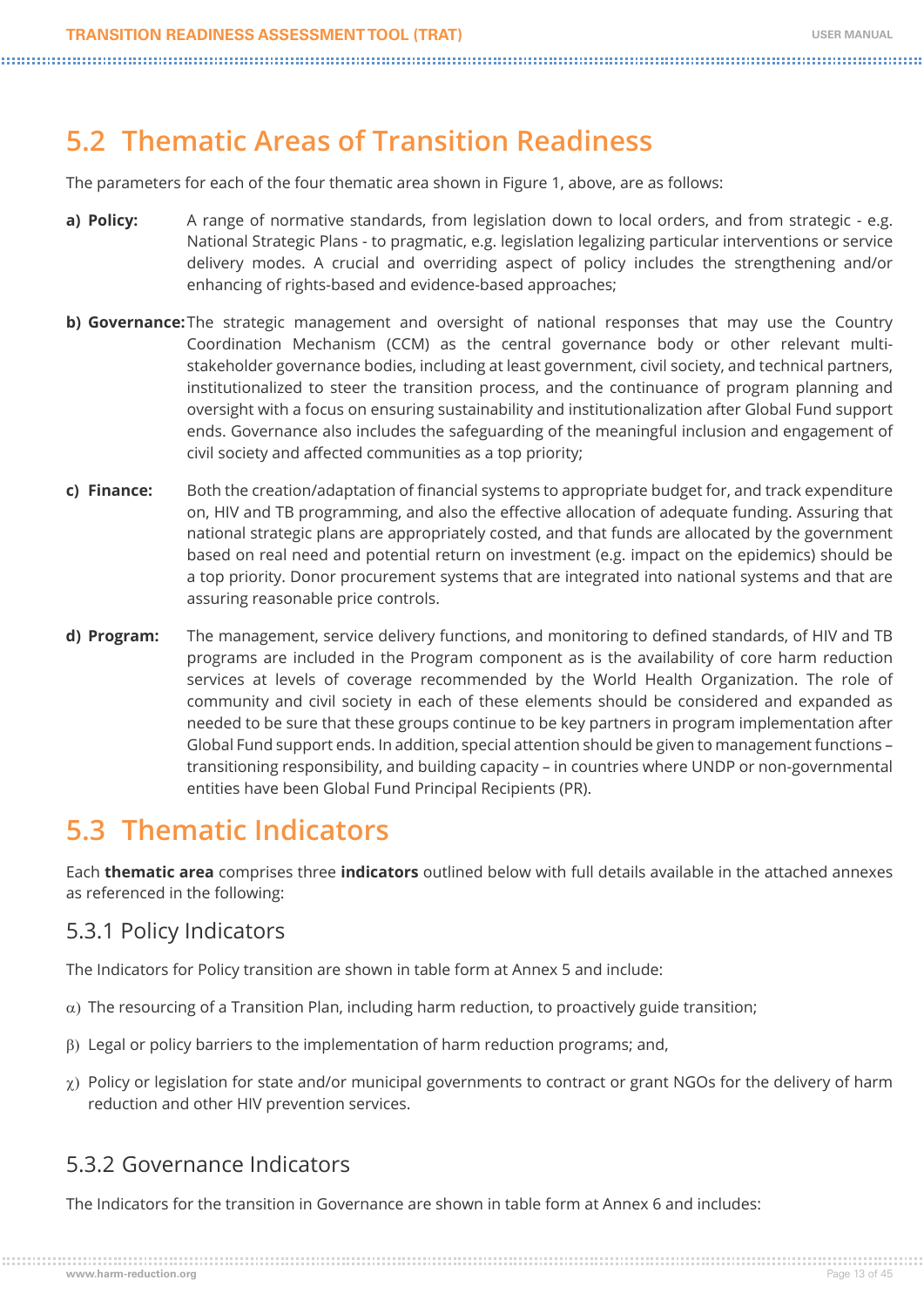- <span id="page-13-0"></span> $\alpha$ ) A multi-stakeholder national governance body, including at least government, civil society, and technical partners, is institutionalized to steer the transition process, and to continue program planning and oversight after the end of donor funding;
- b) An oversight function of the multi-stakeholder national governance body to monitor implementation of the National HIV Program and that harm reduction/PWID outcomes are measured as a distinct program area; and,
- $\chi$ ) An oversight function of the new governance body to monitor expenditure against the planned budget and that harm reduction/PWID expenditures are measured as a distinct track of expenditure.

#### 5.3.3 Finance Indicators

The Indicators for Financial transition are shown in table form at Annex 7 and includes:

- $\alpha$ ) The allocation of funding for harm reduction according to an optimized budget scenario;
- $\beta$ ) The funding of core harm reduction services by the government; and,
- $\chi$ ) The integration of donor procurement systems into national systems to assure reasonable price controls.

#### 5.3.4 Program Indicators

The Indicators for Program transition are shown in table form at Annex 8 and includes:

- $\alpha$ ) The monitoring of core harm reduction services according to defined standards;
- $\beta$ ) The availability of core harm reduction services at levels of coverage recommended by the World Health Organization; and,
- $\chi$ ) The delivery of harm reduction services and other HIV prevention services by NGOs that are financed by domestic resources.

There are references to the National HIV Strategic Plan and National HIV Program throughout the indicators, benchmarks and the corresponding reference notes. If a country has achieved a benchmark as described but it is linked to another health strategy or program, e.g. Health System Strategy, National HIV/TB Program, National Illicit Drug Program, etc., this is fine. Simply note in the 'Key Lessons' column that the country achieved this benchmark as part of an alternate track in the health or social services system.

### **5.4 Stages of Transition Readiness**

Each **indicator** has three **benchmarks** corresponding to the **stages of transition readiness** to aid assessors in judging progress against each indicator. Each **benchmark** is assessed using one of three available '**Stages**' to indicate progress towards a successful transition and readiness for graduation from Global Fund support, as follows:

- **STAGE 1:** A country is considered to be in a stage of 'Pre-Transition', or in early stages of transition; a country has made some progress towards preparing for a sustainable transition but significant barriers remain; an estimated minimum of 3-6 years is required for successful transition;
- **STAGE 2:** A country is actively in the process of making positive changes but some time is still needed before systems will be prepared for a sustainable transition to domestic financing; an estimated minimum of 1-3 years is required for successful transition; and,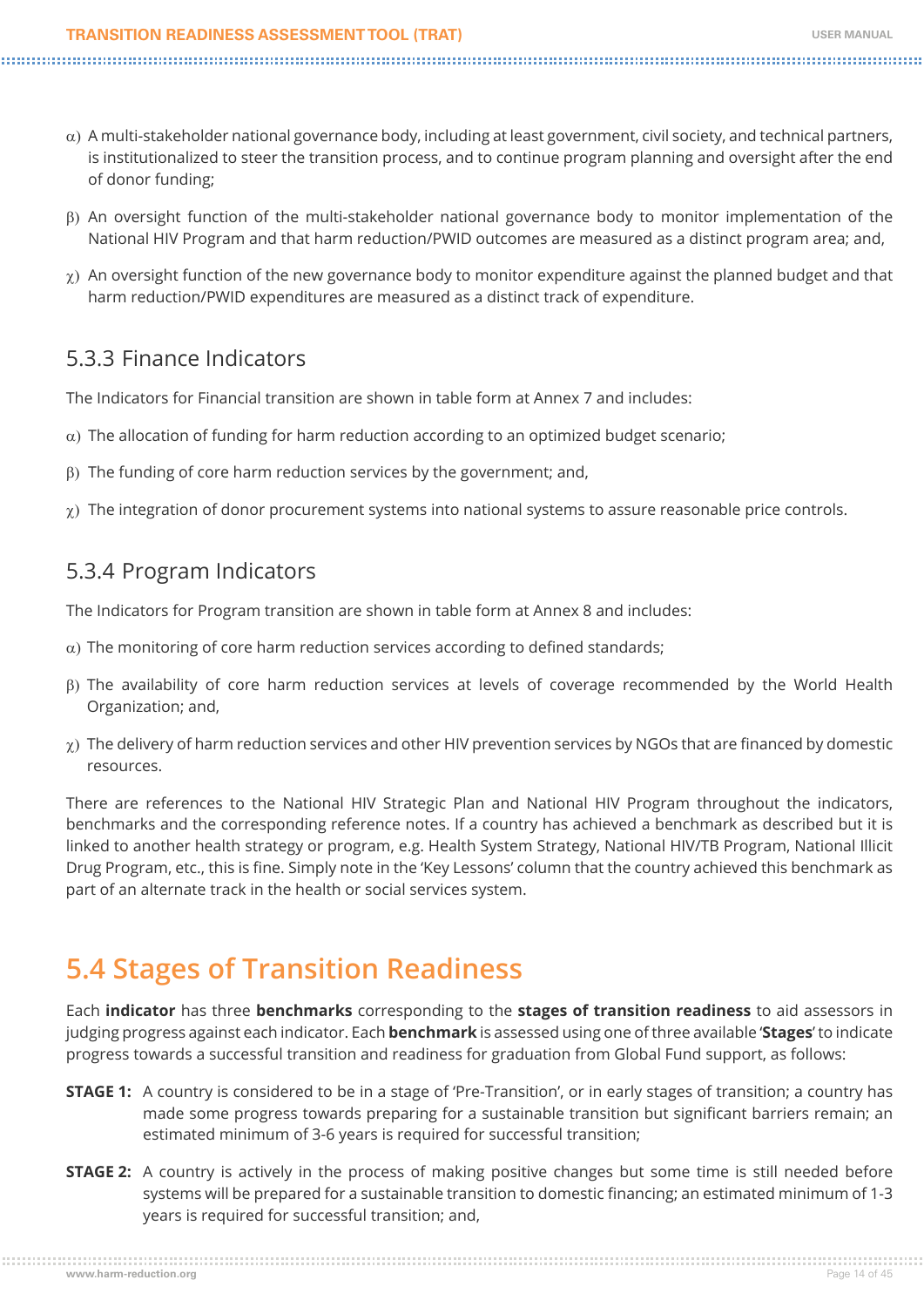<span id="page-14-0"></span>**STAGE 3:** Sustainable transition is well established and underway in a country with all core mechanisms in place to sustain programming after external donor funding ceases; successful transition is envisaged in up to one year.

Figure 2, below, provides an example of the differences between each of the three 'Stages' of transition readiness.

| <b>STAGE 1</b><br>Minimum 3-6 years<br>before graduation                                                     | <b>STAGE 2</b><br>Minimum 1-3 years<br>before graduation                                   | <b>STAGE 3</b><br>1 year before<br>graduation                                         |
|--------------------------------------------------------------------------------------------------------------|--------------------------------------------------------------------------------------------|---------------------------------------------------------------------------------------|
| Assessment of<br>changes needed in<br>policy and practice                                                    | Ongoing multi-stakeholder<br>policy dialogue on new<br>systems                             |                                                                                       |
| Mapping of new roles<br>and responsibilities                                                                 | Ongoing budget allocation<br>negotiations and                                              | Full transfer of<br>responsibility from donors                                        |
| Assessment of service<br>demands to control the<br>epidemic and budget<br>projections to meet the<br>demands | adjustments<br>On-going capacity-<br>building for new roles and<br>responsibilities        | to new mechanisms<br>On-going maintenance<br>of capacity (e.g. CE, staff<br>turnover) |
| Development of capacity-<br>building plans for new<br>roles and responsibilities                             | Field testing of new<br>policies and practices;<br>partial transfer of<br>responsibilities | Monitoring of new<br>mechanisms integrated<br>into standard monitoring<br>practices   |
| Development of<br>transition monitoring<br>systems                                                           | Monitoring of changes<br>and re-adjustments as<br>needed                                   |                                                                                       |

#### **Figure 2 Examples of stages of transition readiness**

It is expected that it will be uncommon that a country will have reached Stage 2 before Stage 1, or Stage 3 before Stage 2, etc. In the event that the assessor feels that this has happened in a country, s/he should mark the appropriate stages reached and make a note in the 'Key Lessons' column in the accompanying MS-Excel reporting form to explain how a more advanced stage was achieved before a more basic one.

### **5.5 Using Benchmarks**

In order to track the benchmarks achieved through the tool, mark a '1' in the column to the left of any benchmark that has been completed, as shown by the example given in Table 6, below. For any benchmark that has not been completed, you may enter '0' or leave the tally column blank. When you do so, the quantitative score will automatically be generated in the Quantitative Score Summary tab in the MS-Excel file that accompanies this User Manual.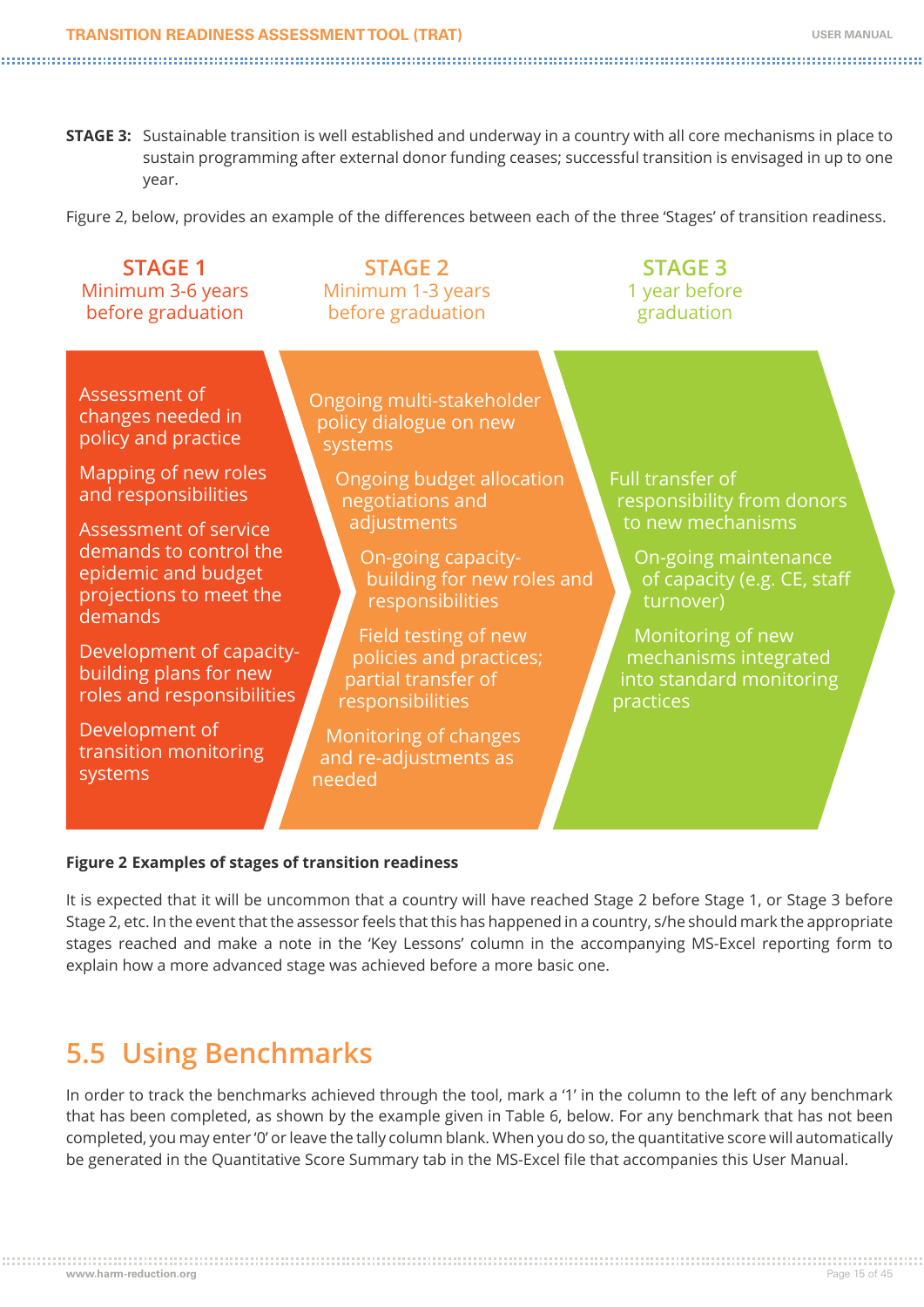#### **TRANSITION READINESS ASSESSMENT TOOL (TRAT) USER MANUAL**

<span id="page-15-0"></span>

| <b>THEMATIC AREA 1</b> |   |               |  |               |  |               |  |
|------------------------|---|---------------|--|---------------|--|---------------|--|
|                        |   | Stage 1       |  | Stage 2       |  | Stage 3       |  |
| Indicator 1.1          | ◀ | Benchmark 1.1 |  | Benchmark 1.2 |  | Benchmark 1.3 |  |
|                        |   |               |  |               |  |               |  |
| Indicator 1.2          |   | Benchmark 2.1 |  | Benchmark 2.2 |  | Benchmark 2.3 |  |
|                        |   |               |  |               |  |               |  |
| Indicator 1.3          |   | Benchmark 3.1 |  | Benchmark 3.2 |  | Benchmark 3.3 |  |

#### **Table 6 Example use of the quantitative readiness score table**

Each Benchmark is designed to be as clear as possible while allowing for the differing context of each country. Where there may be complex circumstances underlying the achievement of a benchmark, or where the assessor's judgment is particularly important, reference notes are provided in the relevant tabs of the MS-Excel file that accompanies this User Manual to aid the assessor in determining whether the benchmark has been sufficiently met. These details are found directly below each benchmark, and are displayed in italic text. In addition to defining details, there are suggestions on additional factors that the assessor may want to consider or note as they organize their data for the drafting of the case study.

### **5.6 Identifying Barriers and Key Lessons**

As the assessor processes the information and data available, additional details will undoubtedly be found that should be captured and considered alongside the quantitative findings of this analysis. Two key categories of information that should be captured are: barriers to achieving the next stage of progress; and, key lessons learned in progress achieved so far.

Assessors must use their own discretion in determining which details are to be noted in this tool; for the purposes of a case study assignment, assessors are encouraged to keep their 'Barriers' and 'Key Lessons' points brief, and use them to outline the further details to be captured in the case study narrative. Annexes 5-8 show where the assessor can add information related to identified barriers and key lessons for each indicator.

# **6. Quantifying Results**

The TRAT assembles a readiness profile for each country that reflects both (a) a raw quantitative readiness score, and (b) a visual depiction of readiness in each thematic area, by indicator. This allows the reader to visualize not only the overall degree of readiness but also the distribution of readiness across the thematic areas – highlighting strengths and weaknesses and pointing to major gaps that need intensified effort in order to support a well-balanced effort towards sustainable transition to domestic financing.

### **6.1 Numerical Presentation of Results: Quantitative Readiness Score**

In order to quantify progress, each benchmark achieved under each indicator is valued at one point, leading to a maximum possible score of 36 points as shown in Figure 3, below.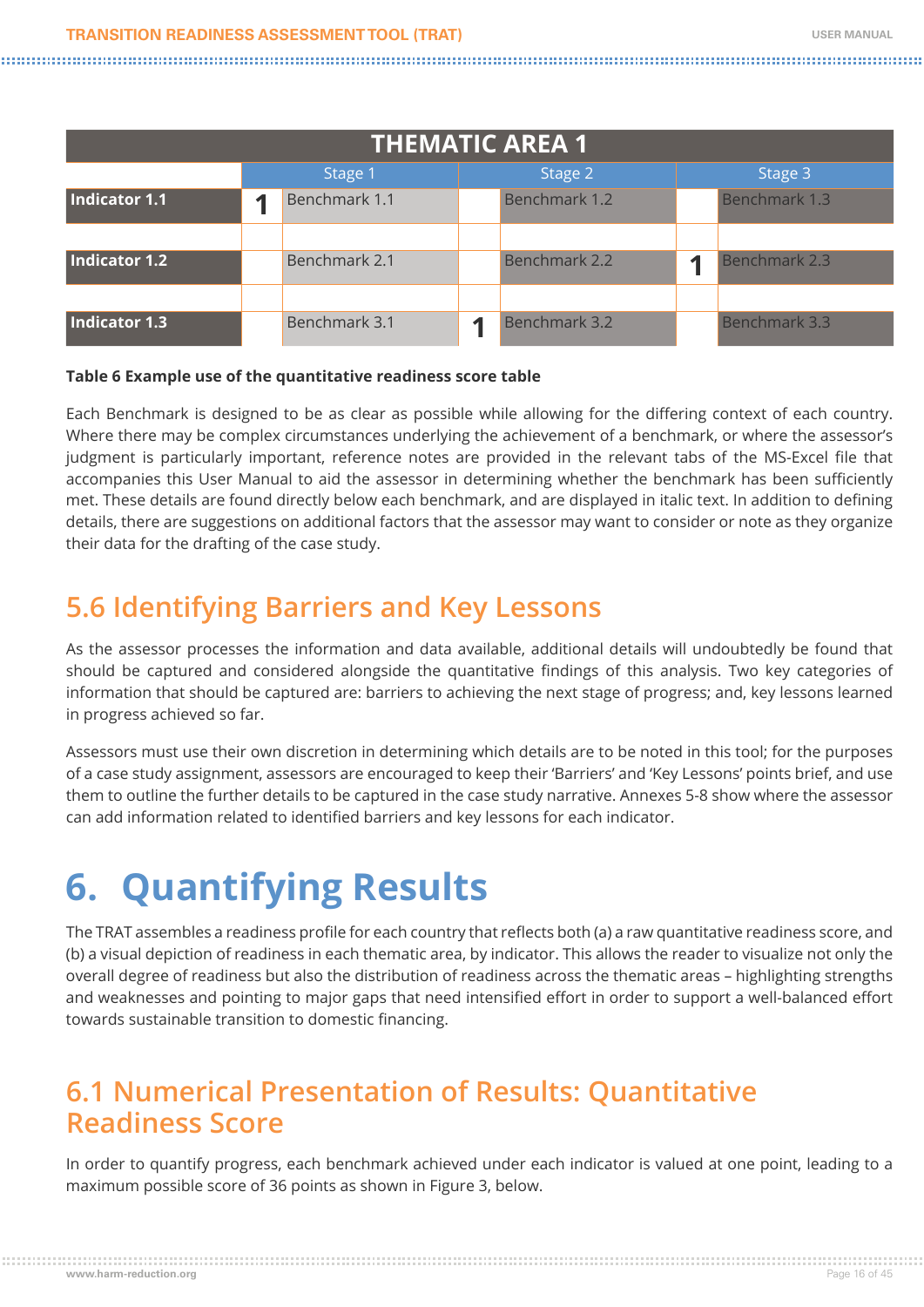<span id="page-16-0"></span>

#### **Figure 3 Quantifying the transition readiness of a country**

By using the MS-Excel file that accompanies this User Manual, the scores recorded for each Benchmark in each thematic area will automatically be entered and a readiness percentage will be calculated as shown in Table 7, below.

|                   |              | <b>Stage 1</b> | <b>Stage 2</b> | <b>Stage 3</b> | <b>Total</b>     |
|-------------------|--------------|----------------|----------------|----------------|------------------|
|                   |              | $\overline{0}$ | $\overline{0}$ |                | $\overline{0}$   |
| <b>Policy</b>     |              | $\overline{0}$ | $\overline{0}$ |                | $\overline{0}$   |
|                   |              | 0              | ∩              |                | $\overline{0}$   |
|                   |              | $\overline{0}$ | $\Omega$       |                | $\mathbf 0$      |
| <b>Governance</b> |              | $\overline{0}$ | ∩              |                | $\overline{0}$   |
|                   | Б            | $\overline{0}$ | ∩              |                | $\mathbf 0$      |
|                   |              | $\overline{0}$ | $\Omega$       |                | $\overline{0}$   |
| <b>Finance</b>    |              | $\overline{0}$ | 0              |                | $\overline{0}$   |
|                   | ( ه          | $\overline{0}$ | ∩              |                | $\mathbf 0$      |
|                   | 10           | $\overline{0}$ | 0              |                | $\overline{0}$   |
| <b>Program</b>    | 11           | $\overline{0}$ | ∩              |                | $\boldsymbol{0}$ |
|                   | 12           | $\overline{0}$ | $\overline{0}$ |                | $\mathbf 0$      |
|                   | <b>Total</b> | 0              |                |                | $\overline{0}$   |

**Readiness Percentage** 0%

#### **Table 7 Quantitative readiness score summary table**

### **6.2 Visual Presentation of Results and the Transition Readiness Score**

In addition to a quantitative readiness score, matrix data should be presented visually with the help of a designer to assist readers in understanding the relative readiness of each thematic area. Examples of the visual graphics are presented in Figures 4-6, below.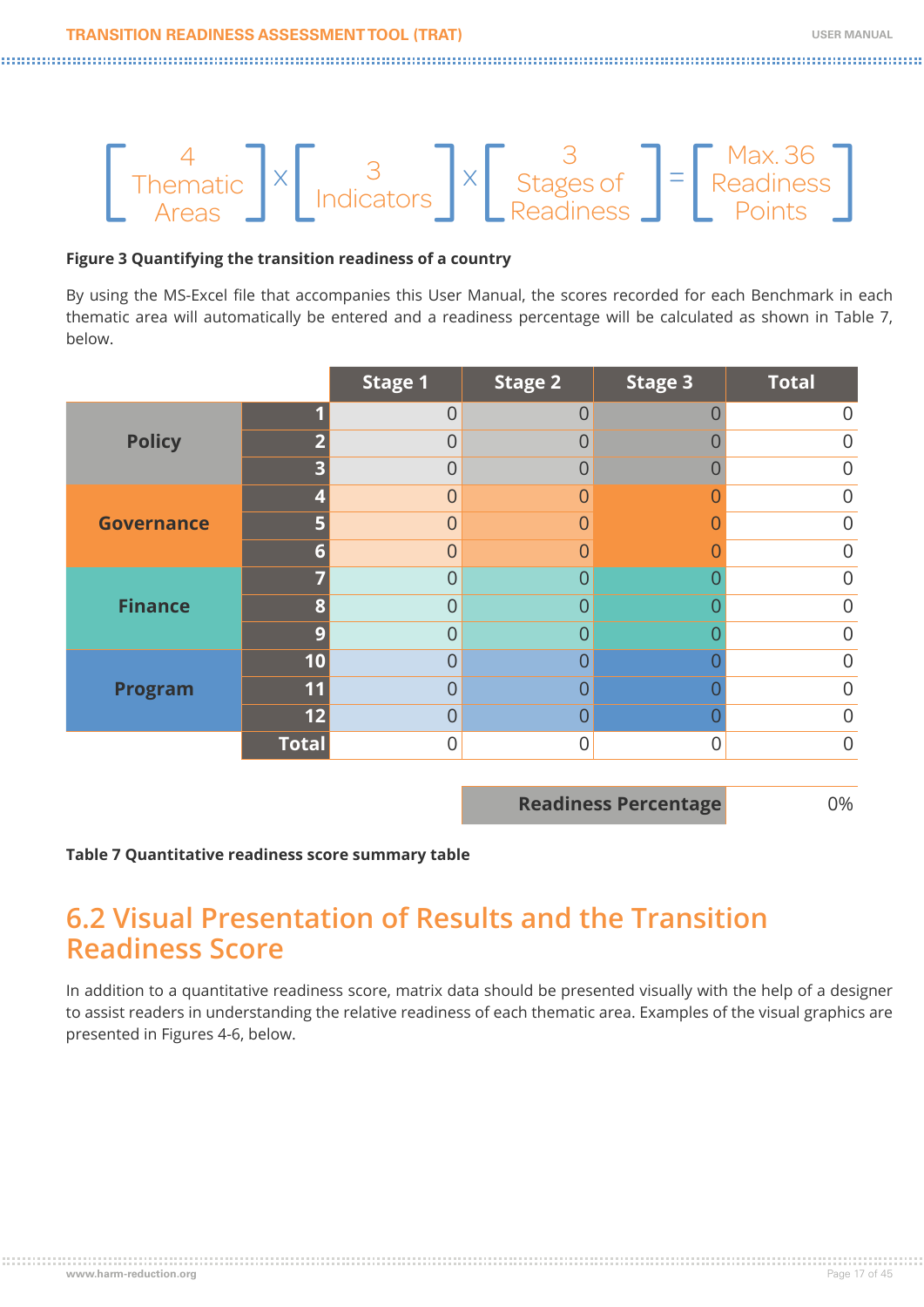#### **TRANSITION READINESS ASSESSMENT TOOL (TRAT) USER MANUAL**



**Figure 4: Visual Presentation Example 1** (left) shows the visual depiction of a country that is 100% ready for transition - all benchmarks have been achieved and are therefore shaded in the chart.

 $1$   $2$   $3$   $3$   $4$   $15$   $-6$   $-7$   $-8$   $-9$   $-10$   $-11$   $-12$   $-$ 



**Figure 5: Visual Presentation Example 2** (left) shows the visual depiction of a country that is minimally ready - Stage I has been achieved for each Indicator, but no further benchmarks have been achieved.

1 2 3 4 5 6 7 8 9 10 11 12



**Figure 6: Visual Presentation Example 3** (left) shows a country with a readiness percentage of 69%. It is relatively wellprepared for transition in terms of policy (purple) and program (blue), but is only in the earliest stages of preparedness in terms of governance (red) and finance (green).

#### $1$  2 3 4 4 5 6 - 7 - 8 - 9 - 10 - 11 - 12 -

**www.harm-reduction.org** Page 18 of 45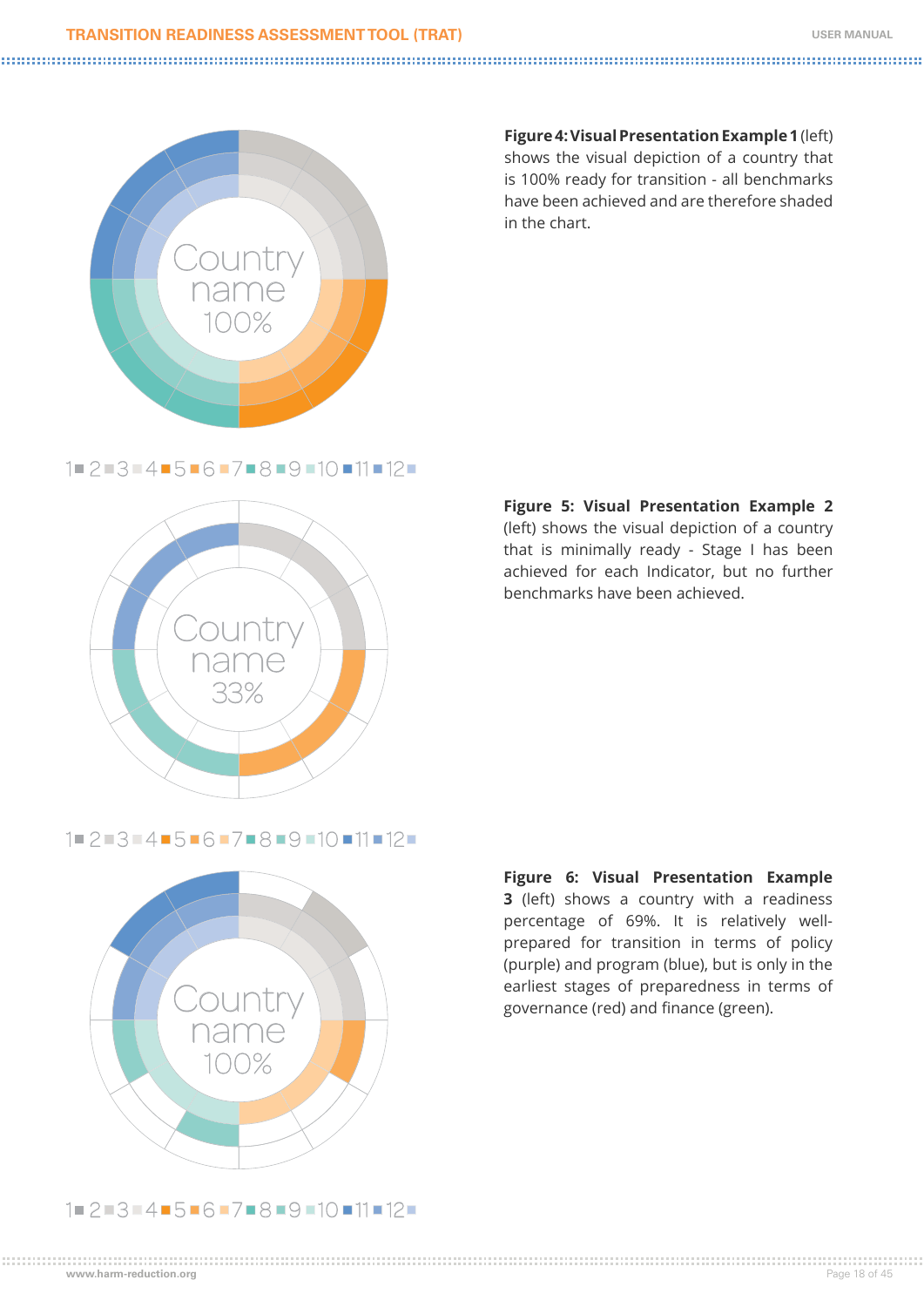# **Annex 1. Key Informant Interview Guide for Government Partners**

This interview guide has been written with the assumption that assessors have been able to gather all key data described in the Desk Review Recommendations tab. If any of these data were unavailable during the desk review stage, the assessor is advised to add questions to prompt the key informants to provide these data, or to ask for assistance from key informants in accessing the required data.

The questions below are intended to be guidance on the minimum questions that should be asked. The assessor should feel free to use additional questions to obtain relevant information, based on context.

#### **At the start of the interview, the Assessor should say:**

- **●** " Thank you for taking the time to meet with me today. I'm conducting an assessment on behalf of [the name of the organization]. This assessment is being conducted here in [country] within the frame of the [name of the project\initiative]. I am trying to assess the readiness of the country to transition from reliance on Global Fund support to sustainable domestic financing for the HIV response, and particularly for harm reduction. It's very important for me to get a range of perspectives on [country]'s current situation, and I appreciate you speaking to me today as a representative of the government sector."
- **●** " I will be using the information you provide today, along with information that I collect from other key informant interviews and from a desk review, to conduct an analysis using a Transition Readiness Assessment Tool. Ultimately, I will use these findings to develop a case study of [country]'s current transition readiness, which can inform the Global Fund and others as they make decisions about the future of funding. This case study is expected to be published by [date], and I will be happy to share it with you at that time. Before we start, are there any questions you have for me?"
- **●** "I'm going to start by asking you some questions about the process of transition from donor funding to sustainable domestic funding for HIV prevention programming. We are trying to understand the process in order to understand the most effective way to plan and undertake a transition."

| <b>Questions</b>                                                                                                                                                             | <b>Response (Summary Points)</b> | <b>Key Findings</b> |
|------------------------------------------------------------------------------------------------------------------------------------------------------------------------------|----------------------------------|---------------------|
| 1. Who do you see as leading the transition process, and<br>who else is involved?                                                                                            |                                  |                     |
| <b>Prompt:</b> If the respondent does not mention government,<br>civil society, and technical partner stakeholders, you may<br>ask, "What about ___? How are they involved?" |                                  |                     |
| 2. If there is an official transition plan: Please describe the<br>process used for developing the transition plan.                                                          |                                  |                     |
| If there is not a transition plan: Please discuss how<br>transition activities are being organized, and whether there<br>are intentions to create an official plan.          |                                  |                     |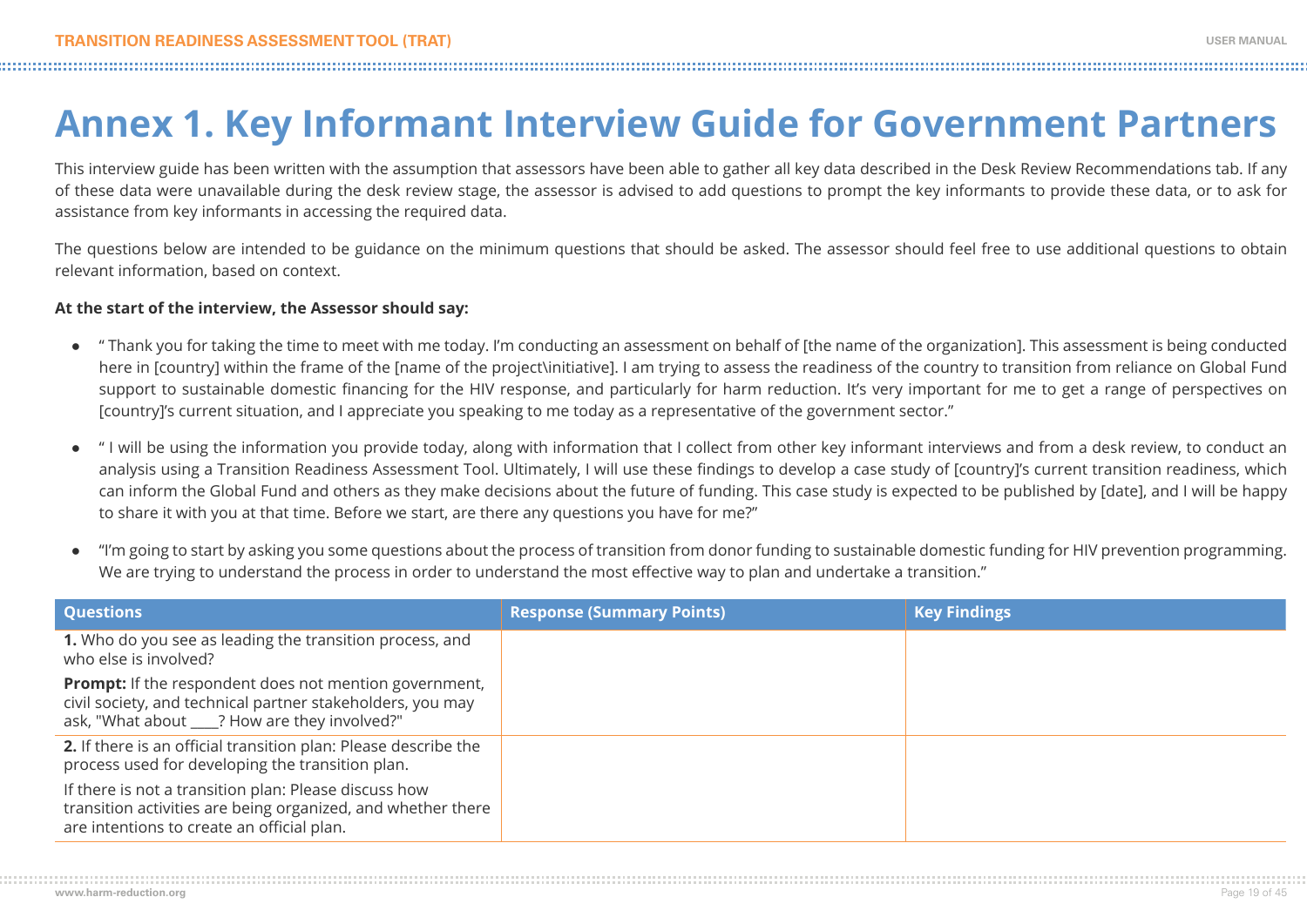| <b>Questions</b>                                                                                                                                                             | <b>Response (Summary Points)</b> | <b>Key Findings</b> |
|------------------------------------------------------------------------------------------------------------------------------------------------------------------------------|----------------------------------|---------------------|
| <b>3.</b> Please tell me about:                                                                                                                                              |                                  |                     |
| a) Any need projection or costing activities that have been<br>done as part of the transition planning process;                                                              |                                  |                     |
| b) Have any of these activities specifically included harm<br>reduction as a program/element?                                                                                |                                  |                     |
| 4. Who is currently monitoring the transition process?                                                                                                                       |                                  |                     |
| <b>Prompt:</b> If the respondent does not mention government,<br>civil society, and technical partner involvement, you may<br>ask, "What about ____? How are they involved?" |                                  |                     |
| 5. Taking into account all we've just discussed:                                                                                                                             |                                  |                     |
| a) Which stakeholders are contributing the most to the<br>transition process?                                                                                                |                                  |                     |
| b) Is there a problematic imbalance at all, e.g. is there any<br>group that should be more involved than it currently is?<br>Please describe.                                |                                  |                     |
| 6. What do you think have been the strengths and<br>weaknesses of the process used to develop the transition<br>plan and/or organize transition activities?                  |                                  |                     |
| 7. What do you see as the major challenges to transition,<br>on the whole?                                                                                                   |                                  |                     |

#### **At this point, the Assessor should say:**

**●** "Now I'm going to ask you some questions about sustainability, more generally. We want to know these things so that we can understand what factors need to be addressed, and how, in order to assure sustainability. We'll start by talking about policies and then move to discussions on practice."

| <b>Questions</b>                                                                                                                                                              | Response (Summary Points) <sub> </sub> | <b>Key Findings</b> |
|-------------------------------------------------------------------------------------------------------------------------------------------------------------------------------|----------------------------------------|---------------------|
| <b>8.</b> What do you think are the major legal and policy barriers<br>that may threaten the sustainability of HIV programming,<br>and especially harm reduction programming? |                                        |                     |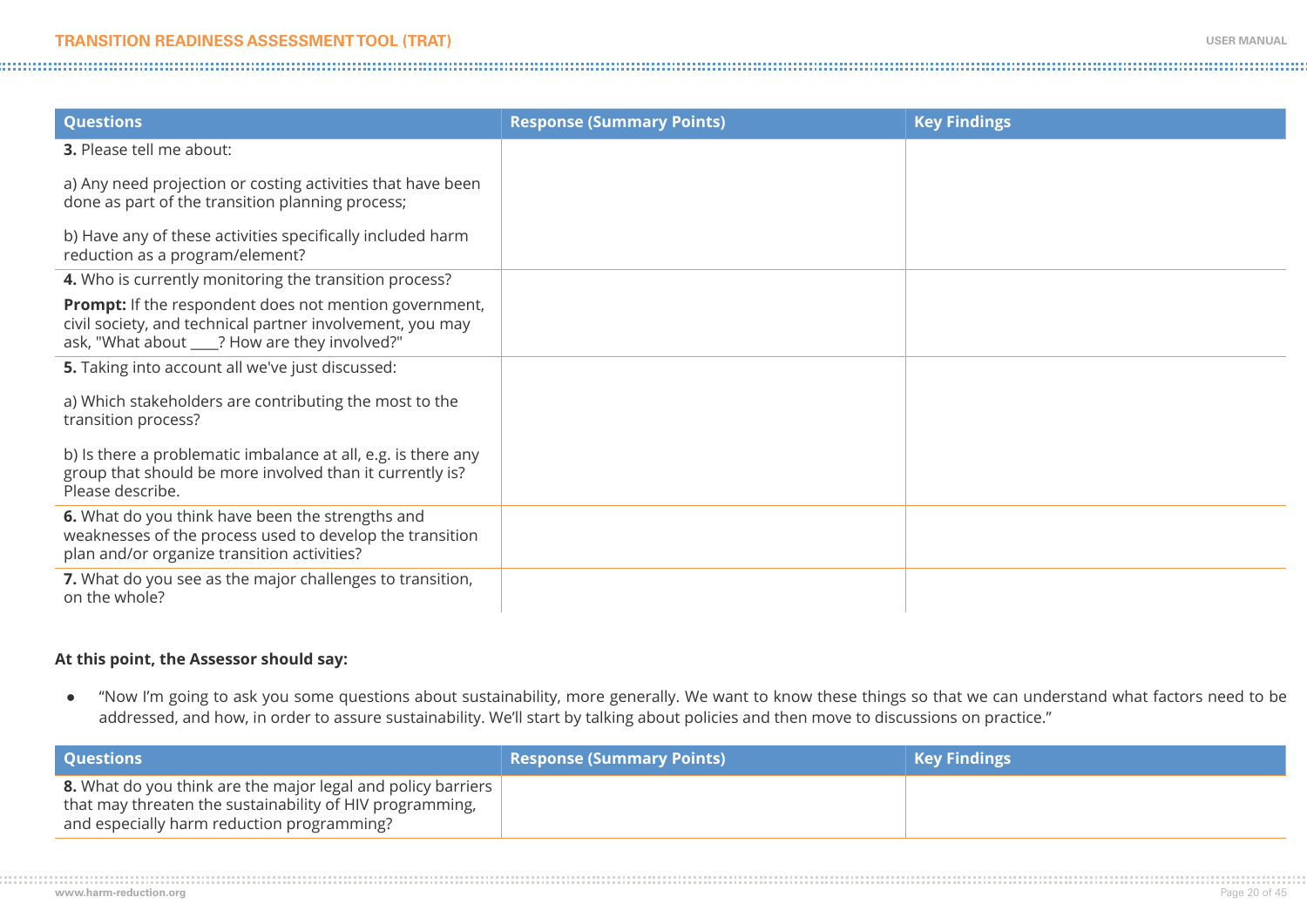| <b>Questions</b>                                                                                                                                                                                                                                                                      | <b>Response (Summary Points)</b> | <b>Key Findings</b> |
|---------------------------------------------------------------------------------------------------------------------------------------------------------------------------------------------------------------------------------------------------------------------------------------|----------------------------------|---------------------|
| 9. What do you think are the major challenges for<br>maintaining NGO involvement after donor funding ends?                                                                                                                                                                            |                                  |                     |
| <b>Prompt:</b> If respondent does not offer this on his/her own,<br>you may ask: "Will NGOs be able to receive [increased]<br>government funding?"                                                                                                                                    |                                  |                     |
| <b>10.</b> Have there been discussions or decisions made about<br>what will happen to the CCM after the end of GF support?                                                                                                                                                            |                                  |                     |
| Note: If there are already clearly endorsed plans for CCM<br>transition, you can skip this question. If GF has already<br>left, please adjust this question to the context to obtain<br>information needed about whether the CCM is - or could<br>be - a sustainable governance body. |                                  |                     |
| 11. How are procurements of commodities in the national<br>HIV program currently managed? Do you anticipate that<br>being affected by Global Fund's exit? If yes, how so?                                                                                                             |                                  |                     |
| 12. How is the HIV program currently monitored? Do you<br>anticipate that being affected by Global Fund's exit? If yes,<br>how so?                                                                                                                                                    |                                  |                     |
| <b>13.</b> How is expenditure in the national HIV program<br>currently monitored? Do you anticipate that being affected<br>by Global Fund's exit? If yes, how so?                                                                                                                     |                                  |                     |

#### **The Assessor should now say:**

**●** "I'm going to ask a few final questions specifically about harm reduction programming. We want to know these things in order to understand the specific challenges and barriers to harm reduction in surviving the transition from donor to domestic funding."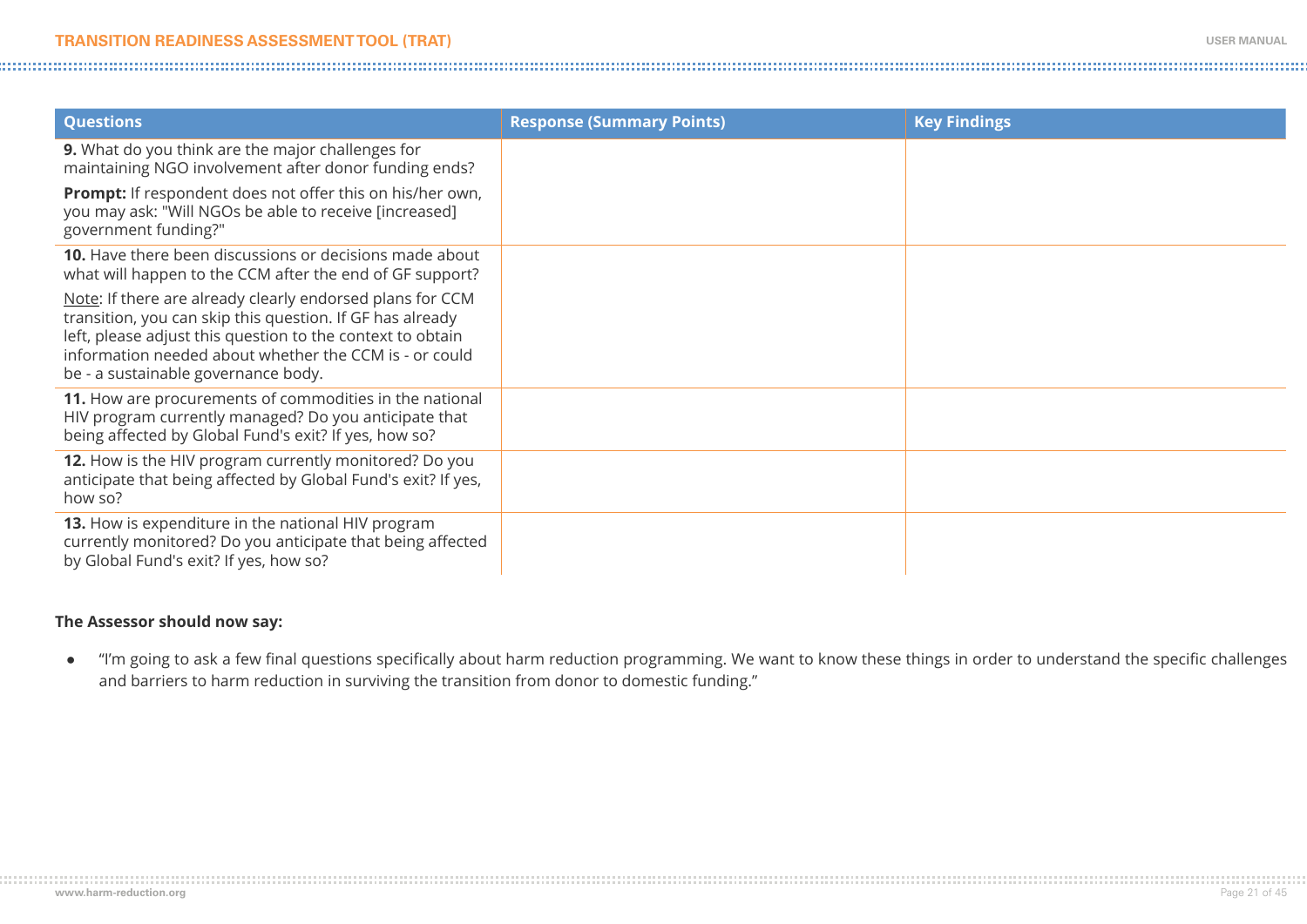| <b>Questions</b>                                                                                                                                                                                                                                                                                                                                                                      | <b>Response (Summary Points)</b> | <b>Key Findings</b> |
|---------------------------------------------------------------------------------------------------------------------------------------------------------------------------------------------------------------------------------------------------------------------------------------------------------------------------------------------------------------------------------------|----------------------------------|---------------------|
| 14. Are there currently any service delivery standards for<br>needle/syringe programs? How about opioid substitution<br>programs?                                                                                                                                                                                                                                                     |                                  |                     |
| If the answer is 'yes': Please describe the process by<br>which these standards were developed, and how they are<br>updated when needed.                                                                                                                                                                                                                                              |                                  |                     |
| If the answer is 'no': Have there been discussions about<br>the development of service delivery standards for these<br>programs?                                                                                                                                                                                                                                                      |                                  |                     |
| 15. Coverage for needle/syringe programs and<br>opioid substitution therapy are currently [well] below<br>the standards recommended by the World Health<br>Organization. What do you think are the major changes<br>that need to be made in order to reach 60% coverage of all<br>PWID with needle/syringe programs, and 40% of all opiate<br>users with opioid substitution therapy? |                                  |                     |
| 16. Is there anything else you'd like to comment on, or<br>that you think should be considered as we assess how<br>ready [country] is to transition from donor financing to<br>sustainable domestic financing?                                                                                                                                                                        |                                  |                     |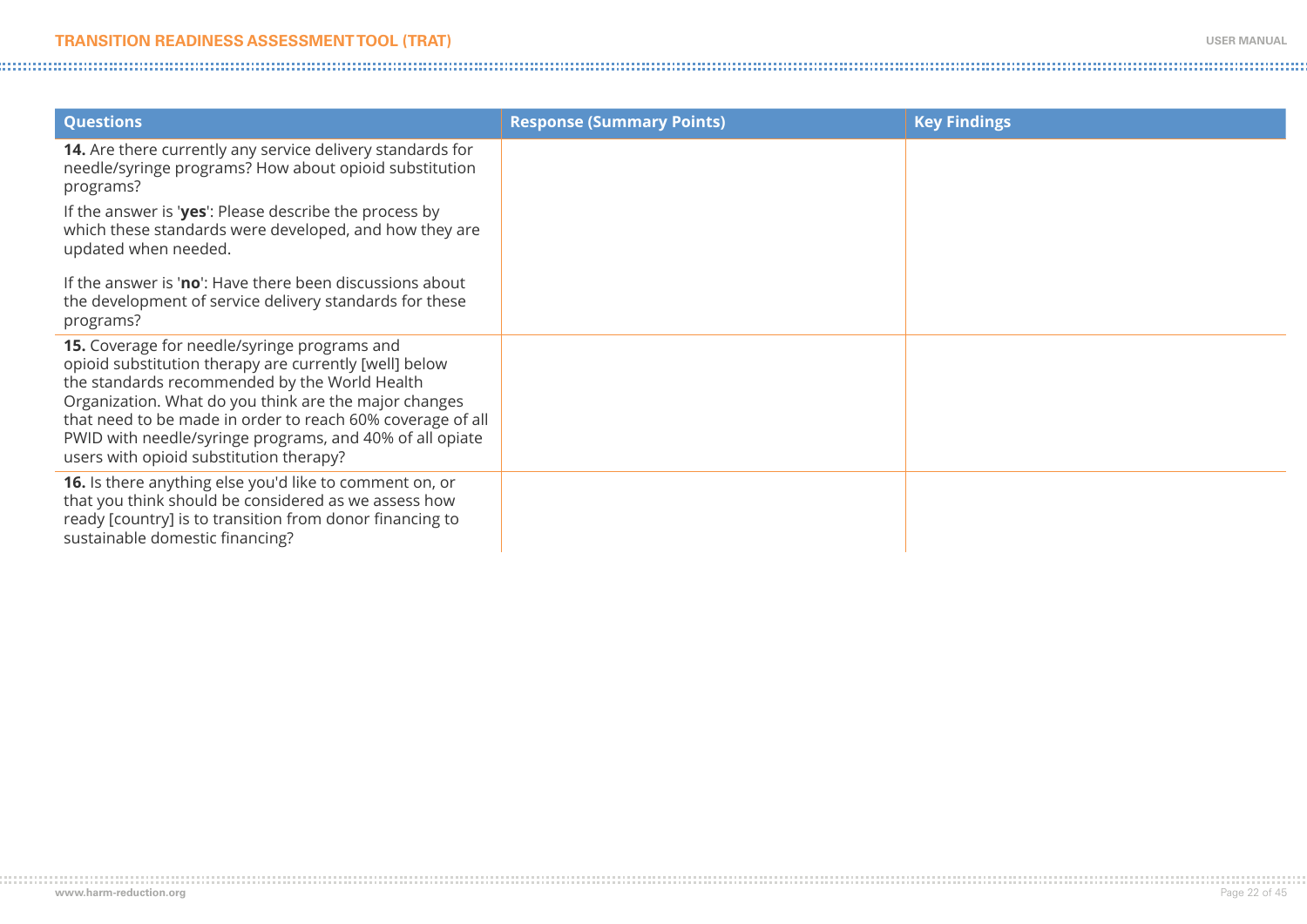# **Annex 2. Key Informant Interview Guide for Civil Society Partners**

This interview guide has been written with the assumption that assessors have been able to gather all key data described in the Desk Review Recommendations tab. If any of these data were unavailable during the desk review stage, the assessor is advised to add questions to prompt the key informants to provide these data, or to ask for assistance from key informants in accessing the required data.

The questions below are intended to be guidance on the minimum questions that should be asked. The assessor should feel free to use additional questions to obtain relevant information, based on context.

#### **At the start of the interview, the Assessor should say:**

- **●** "Thank you for taking the time to meet with me today. I'm conducting an assessment on behalf of [enter here the name of the organization]. This assessment is being conducted here in [country] within the frame of the [name of the project\initiative]. I am trying to assess the readiness of the country to transition from reliance on Global Fund support to sustainable domestic financing for the HIV response, and particularly for harm reduction. It's very important for me to get a range of perspectives on [country]'s current situation, and I appreciate you speaking to me today as a representative of the civil society sector."
- **●** "I will be using the information you provide today, along with information that I collect from other key informant interviews and from a desk review, to conduct an analysis using a Transition Readiness Assessment Tool. Ultimately, I will use these findings to develop a case study of [country]'s current transition readiness, which can inform the Global Fund and others as they make decisions about the future of funding. This case study is expected to be published in [insert month and year], and I will be happy to share it with you at that time. Before we start, are there any questions you have for me?"
- **●** "I'm going to start by asking you some questions about the process of transition from donor funding to sustainable domestic funding for HIV prevention programming. We are trying to understand the process in order to understand the most effective way to plan and undertake a transition."

| <b>Questions</b>                                                                                                                                                                                            | <b>Response (Summary Points)</b> | <b>Key Findings</b> |
|-------------------------------------------------------------------------------------------------------------------------------------------------------------------------------------------------------------|----------------------------------|---------------------|
| 1. Who do you see as leading the transition process, and<br>what has been the role of civil society in the process?                                                                                         |                                  |                     |
| 2. If there is an official transition plan: Please describe the<br>process used for developing the transition plan, from the<br>perspective of civil society.                                               |                                  |                     |
| If there is <b>not</b> a transition plan: Please discuss how<br>transition activities are being organized, whether there are<br>intentions to create an official plan, and civil society's role<br>in this. |                                  |                     |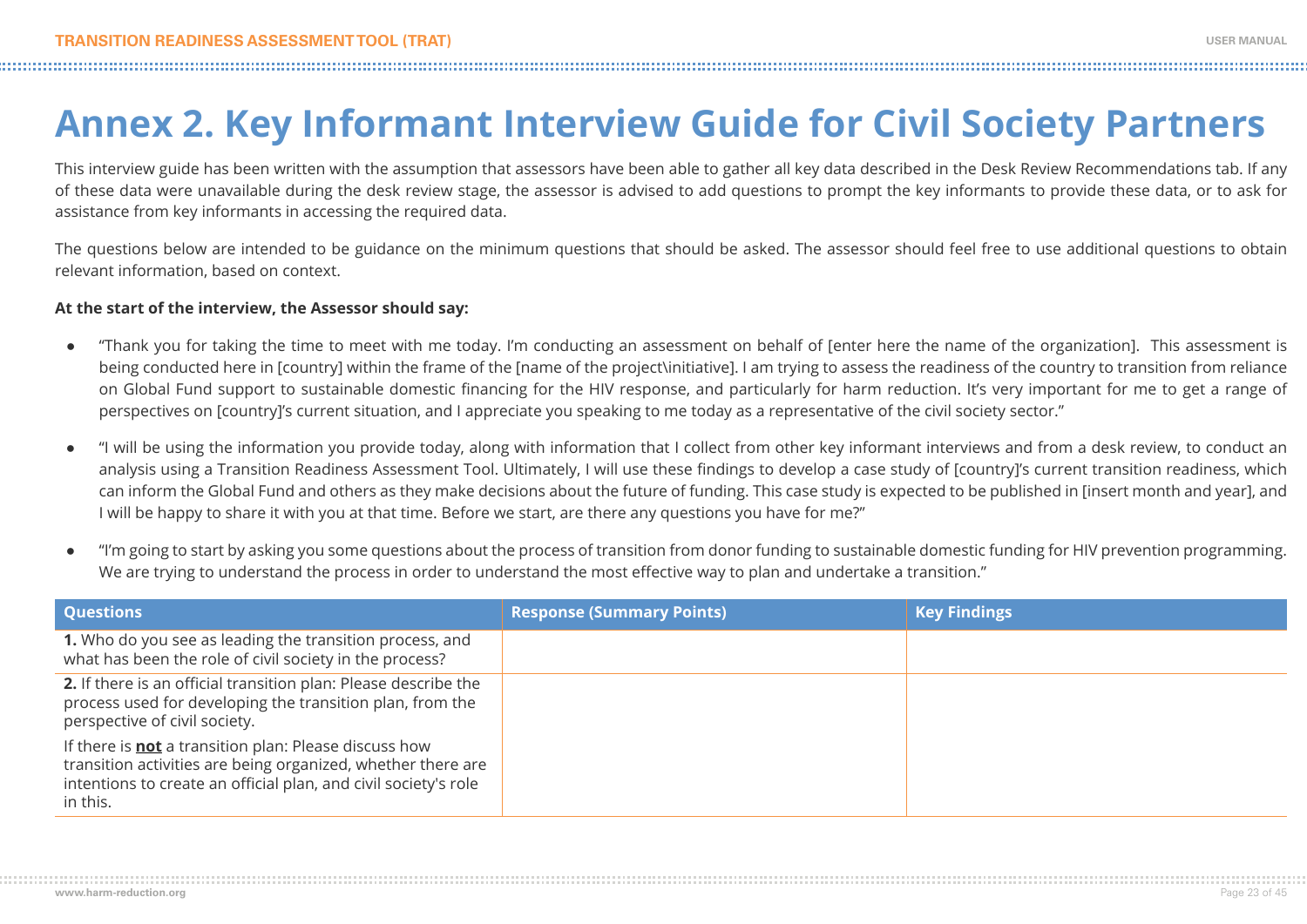| <b>Questions</b>                                                                                                                                                             | <b>Response (Summary Points)</b> | <b>Key Findings</b> |
|------------------------------------------------------------------------------------------------------------------------------------------------------------------------------|----------------------------------|---------------------|
| <b>3.</b> Please tell me about:                                                                                                                                              |                                  |                     |
| a) Any need projection or costing activities that have been<br>done as part of the transition planning process;                                                              |                                  |                     |
| b) How has civil society been engaged in these activities?<br>and,                                                                                                           |                                  |                     |
| c) Have any of these activities specifically included harm<br>reduction as a program/element?                                                                                |                                  |                     |
| 4. Who is currently monitoring the transition process? What<br>has been the role of civil society in this monitoring?                                                        |                                  |                     |
| <b>Prompt:</b> If the respondent does not mention government,<br>civil society, and technical partner involvement, you may<br>ask, "What about ____? How are they involved?" |                                  |                     |
| <b>5.</b> Taking into account all we've just discussed:                                                                                                                      |                                  |                     |
| a) Which stakeholders are contributing the most to the<br>transition process?                                                                                                |                                  |                     |
| b) Is there a problematic imbalance at all, e.g. is there any<br>group that should be more involved than it currently is?<br>Please describe.                                |                                  |                     |
| 6. What do you think have been the strengths and<br>weaknesses of the process used to develop the transition<br>plan and/or organize transition activities?                  |                                  |                     |
| 7. What do you see as the major challenges to transition,<br>on the whole?                                                                                                   |                                  |                     |

#### **At this point, the Assessor should say:**

**●** "Now I'm going to ask you some questions about sustainability, more generally. We want to know these things so that we can understand what factors need to be addressed, and how, in order to assure sustainability. We'll start by talking about policies and then move to discussions on practice."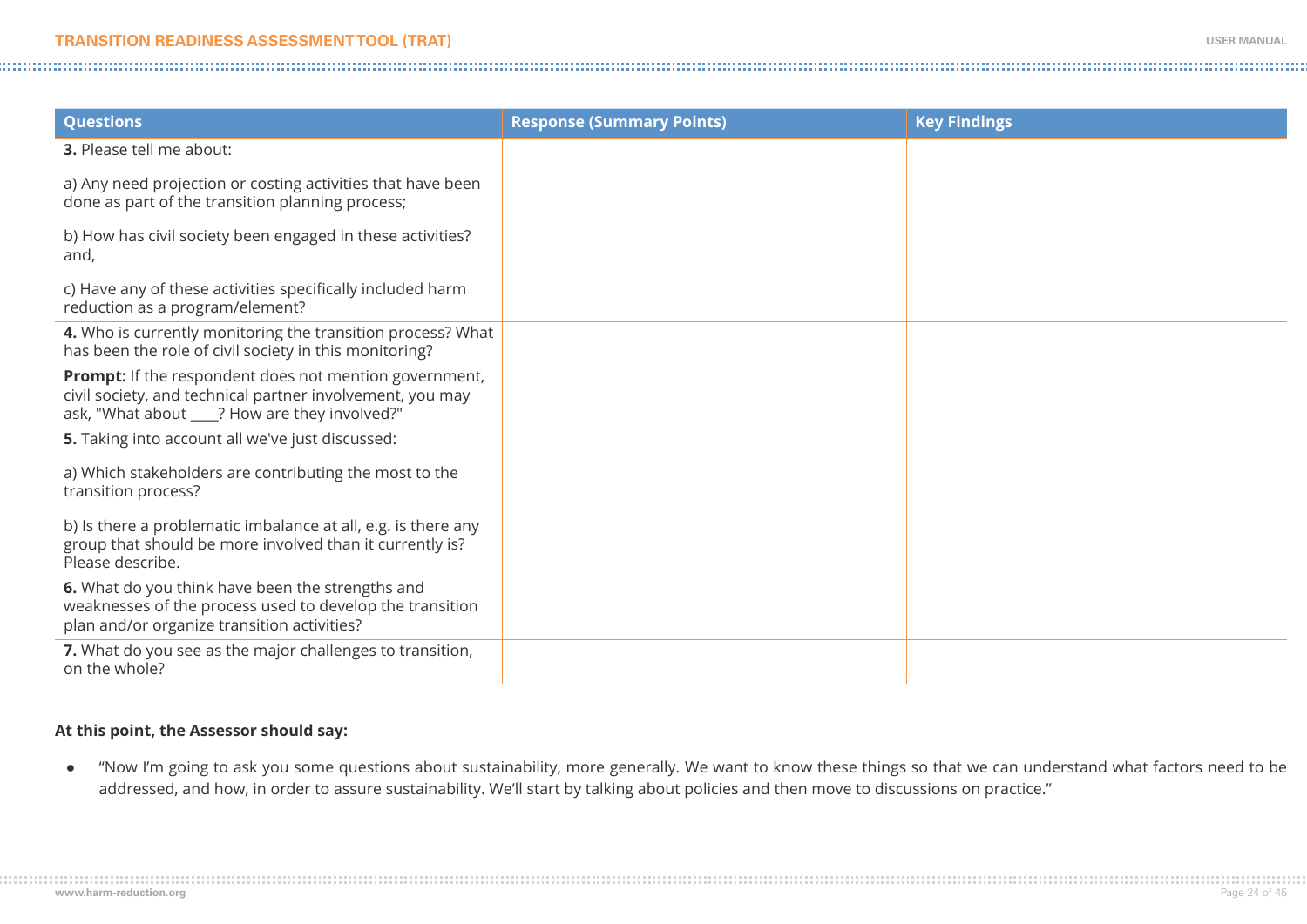| <b>Questions</b>                                                                                                                                                                                                                                                                                                  | <b>Response (Summary Points)</b> | <b>Key Findings</b> |
|-------------------------------------------------------------------------------------------------------------------------------------------------------------------------------------------------------------------------------------------------------------------------------------------------------------------|----------------------------------|---------------------|
| 8. What do you think are the major legal and policy barriers<br>that may threaten the sustainability of HIV programming,<br>and especially harm reduction programming?                                                                                                                                            |                                  |                     |
| 9. What concerns do you have about civil society's<br>engagement after Global Fund exits?                                                                                                                                                                                                                         |                                  |                     |
| 10. How do you anticipate civil society will participate in<br>governance of the national HIV program after Global Fund<br>exits?                                                                                                                                                                                 |                                  |                     |
| Prompt: If the respondent needs clarification, you may say:<br>"For example, under Global Fund, there had to be spots on<br>the CCM filled by civil society. After Global Fund leaves, do<br>you think there will be similar roles for civil society to be<br>involved in decision-making at the national level?" |                                  |                     |
| 11. Do you have any concerns or questions about how<br>harm reduction commodities (needles, syringes, other safe<br>injecting equipment) will be provided after Global Fund<br>exits? If yes, please describe.                                                                                                    |                                  |                     |
| 12. Right now, does civil society have a role in the formal<br>monitoring of the HIV program? And how do you think that<br>may change after Global Fund exits?                                                                                                                                                    |                                  |                     |
| 13. Right now, does civil society have a role in the<br>monitoring of any government expenditure within the HIV<br>program? And how do you think that may change after<br>Global Fund exits?                                                                                                                      |                                  |                     |

#### **The Assessor should now say:**

**●** "I'm going to ask a few final questions specifically about harm reduction programming. We want to know these things in order to understand the specific challenges and barriers to harm reduction in surviving the transition from donor to domestic funding."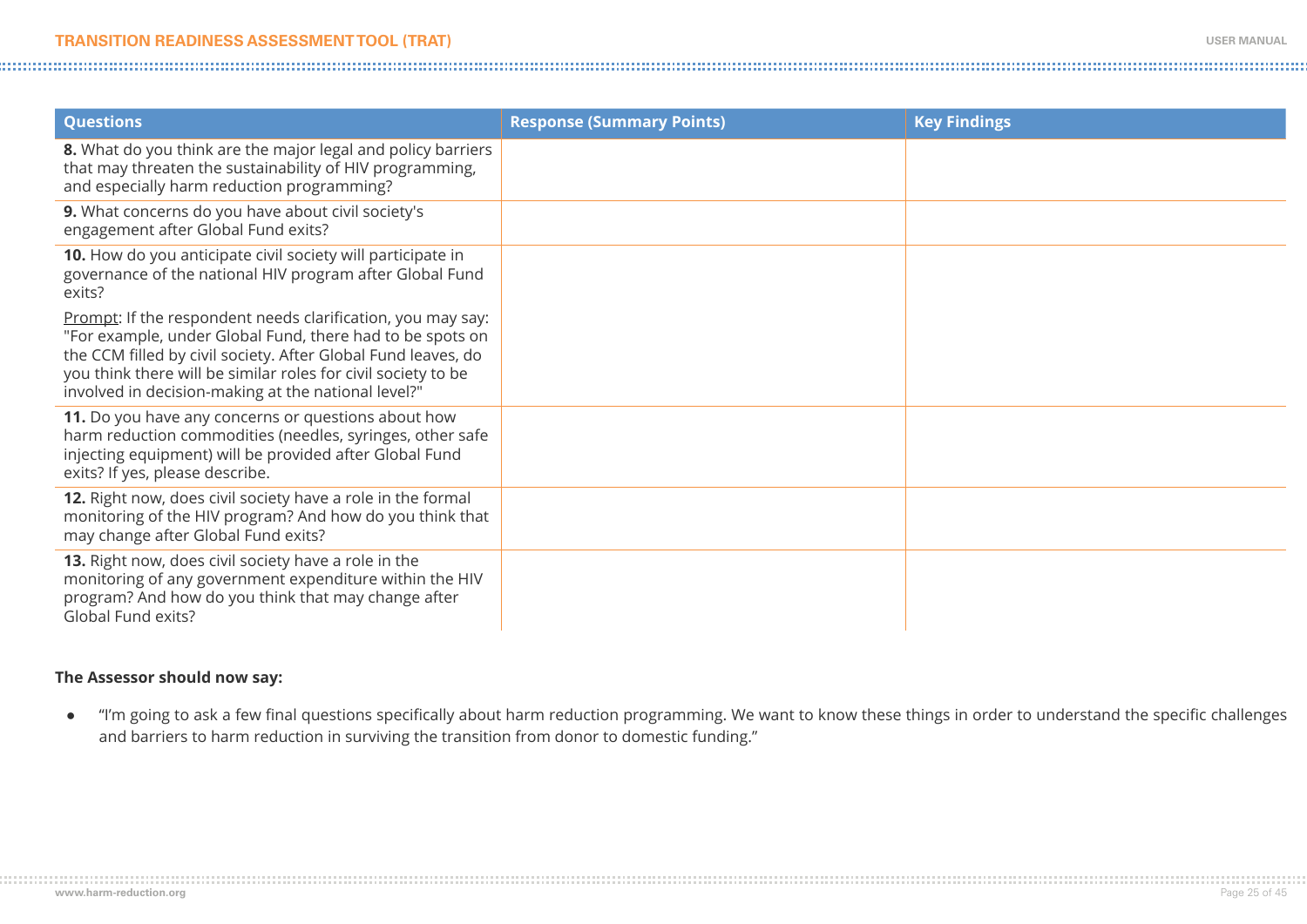| <b>Questions</b>                                                                                                                                                                                                                                                                                                                                                                      | <b>Response (Summary Points)</b> | <b>Key Findings</b> |
|---------------------------------------------------------------------------------------------------------------------------------------------------------------------------------------------------------------------------------------------------------------------------------------------------------------------------------------------------------------------------------------|----------------------------------|---------------------|
| 14. Are there currently any service delivery standards for<br>needle/syringe programs? How about opioid substitution<br>programs?                                                                                                                                                                                                                                                     |                                  |                     |
| If the answer is 'yes': How was civil society involved in<br>developing these standards?                                                                                                                                                                                                                                                                                              |                                  |                     |
| If the answer is 'no': Have there been discussions about<br>development of service delivery standards for these<br>programs? If so, what would civil society's role be?                                                                                                                                                                                                               |                                  |                     |
| 15. Coverage for needle/syringe programs and<br>opioid substitution therapy are currently [well] below<br>the standards recommended by the World Health<br>Organization. What do you think are the major changes<br>that need to be made in order to reach 60% coverage of all<br>PWID with needle/syringe programs, and 40% of all opiate<br>users with opioid substitution therapy? |                                  |                     |
| 16. Is there anything else you'd like to comment on, or<br>that you think should be considered as we assess how<br>ready [country] is to transition from donor financing to<br>sustainable domestic financing?                                                                                                                                                                        |                                  |                     |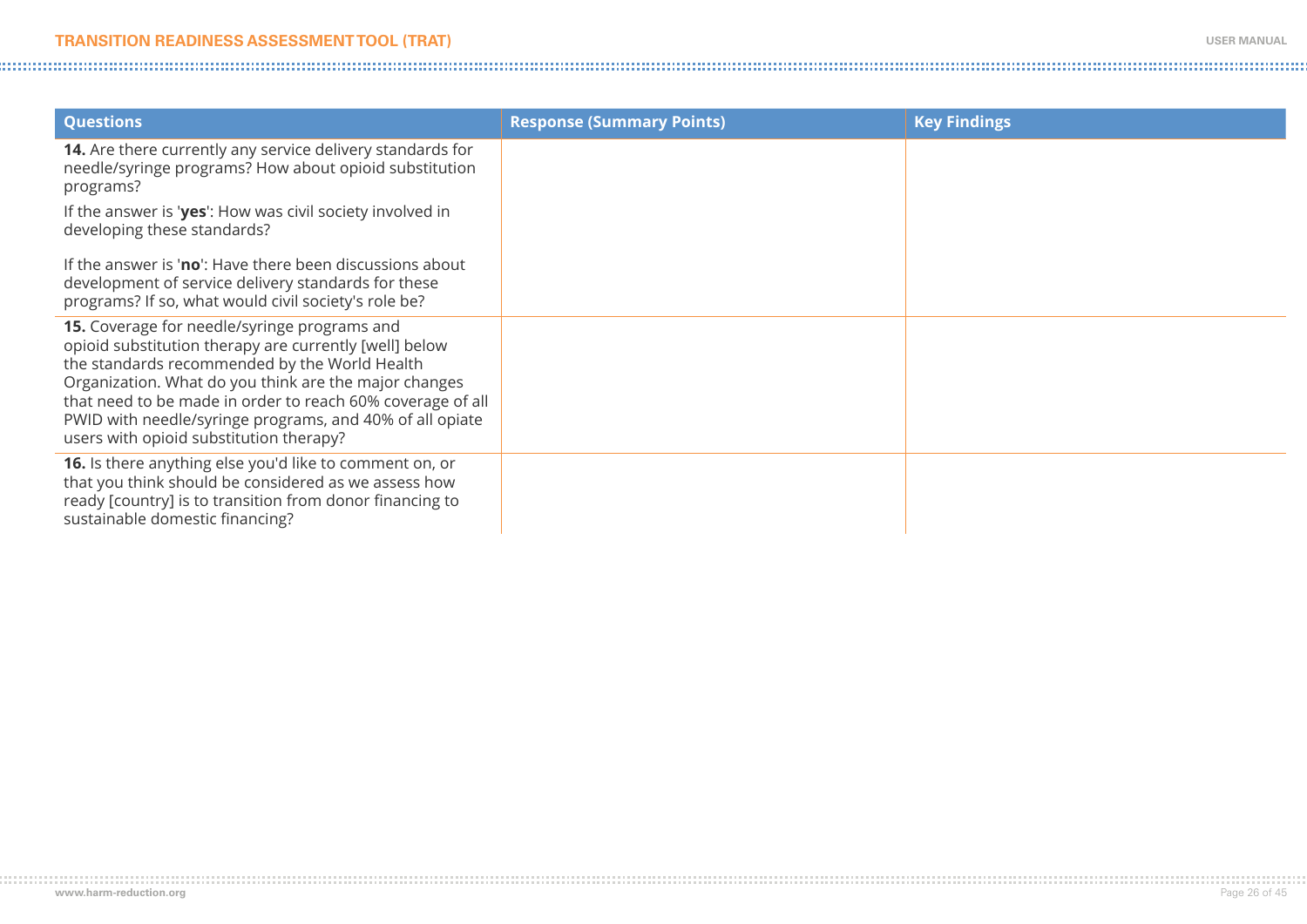# **Annex 3. Key Informant Interview Guide for Technical Partners**

This interview guide has been written with the assumption that assessors have been able to gather all key data described in the Desk Review Recommendations tab. If any of these data were unavailable during the desk review stage, the assessor is advised to add questions to prompt the key informants to provide these data, or to ask for assistance from key informants in accessing the required data.

The questions below are intended to be guidance on the minimum questions that should be asked. The assessor should feel free to use additional questions to obtain relevant information, based on context.

#### **At the start of the interview, the Assessor should say:**

- **●** " Thank you for taking the time to meet with me today. I'm conducting an assessment on behalf of [the name of the organization]. This assessment is being conducted here in [country] within the frame of the [name of the project\initiative]. I am trying to assess the readiness of the country to transition from reliance on Global Fund support to sustainable domestic financing for the HIV response, and particularly for harm reduction. It's very important for me to get a range of perspectives on [country]'s current situation, and I appreciate you speaking to me as a technical partner representative."
- **●** " I will be using the information you provide today, along with information that I collect from other key informant interviews and from a desk review, to conduct an analysis using a Transition Readiness Assessment Tool. Ultimately, I will use these findings to develop a case study of [country]'s current transition readiness, which can inform the Global Fund and others as they make decisions about the future of funding. This case study is expected to be published by [date], and I will be happy to share it with you at that time. Before we start, are there any questions you have for me?"
- **●** "I'm going to start by asking you some questions about the process of transition from donor funding to sustainable domestic funding for HIV prevention programming. We are trying to understand the process in order to understand the most effective way to plan and undertake a transition."

| <b>Questions</b>                                                                                                                                                                                            | <b>Response (Summary Points)</b> | <b>Key Findings</b> |
|-------------------------------------------------------------------------------------------------------------------------------------------------------------------------------------------------------------|----------------------------------|---------------------|
| 1. Who do you see as leading the transition process, and<br>what has been the role of civil society in the process?                                                                                         |                                  |                     |
| 2. If there is an official transition plan: Please describe the<br>process used for developing the transition plan, from the<br>perspective of civil society.                                               |                                  |                     |
| If there is <b>not</b> a transition plan: Please discuss how<br>transition activities are being organized, whether there are<br>intentions to create an official plan, and civil society's role<br>in this. |                                  |                     |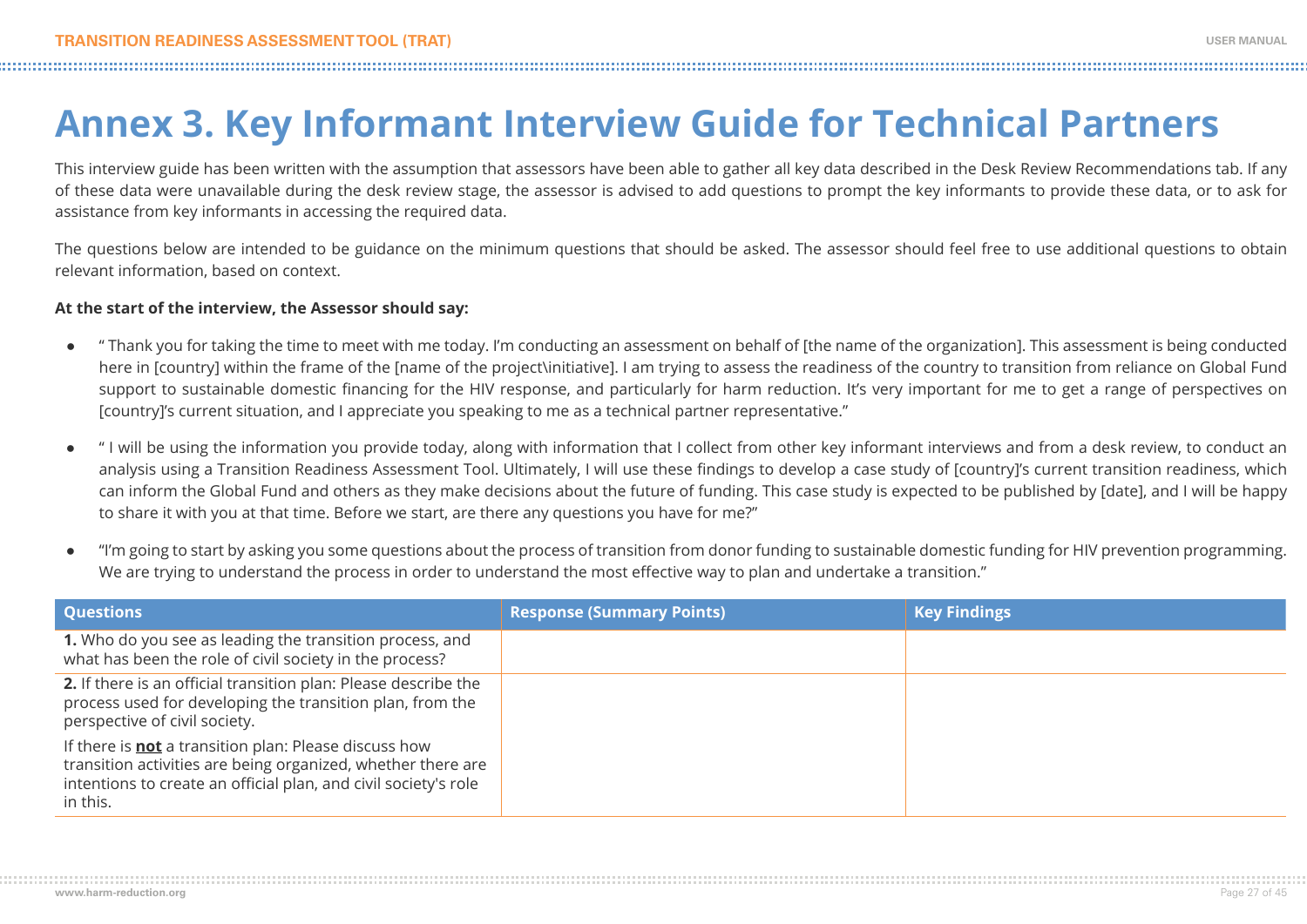| <b>Questions</b>                                                                                                                                                                                         | <b>Response (Summary Points)</b> | <b>Key Findings</b> |
|----------------------------------------------------------------------------------------------------------------------------------------------------------------------------------------------------------|----------------------------------|---------------------|
| 3. Please tell me about:                                                                                                                                                                                 |                                  |                     |
| a) Any need projection or costing activities that have been<br>done as part of the transition planning process. Has your<br>[technical partner agency] or any other technical partners<br>been involved? |                                  |                     |
| b) Have any of these activities specifically included harm<br>reduction as a program/element?                                                                                                            |                                  |                     |
| 4. Who is currently monitoring the transition process?<br>What is the role of technical partners in this monitoring?                                                                                     |                                  |                     |
| <b>Prompt:</b> If the respondent does not mention government,<br>civil society, and technical partner involvement, you may<br>ask, "What about ___? How are they involved?"                              |                                  |                     |
| 5. Taking into account all we've just discussed:                                                                                                                                                         |                                  |                     |
| a) Which stakeholders are contributing the most to the<br>transition process?                                                                                                                            |                                  |                     |
| b) Is there a problematic imbalance at all, e.g. is there any<br>group that should be more involved than it currently is?<br>Please describe.                                                            |                                  |                     |
| 6. What do you think have been the strengths and<br>weaknesses of the process used to develop the transition<br>plan and/or organize transition activities?                                              |                                  |                     |
| 7. What do you see as the major challenges to transition,<br>on the whole?                                                                                                                               |                                  |                     |

#### **At this point, the Assessor should say:**

**●** "Now I'm going to ask you some questions about sustainability, more generally. We want to know these things so that we can understand what factors need to be addressed, and how, in order to assure sustainability. We'll start by talking about policies and then move to discussions on practice."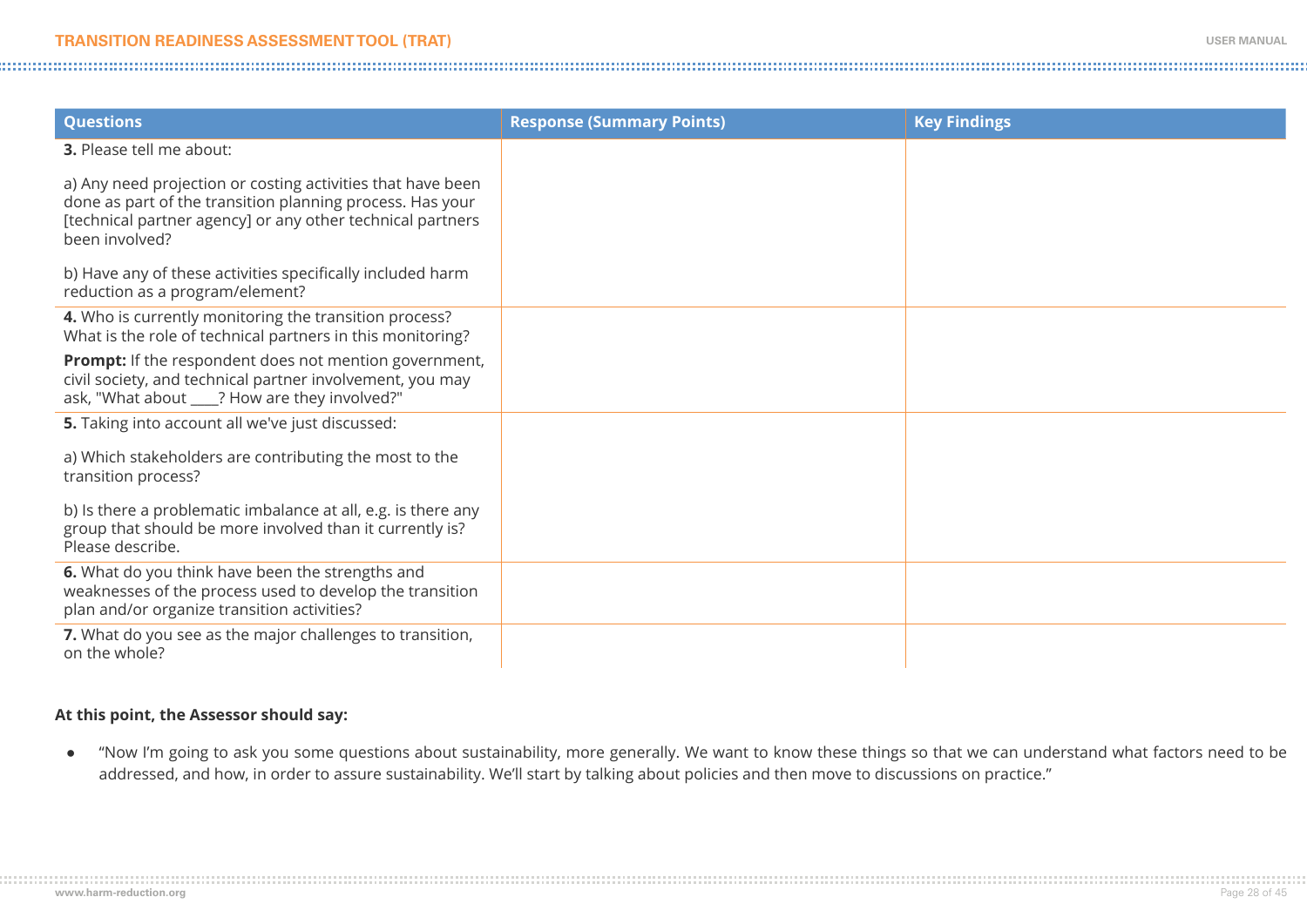| <b>Questions</b>                                                                                                                                                                                                                                                                      | <b>Response (Summary Points)</b> | <b>Key Findings</b> |
|---------------------------------------------------------------------------------------------------------------------------------------------------------------------------------------------------------------------------------------------------------------------------------------|----------------------------------|---------------------|
| 8. What do you think are the major legal and policy barriers<br>that may threaten the sustainability of HIV programming,<br>and especially harm reduction programming?                                                                                                                |                                  |                     |
| 9. What do you think are the major challenges for<br>maintaining NGO involvement after donor funding ends?                                                                                                                                                                            |                                  |                     |
| <b>Prompt:</b> If respondent does not offer this on his/her own,<br>you may ask: "Will NGOs be able to receive [increased]<br>government funding?"                                                                                                                                    |                                  |                     |
| 10. Have there been discussions or decisions made about<br>what will happen to the CCM after the end of GF support?<br>What will be the role of [technical partner agency] and<br>other technical partners?                                                                           |                                  |                     |
| Note: If there are already clearly endorsed plans for CCM<br>transition, you can skip this question. If GF has already<br>left, please adjust this question to the context to obtain<br>information needed about whether the CCM is - or could<br>be - a sustainable governance body. |                                  |                     |
| 11. What are your opinions on current government-led<br>procurement efforts in the HIV program, and do you see<br>any risks or challenges for the governments' expanded role<br>in procurement after Global Fund exits?                                                               |                                  |                     |
| 12. What are your opinions on how the national HIV<br>program is currently monitored, and do you see any<br>additional risks or challenges for this after the Global Fund<br>exits?                                                                                                   |                                  |                     |
| 13. What are your opinions on the current procedures for<br>monitoring HIV program expenditures, and do you see any<br>additional risks or challenges for this after the Global Fund<br>exits?                                                                                        |                                  |                     |

#### **The Assessor should now say:**

**●** "I'm going to ask a few final questions specifically about harm reduction programming. We want to know these things in order to understand the specific challenges and barriers to harm reduction in surviving the transition from donor to domestic funding."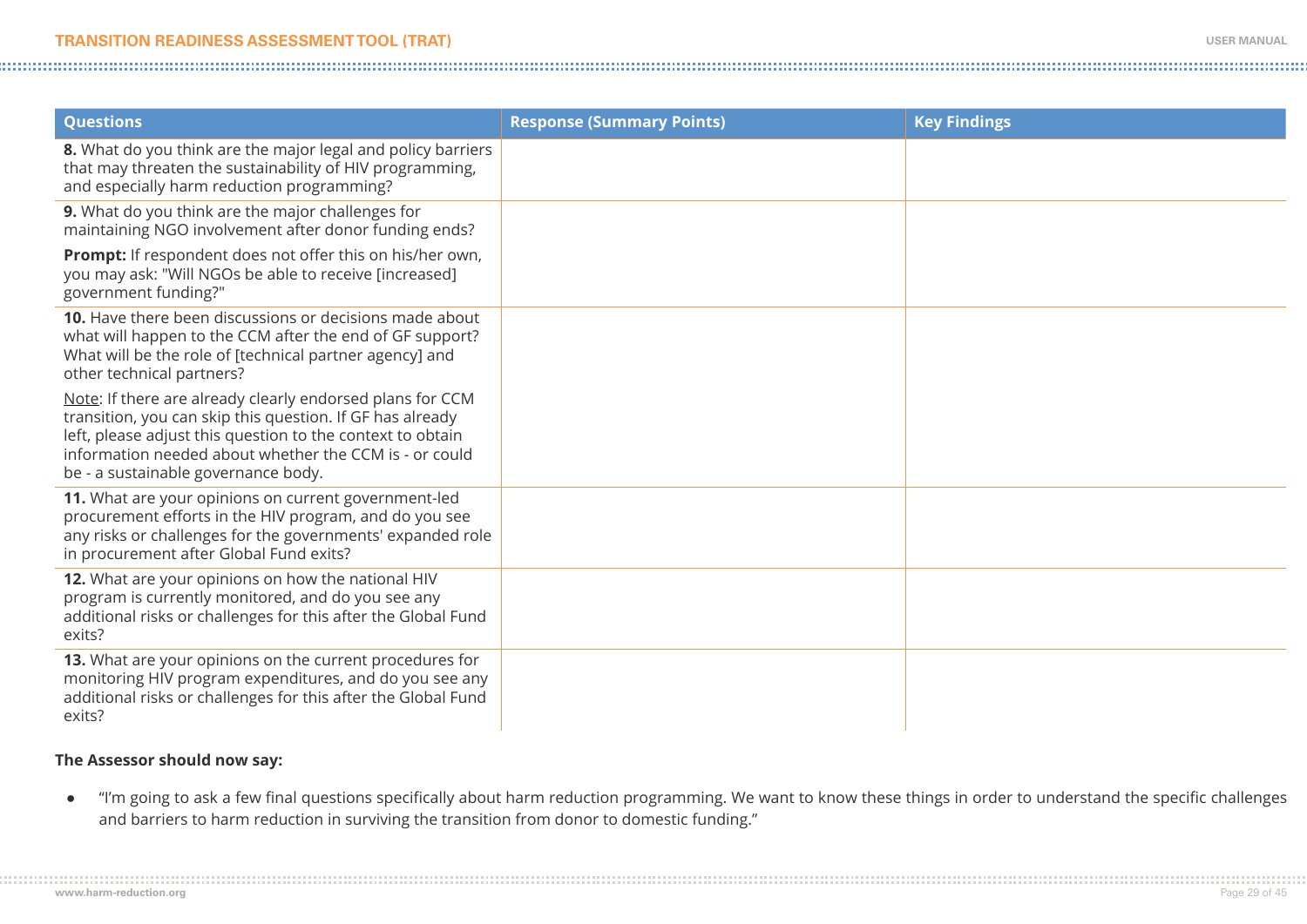| <b>Questions</b>                                                                                                                                                                                                                                                                                                                                                                      | <b>Response (Summary Points)</b> | <b>Key Findings</b> |
|---------------------------------------------------------------------------------------------------------------------------------------------------------------------------------------------------------------------------------------------------------------------------------------------------------------------------------------------------------------------------------------|----------------------------------|---------------------|
| 14. Are there currently any service delivery standards for<br>needle/syringe programs? How about opioid substitution<br>programs?                                                                                                                                                                                                                                                     |                                  |                     |
| If the answer is 'yes': How have technical partners been<br>involved in developing those standards?                                                                                                                                                                                                                                                                                   |                                  |                     |
| If the answer is 'no': Have there been discussions about<br>development of service delivery standards for these<br>programs?                                                                                                                                                                                                                                                          |                                  |                     |
| 15. Coverage for needle/syringe programs and<br>opioid substitution therapy are currently [well] below<br>the standards recommended by the World Health<br>Organization. What do you think are the major changes<br>that need to be made in order to reach 60% coverage of all<br>PWID with needle/syringe programs, and 40% of all opiate<br>users with opioid substitution therapy? |                                  |                     |
| 16. Is there anything else you'd like to comment on, or<br>that you think should be considered as we assess how<br>ready [country] is to transition from donor financing to<br>sustainable domestic financing?                                                                                                                                                                        |                                  |                     |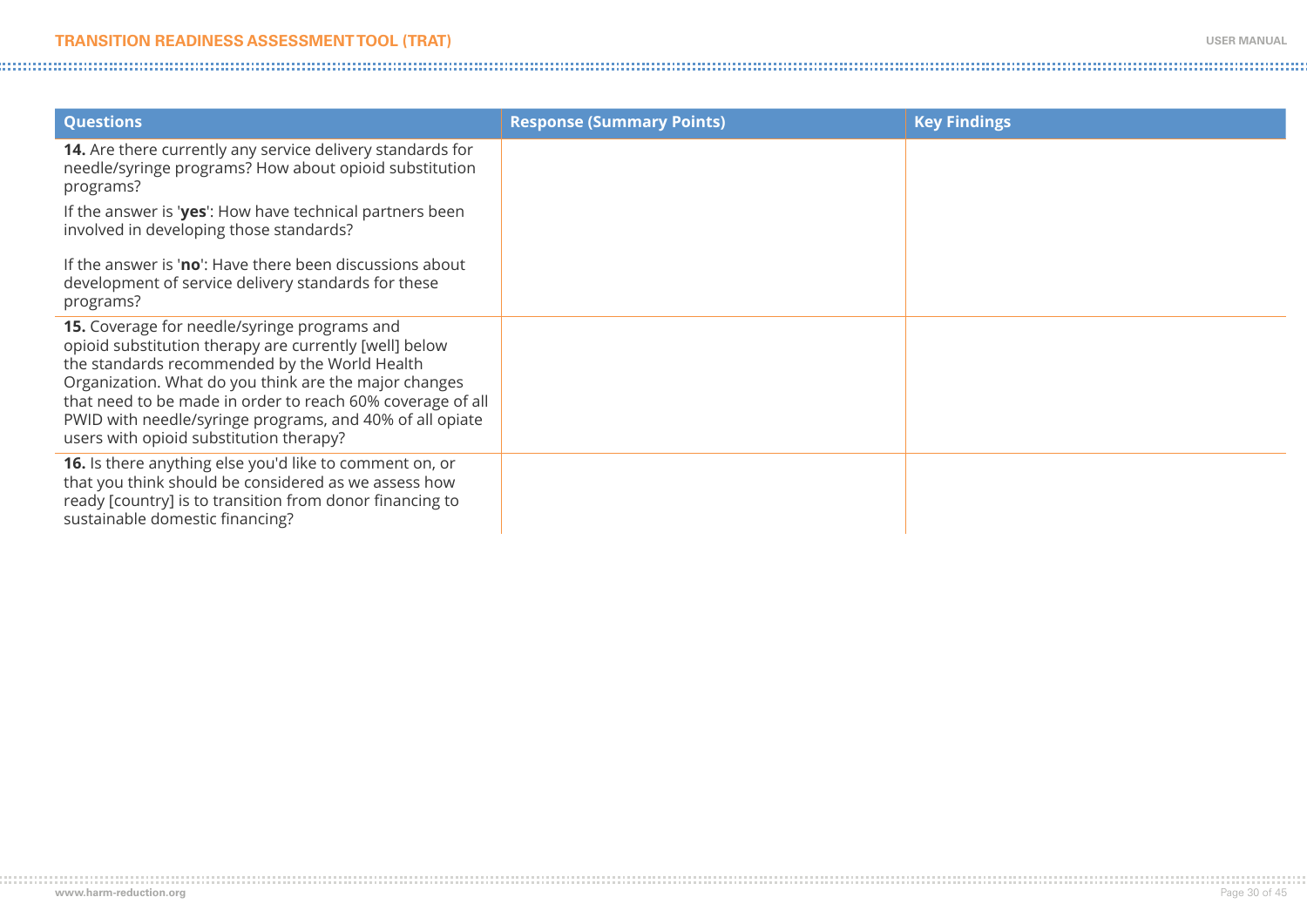# **Annex 4. Key Informant Interview Guide for Donor Agencies**

This interview guide has been written with the assumption that assessors have been able to gather all key data described in the Desk Review Recommendations tab. If any of these data were unavailable during the desk review stage, the assessor is advised to add questions to prompt the key informants to provide these data, or to ask for assistance from key informants in accessing the required data.

The questions below are intended to be guidance on the minimum questions that should be asked. The assessor should feel free to use additional questions to obtain relevant information, based on context.

#### **At the start of the interview, the Assessor should say:**

- **●** " Thank you for taking the time to meet with me today. I'm conducting an assessment on behalf of [the name of the organization]. This assessment is being conducted here in [country] within the frame of the [name of the project\initiative]. I am trying to assess the readiness of the country to transition from reliance on Global Fund support to sustainable domestic financing for the HIV response, and particularly for harm reduction. It's very important for me to get a range of perspectives on [country]'s current situation, and I appreciate you speaking to me today as a representative of the donor sector."
- **●** " I will be using the information you provide today, along with information that I collect from other key informant interviews and from a desk review, to conduct an analysis using a Transition Readiness Assessment Tool. Ultimately, I will use these findings to develop a case study of [country]'s current transition readiness, which can inform the Global Fund and others as they make decisions about the future of funding. This case study is expected to be published by [date], and I will be happy to share it with you at that time. Before we start, are there any questions you have for me?"
- **●** "I'm going to start by asking you some questions about the process of transition from donor funding to sustainable domestic funding for HIV prevention programming. We are trying to understand the process in order to understand the most effective way to plan and undertake a transition."

| <b>Questions</b>                                                                                                                                                           | <b>Response (Summary Points)</b> | <b>Key Findings</b> |
|----------------------------------------------------------------------------------------------------------------------------------------------------------------------------|----------------------------------|---------------------|
| 1. Who do you see as leading the transition process, and<br>what has been the role of [donor agency] in this process?                                                      |                                  |                     |
| 2. If there is an official transition plan: Please describe the<br>process used for developing the transition plan.                                                        |                                  |                     |
| If there is <b>not</b> a transition plan: Please discuss how<br>transition activities are being organized, and whether there<br>are intentions to create an official plan. |                                  |                     |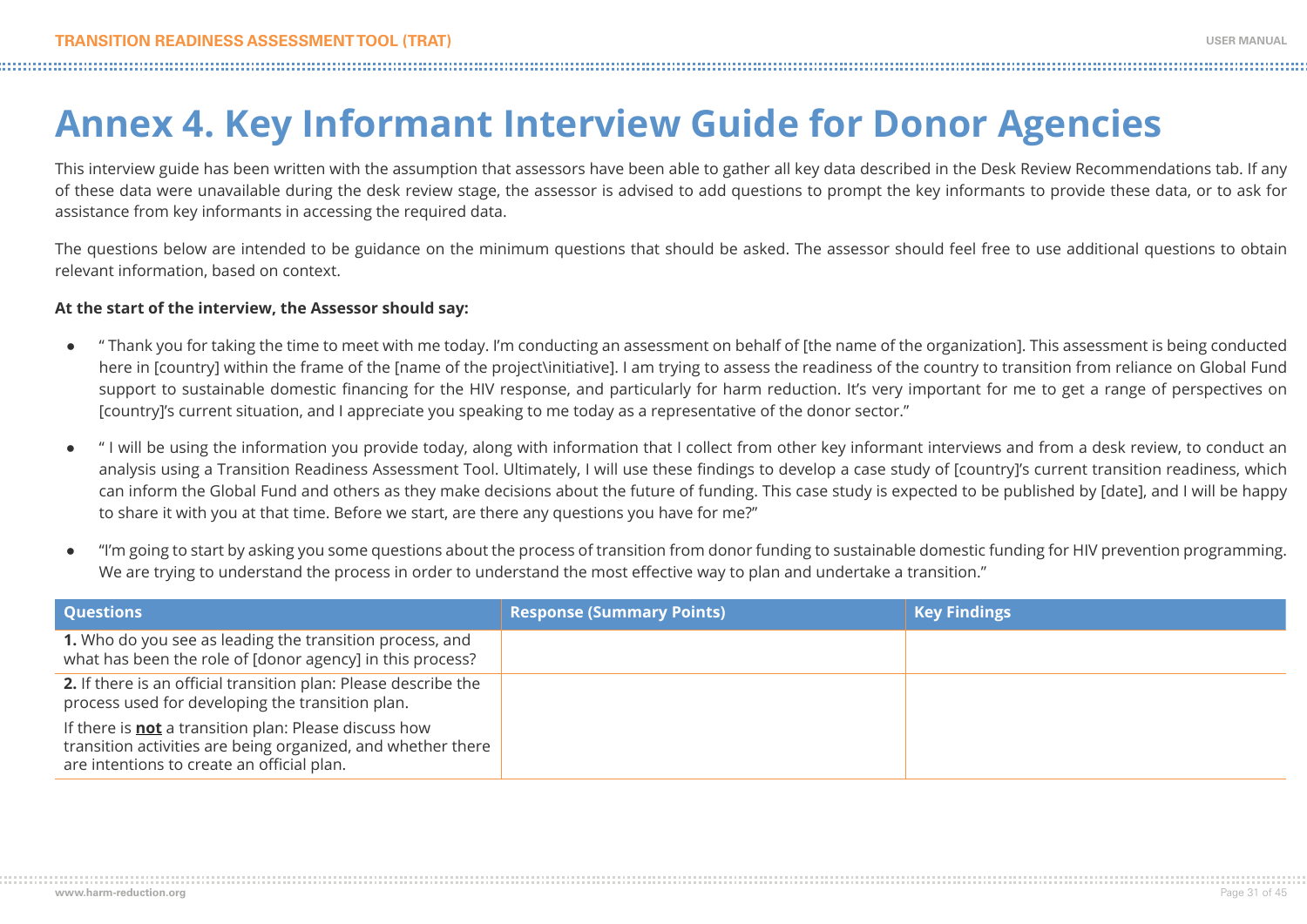| <b>Questions</b>                                                                                                                                                            | <b>Response (Summary Points)</b> | <b>Key Findings</b> |
|-----------------------------------------------------------------------------------------------------------------------------------------------------------------------------|----------------------------------|---------------------|
| <b>3.</b> Please tell me about:                                                                                                                                             |                                  |                     |
| a) Any need projection or costing activities that have been<br>done as part of the transition planning process;                                                             |                                  |                     |
| b) How has [donor agency] been involved in that process?<br>and,                                                                                                            |                                  |                     |
| c) Have any of these activities specifically included harm<br>reduction as a program/element?                                                                               |                                  |                     |
| 4. Who is currently monitoring the transition process? Is<br>there a role for [donor agency] in this process?                                                               |                                  |                     |
| <b>Prompt:</b> If the respondent does not mention government,<br>civil society, and technical partner involvement, you may<br>ask, "What about ___? How are they involved?" |                                  |                     |
| 5. Taking into account all we've just discussed:                                                                                                                            |                                  |                     |
| a) Which stakeholders are contributing the most to the<br>transition process?                                                                                               |                                  |                     |
| b) Is there a problematic imbalance at all, e.g. is there any<br>group that should be more involved than it currently is?<br>Please describe.                               |                                  |                     |
| 6. What do you think have been the strengths and<br>weaknesses of the process used to develop the transition<br>plan and/or organize transition activities?                 |                                  |                     |
| 7. What do you see as the major challenges to transition,<br>on the whole?                                                                                                  |                                  |                     |

#### **At this point, the Assessor should say:**

**●** "Now I'm going to ask you some questions about sustainability, more generally. We want to know these things so that we can understand what factors need to be addressed, and how, in order to assure sustainability. We'll start by talking about policies and then move to discussions on practice."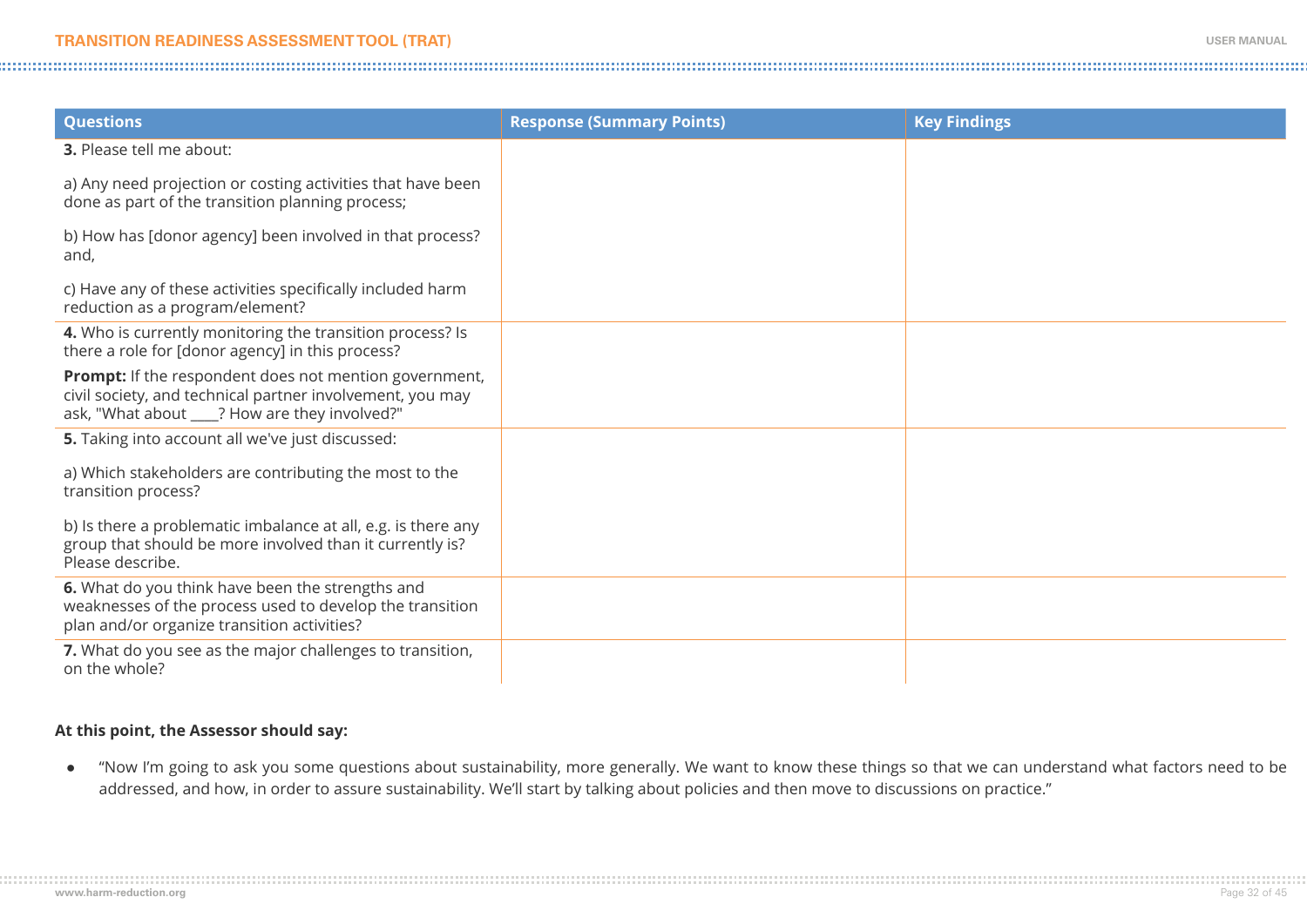| <b>Questions</b>                                                                                                                                                                                                                                                                      | <b>Response (Summary Points)</b> | <b>Key Findings</b> |
|---------------------------------------------------------------------------------------------------------------------------------------------------------------------------------------------------------------------------------------------------------------------------------------|----------------------------------|---------------------|
| 8. What do you think are the major legal and policy barriers<br>that may threaten the sustainability of HIV programming,<br>and especially harm reduction programming?                                                                                                                |                                  |                     |
| 9. What do you think are the major challenges for<br>maintaining NGO involvement after donor funding ends?                                                                                                                                                                            |                                  |                     |
| Prompt: If respondent does not offer this on his/her own,<br>you may ask: "Will NGOs be able to receive [increased]<br>government funding?"                                                                                                                                           |                                  |                     |
| 10. Have there been discussions or decisions made about<br>what will happen to the CCM after the end of GF support?                                                                                                                                                                   |                                  |                     |
| Note: If there are already clearly endorsed plans for CCM<br>transition, you can skip this question. If GF has already<br>left, please adjust this question to the context to obtain<br>information needed about whether the CCM is - or could<br>be - a sustainable governance body. |                                  |                     |
| 11. What are your opinions on current government-led<br>procurement efforts in the HIV program, and do you see<br>any risks or challenges for the governments' expanded role<br>in procurement after Global Fund exits?                                                               |                                  |                     |
| 12. What are your opinions on how the national HIV<br>program is currently monitored, and do you see any<br>additional risks or challenges for this after the Global Fund<br>exits?                                                                                                   |                                  |                     |
| 13. What are your opinions on the current procedures for<br>monitoring HIV program expenditures, and do you see any<br>additional risks or challenges for this after the Global Fund<br>exits?                                                                                        |                                  |                     |

#### **The Assessor should now say:**

**●** "I'm going to ask a few final questions specifically about harm reduction programming. We want to know these things in order to understand the specific challenges and barriers to harm reduction in surviving the transition from donor to domestic funding."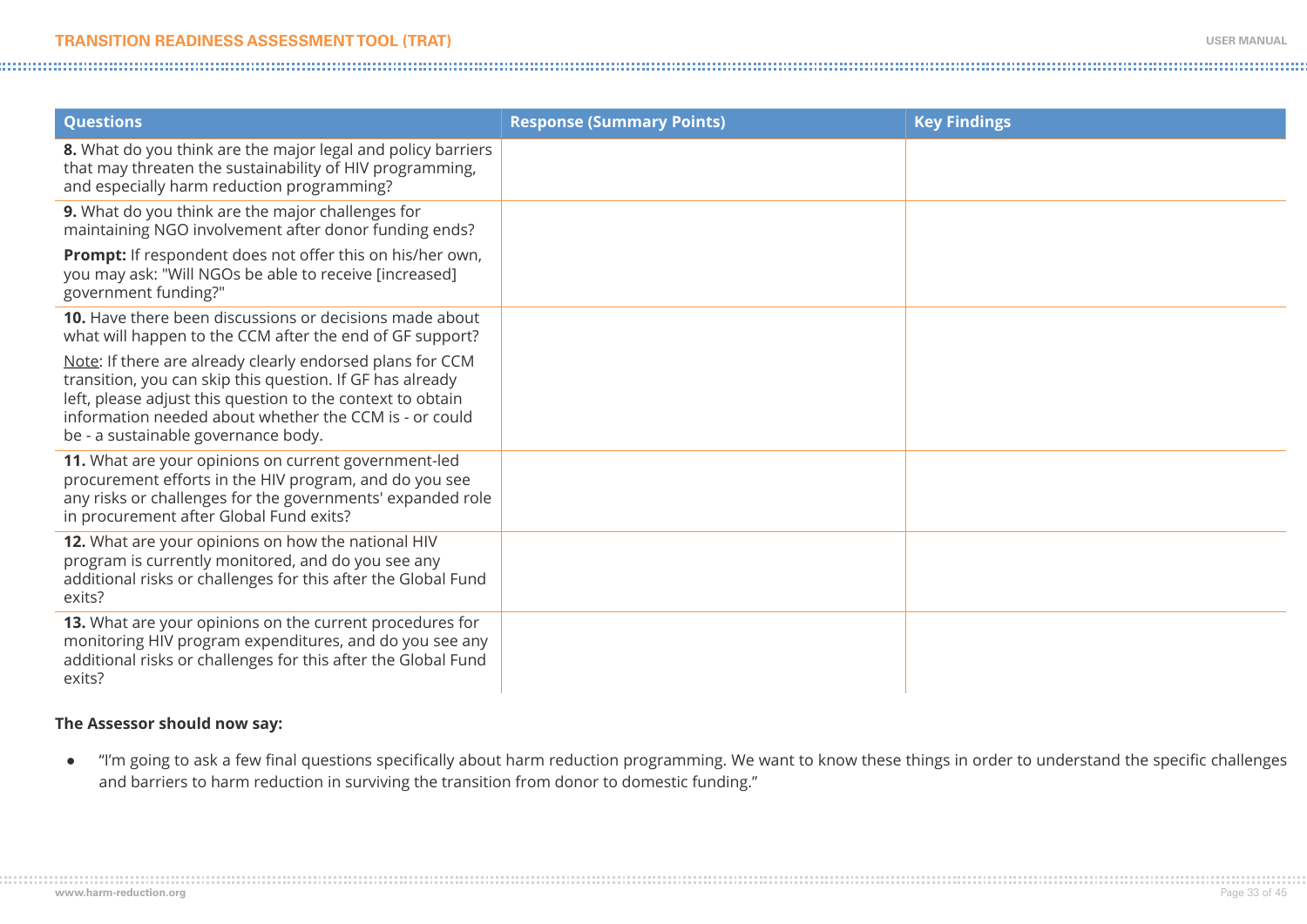| <b>Questions</b>                                                                                                                                                                                                                                                                                                                                                                      | <b>Response (Summary Points)</b> | <b>Key Findings</b> |
|---------------------------------------------------------------------------------------------------------------------------------------------------------------------------------------------------------------------------------------------------------------------------------------------------------------------------------------------------------------------------------------|----------------------------------|---------------------|
| 14. Are there currently any service delivery standards for<br>needle/syringe programs? How about opioid substitution<br>programs?                                                                                                                                                                                                                                                     |                                  |                     |
| If the answer is 'yes': How has [donor agency] been<br>involved in developing those standards?                                                                                                                                                                                                                                                                                        |                                  |                     |
| If the answer is 'no': Have there been discussions about<br>development of service delivery standards for these<br>programs?                                                                                                                                                                                                                                                          |                                  |                     |
| 15. Coverage for needle/syringe programs and<br>opioid substitution therapy are currently [well] below<br>the standards recommended by the World Health<br>Organization. What do you think are the major changes<br>that need to be made in order to reach 60% coverage of all<br>PWID with needle/syringe programs, and 40% of all opiate<br>users with opioid substitution therapy? |                                  |                     |
| 16. Is there anything else you'd like to comment on, or<br>that you think should be considered as we assess how<br>ready [country] is to transition from donor financing to<br>sustainable domestic financing?                                                                                                                                                                        |                                  |                     |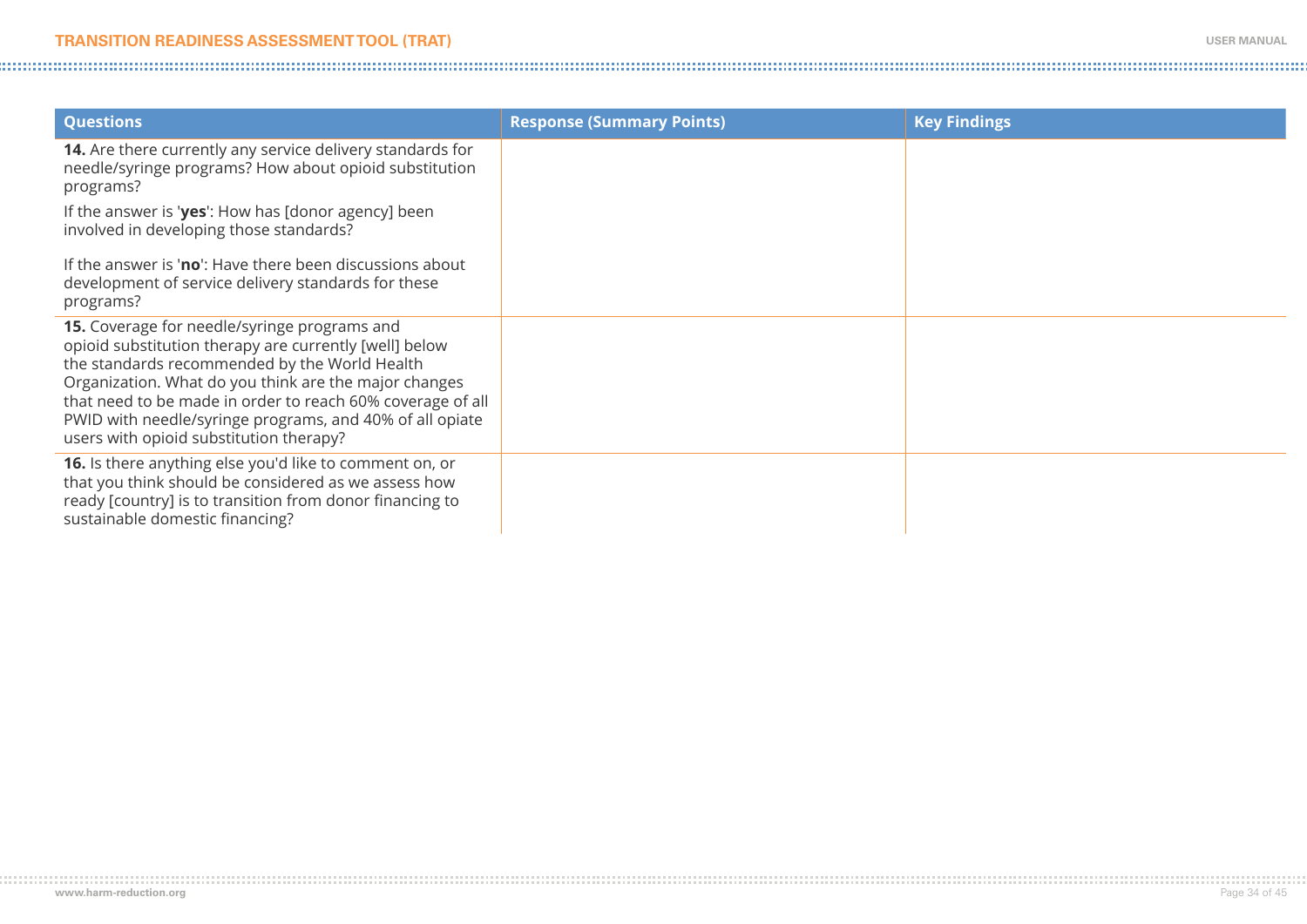### **Annex 5. Policy Indicators and Benchmarks**

| <b>POLICY</b>                                                                                                           |                                                                                                                                                                                                                                                                                                                                              |                                                                                                                                                                                                                                                                                                                                                                                                                                                    |                                                                                                                                                                                                                                                             |                 |                    |
|-------------------------------------------------------------------------------------------------------------------------|----------------------------------------------------------------------------------------------------------------------------------------------------------------------------------------------------------------------------------------------------------------------------------------------------------------------------------------------|----------------------------------------------------------------------------------------------------------------------------------------------------------------------------------------------------------------------------------------------------------------------------------------------------------------------------------------------------------------------------------------------------------------------------------------------------|-------------------------------------------------------------------------------------------------------------------------------------------------------------------------------------------------------------------------------------------------------------|-----------------|--------------------|
|                                                                                                                         | Stage 1                                                                                                                                                                                                                                                                                                                                      | Stage 2                                                                                                                                                                                                                                                                                                                                                                                                                                            | Stage 3                                                                                                                                                                                                                                                     | <b>Barriers</b> | <b>Key Lessons</b> |
| Indicator 1: A fully-<br>resourced Transition Plan<br>including harm reduction<br>is proactively guiding<br>transition. | Benchmark 1.1: A costed<br>transition plan has been<br>developed via a multi-stakeholder<br>consultative process & has<br>been endorsed & appropriately<br>resourced by the government &<br>major donors.                                                                                                                                    | <b>Benchmark 1.2: Transition</b><br>of harm reduction programs<br>is underway (according to<br>transition plan, or not), with<br>appropriate budgetary support,<br>and is monitored by a range of<br>stakeholders.                                                                                                                                                                                                                                 | <b>Benchmark 1.3. Harm reduction</b><br>programming is fully and<br>sustainably transitioned into the<br><b>National HIV Program or other</b><br>relevant national health program.                                                                          |                 |                    |
|                                                                                                                         | At a minimum, government<br>endorsements should include Ministry<br>of Health, but assessors might also<br>inquire about Ministry of Finance,<br>Ministry of Social Services, civil society<br>representatives, & others. Major<br>donors should include at least the<br>Global Fund, but may also include<br>others based on local context. | Assessors should use and justify their<br>judgment to determine whether a<br>sufficient amount of time has elapsed<br>since adoption of the transition plan<br>to consider this indicator fulfilled;<br>this will depend on the length of the<br>envisioned transition period.                                                                                                                                                                     | This should include at least needle/<br>syringe exchange (NSP) and opioid<br>substitution therapy (OST). These<br>should be fully costed and budgeted<br>as part of the national program, and<br>protected in regulations like any other<br>health service. |                 |                    |
|                                                                                                                         | If this benchmark has not been fully<br>met, but later benchmarks (Stage<br>Il or III) have been, this should be<br>clearly noted in the Key Lessons. It is<br>critical for international learning to<br>understand how some countries may<br>achieve successful transition without a<br>plan like the one outlined above.                   | The range of stakeholders considered<br>should include at least government,<br>civil society, & technical partners - this<br>may overlap with the governance body<br>referenced in the Governance section,<br>but does not preclude independent<br>monitoring by civil society groups or<br>others. It is valuable to the transition<br>learning process to note whether<br>transition progress is in line with any<br>envisioned transition plan. | For case study purposes, note whether<br>any aspects of these services are<br>partially integrated, e.g. listed in the<br>Program but not budgeted, or without<br>appropriate regulations.                                                                  |                 |                    |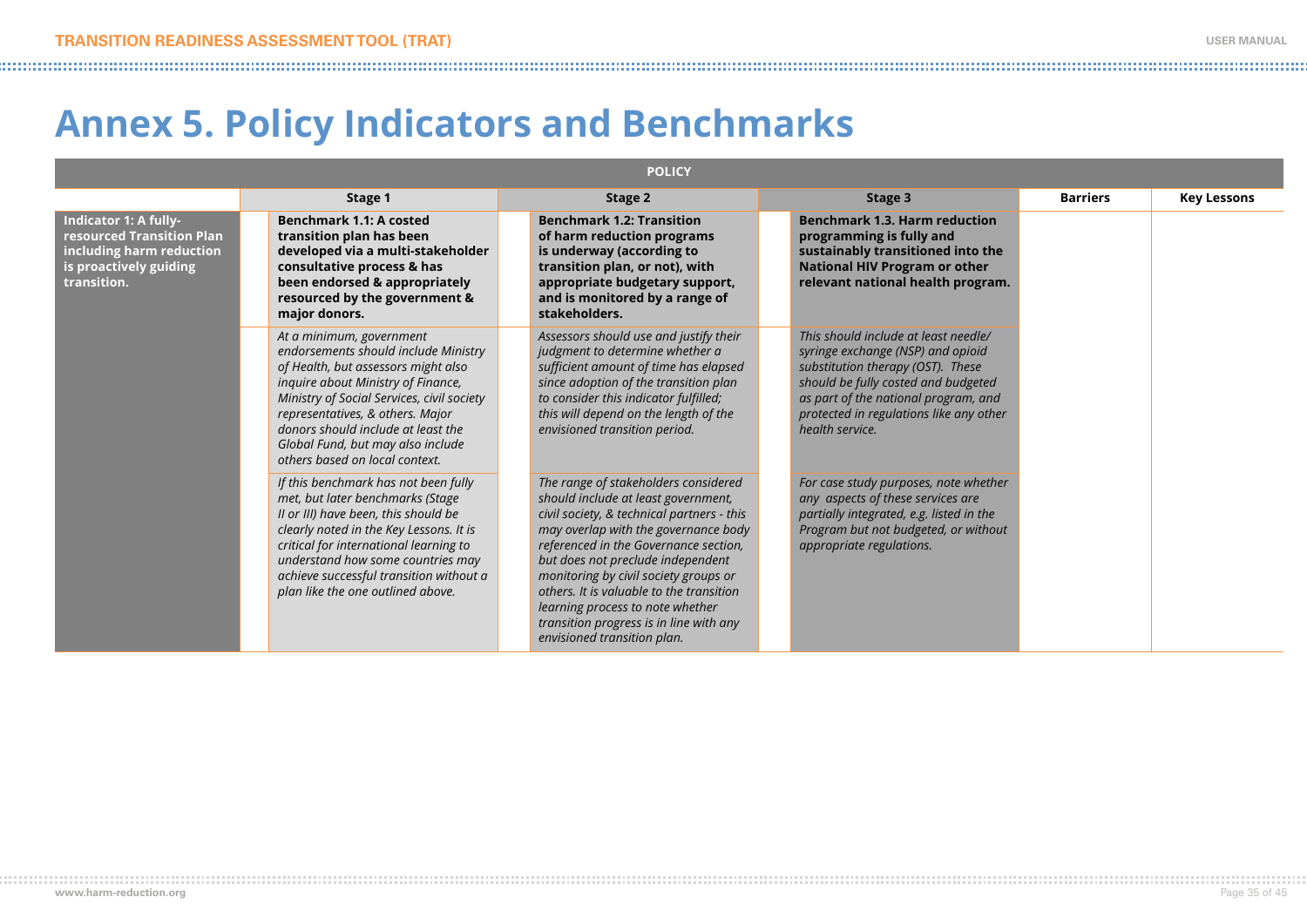| <b>POLICY</b>                                                                                                 |                                                                                                                                                                                                                                                                                                                                                                         |                                                                                                                                                                                              |                                                                                                                                                                                                           |                 |                    |
|---------------------------------------------------------------------------------------------------------------|-------------------------------------------------------------------------------------------------------------------------------------------------------------------------------------------------------------------------------------------------------------------------------------------------------------------------------------------------------------------------|----------------------------------------------------------------------------------------------------------------------------------------------------------------------------------------------|-----------------------------------------------------------------------------------------------------------------------------------------------------------------------------------------------------------|-----------------|--------------------|
|                                                                                                               | Stage 1                                                                                                                                                                                                                                                                                                                                                                 | Stage 2                                                                                                                                                                                      | Stage 3                                                                                                                                                                                                   | <b>Barriers</b> | <b>Key Lessons</b> |
| Indicator 2: There are no<br>legal or policy barriers to<br>the implementation of<br>harm reduction programs. | Benchmark 2.1: Legal and policy<br>barriers to implementation of<br>harm reduction programs have<br>been documented by one or more<br>stakeholders, but no changes to<br>legislation or policy have been<br>made.                                                                                                                                                       | Benchmark 2.2: Actions have<br>been taken to amend problematic<br>legislation and policies, but some<br>barriers still exist.                                                                | <b>Benchmark 2.3: Implementation</b><br>of core harm reduction services<br>of needle/syringe exchange (NSP)<br>and opioid substitution therapy<br>(OST) is fully allowed, in both<br>policy and practice. |                 |                    |
|                                                                                                               | Documentation may have been in the<br>form of reports, assessments, or policy<br>briefs. Documentation (or an update<br>to documentation) should have<br>occurred within the last 3 years.                                                                                                                                                                              | For case study purposes, you may<br>note specific policies and legislation<br>that have been changed, or are in<br>the process of being changed. Note<br>which government partners have been | Consider recent policy or legislative<br>changes (if any) that have allowed this<br>benchmark to be met.                                                                                                  |                 |                    |
|                                                                                                               | For case study purposes, you may wish<br>to note sources of documentation,<br>year(s) and where it can be accessed.<br>List specific policies and legislation<br>currently impeding the provision of<br>harm reduction services. Note whether<br>there is any specific government<br>endorsement, concordance or<br>discordance with stated legal change<br>priorities. | supportive, and which have not.                                                                                                                                                              | For case study purposes, you may<br>need to rely on key informants to<br>judge whether service provision is<br>'fully allowed in practice.' If any<br>minimal barriers still exist, note them.            |                 |                    |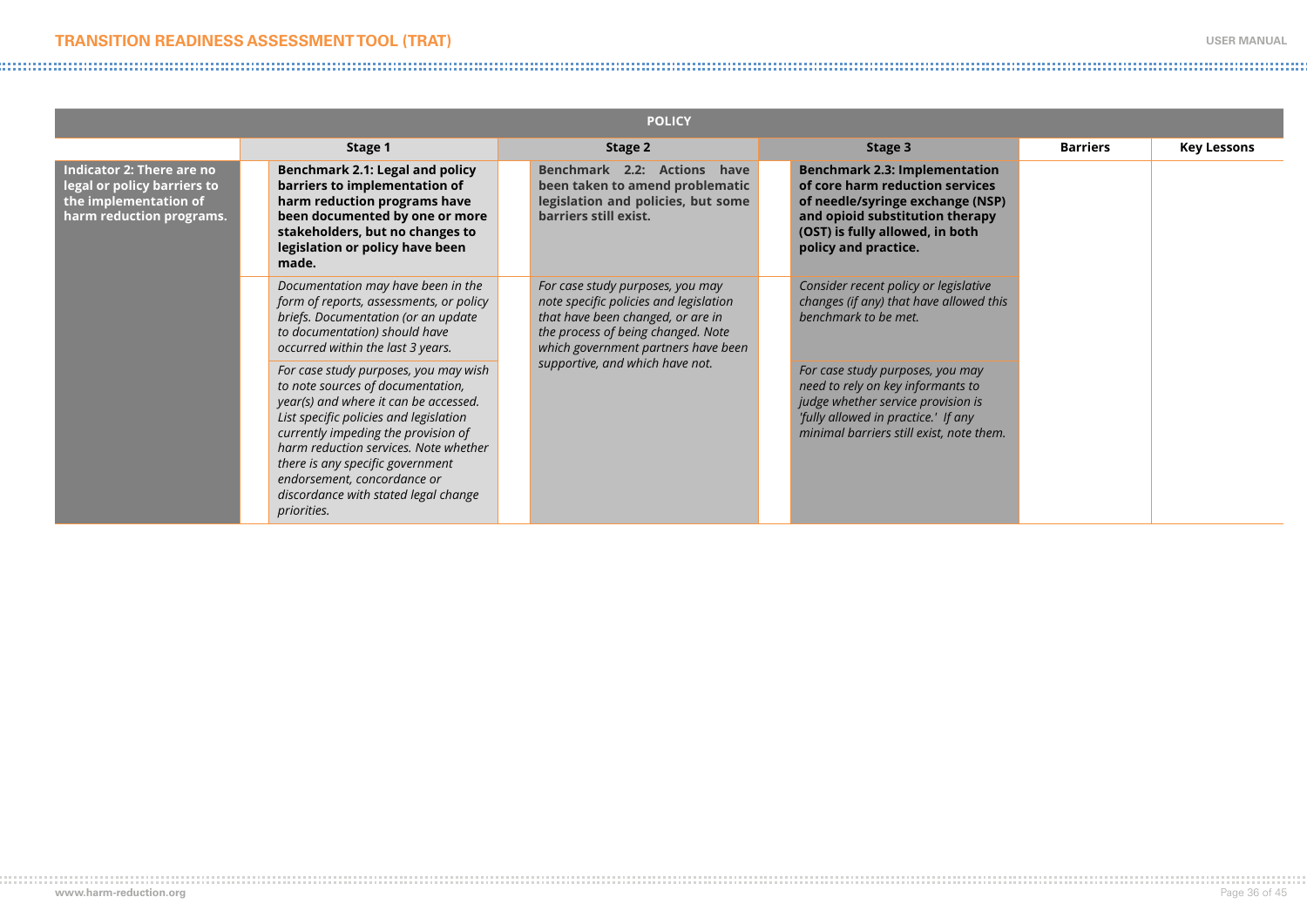| <b>POLICY</b>                                                                                                                                                                                                    |                                                                                                                                                                                                                                                                                                                                                                                                                                                              |                                                                                                                                                                                                                                                |                                                                                                                                                                                                                                                                                                                                                                               |                 |                    |
|------------------------------------------------------------------------------------------------------------------------------------------------------------------------------------------------------------------|--------------------------------------------------------------------------------------------------------------------------------------------------------------------------------------------------------------------------------------------------------------------------------------------------------------------------------------------------------------------------------------------------------------------------------------------------------------|------------------------------------------------------------------------------------------------------------------------------------------------------------------------------------------------------------------------------------------------|-------------------------------------------------------------------------------------------------------------------------------------------------------------------------------------------------------------------------------------------------------------------------------------------------------------------------------------------------------------------------------|-----------------|--------------------|
|                                                                                                                                                                                                                  | Stage 1                                                                                                                                                                                                                                                                                                                                                                                                                                                      | Stage 2                                                                                                                                                                                                                                        | Stage 3                                                                                                                                                                                                                                                                                                                                                                       | <b>Barriers</b> | <b>Key Lessons</b> |
| <b>Indicator 3: Policy or</b><br>legislation is in place to<br>state and/or municipal<br>governments to contract<br>or grant NGOs for the<br>delivery of harm reduction<br>and other HIV prevention<br>services. | Benchmark 3.1. There is policy<br>or legislation that supports a<br>mechanism for the government<br>to fund NGOs (grant or contract)<br>for some activities, but it does<br>not currently include provision of<br>harm reduction services.                                                                                                                                                                                                                   | Benchmark 3.2: There is progress<br>towards creating a policy or<br>legislation that supports a<br>mechanism for the government<br>to fund NGOs (grant or contract)<br>to provide harm reduction<br>services, but it is not yet<br>functional. | Benchmark 3.3: Procedures to<br>tender and award grants or<br>NGOs for harm<br>contracts to<br>reduction and HIV prevention<br>service delivery are in place and<br>functioning.                                                                                                                                                                                              |                 |                    |
|                                                                                                                                                                                                                  | This may be policy or legislation,<br>based on local context. This should<br>set precedent for government funding<br>of NGOs; the policy or legislation<br>need not specify that harm reduction<br>or health services are allowed to<br>be provided in order to fulfil this<br>henchmark.                                                                                                                                                                    | Assessors should use and justify their<br>judgment as to whether sufficient<br>progress has been made to achieve<br>this benchmark; it is recommended<br>that at least a draft policy or law has<br>been developed.                            | The easiest assessment of this<br>benchmark will be verifying whether<br>any tender or award has been<br>issued for a NGO providing harm<br>reduction services. If no tender or<br>award has been released, but the<br>assessor feels there is cause to award<br>this benchmark, e.g. systems are in<br>place but funding has not yet been<br>allocated, please note details. |                 |                    |
|                                                                                                                                                                                                                  | For case study purposes, you may<br>wish to note whether this mechanism<br>is supported by a policy or by<br>legislation. Note whether it is grant-<br>(funds are received in advance of<br>services delivered; fund amount is<br>not dependent on service delivery<br>results) or contract-based (funds<br>are reimbursed after services are<br>delivered; fund amount may be<br>dependent on service delivery results,<br>e.g. number of clients reached). | For case study purposes, you may<br>wish to note the progress achieved<br>relative to the process required to<br>pass this policy or legislation, as<br>well as a projected timeline and any<br>foreseen obstacles to its passage.             | For case study purposes, you may<br>wish to note how many tenders or<br>awards have been made, and for what<br>amount (total amount is sufficient). If<br>tenders or awards are imminent but<br>waiting on budget allocation, specify<br>details.                                                                                                                             |                 |                    |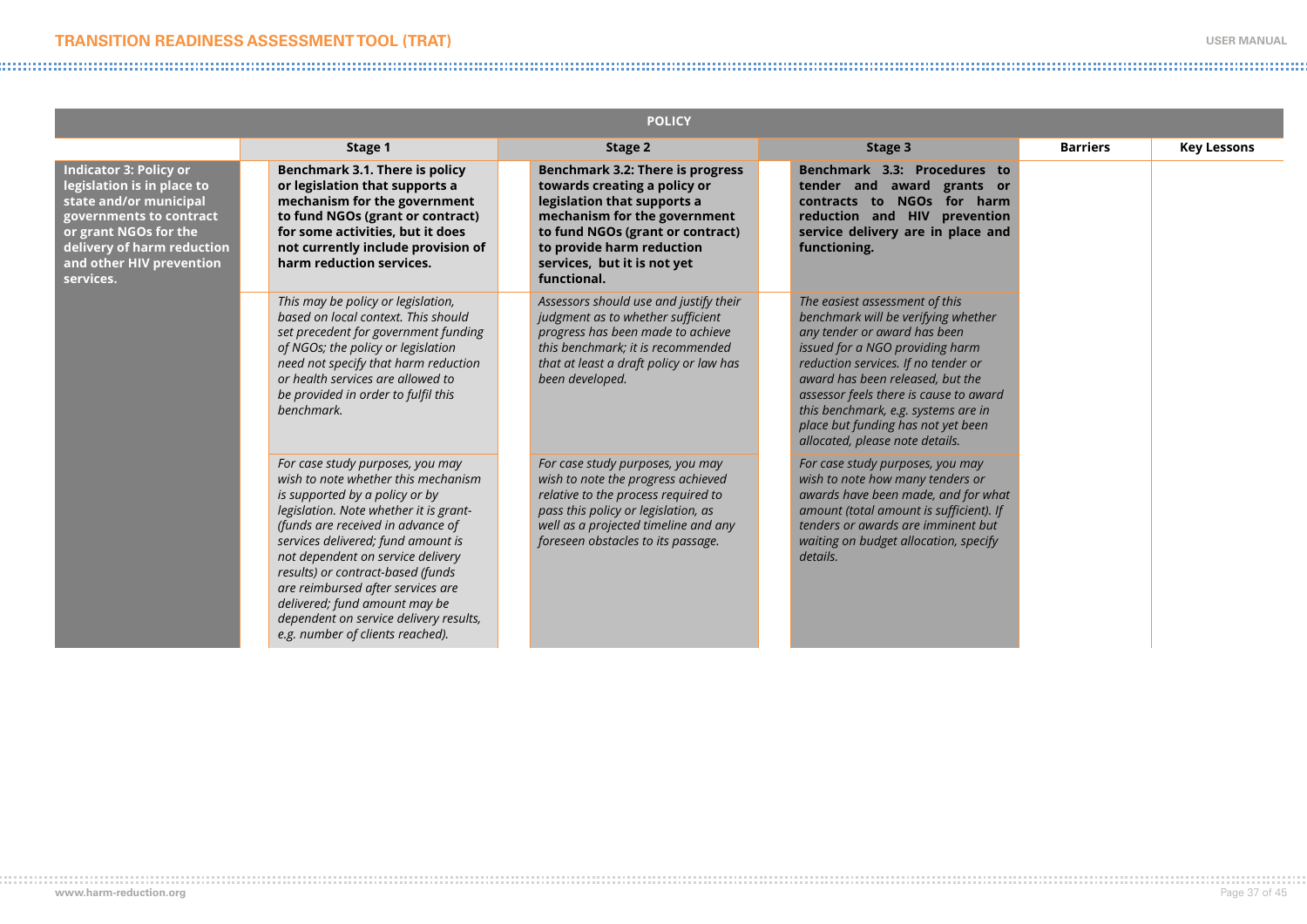### **Annex 6. Governance Indicators and Benchmarks**

| <b>GOVERNANCE</b>                                                                                                                                                                                                                                                                                       |                                                                                                                                                                                                                                                                                                                                                                                                                        |                                                                                                                                                                                                                                                                     |                                                                                                                                                                                                                                                           |                 |                    |
|---------------------------------------------------------------------------------------------------------------------------------------------------------------------------------------------------------------------------------------------------------------------------------------------------------|------------------------------------------------------------------------------------------------------------------------------------------------------------------------------------------------------------------------------------------------------------------------------------------------------------------------------------------------------------------------------------------------------------------------|---------------------------------------------------------------------------------------------------------------------------------------------------------------------------------------------------------------------------------------------------------------------|-----------------------------------------------------------------------------------------------------------------------------------------------------------------------------------------------------------------------------------------------------------|-----------------|--------------------|
|                                                                                                                                                                                                                                                                                                         | Stage 1                                                                                                                                                                                                                                                                                                                                                                                                                | Stage 2                                                                                                                                                                                                                                                             | Stage 3                                                                                                                                                                                                                                                   | <b>Barriers</b> | <b>Key Lessons</b> |
| Indicator 4: A multi-<br>stakeholder national<br>governance body,<br>including at least<br>government, civil society,<br>and technical partners, is<br>institutionalized to steer<br>the transition process,<br>and to continue program<br>planning and oversight<br>after the end of donor<br>funding. | <b>Benchmark 4.1: Actions</b><br>have been taken to plan<br>the integration of the CCM's<br>coordination and programmatic<br>planning functions into a<br>sustainable, multi-sectoral<br>national governance body.                                                                                                                                                                                                     | Benchmark 4.2: Integration of<br>the CCM's coordination and<br>programmatic planning functions<br>into a sustainable, multi-sectoral<br>national governance body is<br>underway, but some elements<br>have still not been transferred or<br>are not yet functional. | <b>Benchmark 4.3: All of the CCM's</b><br>coordination and programmatic<br>planning functions have<br>been fully integrated into a<br>sustainable, multi-sectoral<br>national governance body.                                                            |                 |                    |
|                                                                                                                                                                                                                                                                                                         | Actions may include the development<br>of a formal, government-endorsed<br>plan, the formation of a working<br>group, etc. Assessors should note<br>specifically which actions have<br>been taken in order to meet this<br>benchmark.<br>Note that this national governance<br>body must have decision-making<br>power, just as CCMs have decision-<br>making power over GF grants.<br>Advisory power is insufficient. | Assessors should note which aspects<br>of integration have been successful<br>so far, and which remain to be<br>completed.                                                                                                                                          | Assessor should use his/her judgment<br>on fulfilment of this benchmark,<br>based on evidence of the body's<br>function during a programmatic<br>planning process, and/or based on<br>key informant reports of how the<br>governance body is functioning. |                 |                    |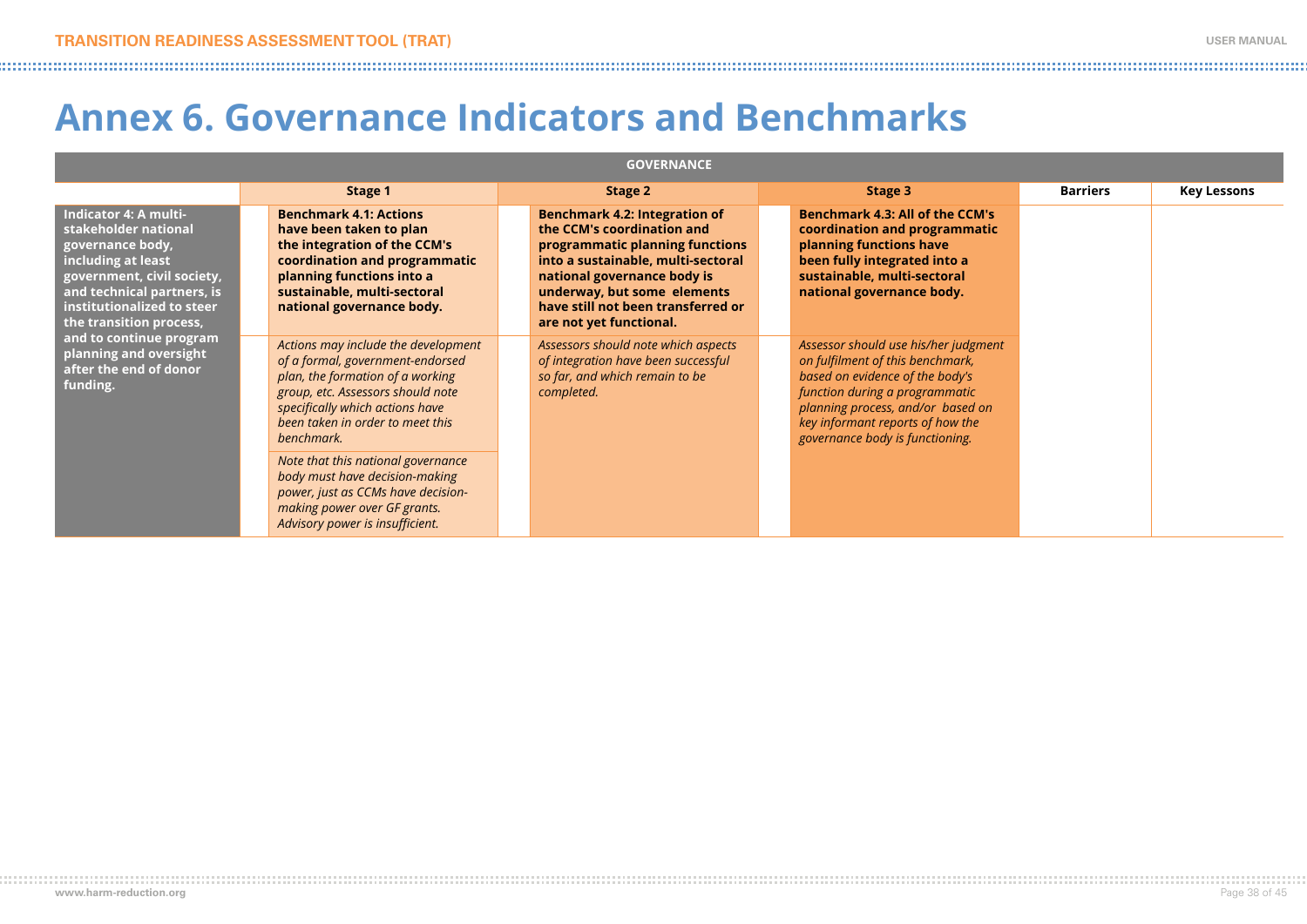| <b>GOVERNANCE</b>                                                                                                                                                                                                                 |                                                                                                                                                                                                                                                                                                                                                                                                                    |                                                                                                                                                                                                                                                                           |                                                                                                                                                                                                                                                                                                                                                   |                 |                    |
|-----------------------------------------------------------------------------------------------------------------------------------------------------------------------------------------------------------------------------------|--------------------------------------------------------------------------------------------------------------------------------------------------------------------------------------------------------------------------------------------------------------------------------------------------------------------------------------------------------------------------------------------------------------------|---------------------------------------------------------------------------------------------------------------------------------------------------------------------------------------------------------------------------------------------------------------------------|---------------------------------------------------------------------------------------------------------------------------------------------------------------------------------------------------------------------------------------------------------------------------------------------------------------------------------------------------|-----------------|--------------------|
|                                                                                                                                                                                                                                   | Stage 1                                                                                                                                                                                                                                                                                                                                                                                                            | Stage 2                                                                                                                                                                                                                                                                   | Stage 3                                                                                                                                                                                                                                                                                                                                           | <b>Barriers</b> | <b>Key Lessons</b> |
| Indicator 5: The multi-<br>stakeholder national<br>governance body has<br>an oversight function to<br>monitor implementation<br>of the National HIV<br>Program, and harm<br>reduction/PWID outcomes<br>are measured as a distinct | <b>Benchmark 5.1: Actions</b><br>have been taken to plan<br>the integration of the CCM's<br>programmatic monitoring<br>and oversight functions into<br>a sustainable, multi-sectoral<br>national governance body.                                                                                                                                                                                                  | Benchmark 5.2: Integration of the<br><b>CCM's programmatic monitoring</b><br>and oversight functions into<br>a sustainable, multi-sectoral<br>national governance body is<br>underway, but some elements<br>have still not been transferred or<br>are not yet functional. | <b>Benchmark 5.3: All of the CCM's</b><br>programmatic monitoring<br>and oversight functions have<br>been fully integrated into a<br>sustainable, multi-sectoral<br>national governance body,<br>and data is used for program<br>planning.                                                                                                        |                 |                    |
| program area.                                                                                                                                                                                                                     | Actions may include the development<br>of a formal, government-endorsed<br>plan, the formation of a working<br>group, etc. Assessors should note<br>specifically which actions have<br>been taken in order to meet this<br>benchmark.<br>Note that this national governance<br>body or its committees or<br>subcommittees must have full<br>authority to conduct oversight and<br>advise on programmatic planning. | Assessors should note which aspects<br>of integration have been successful<br>so far, and which remain to be<br>completed.                                                                                                                                                | Assessor should use his/her judgment<br>on fulfilment of this benchmark,<br>based on evidence of the body's<br>function during a programmatic<br>implementation period, evidence<br>that data has been used to plan or<br>improve further programming, and/<br>or based on key informant reports<br>of how the governance body is<br>functioning. |                 |                    |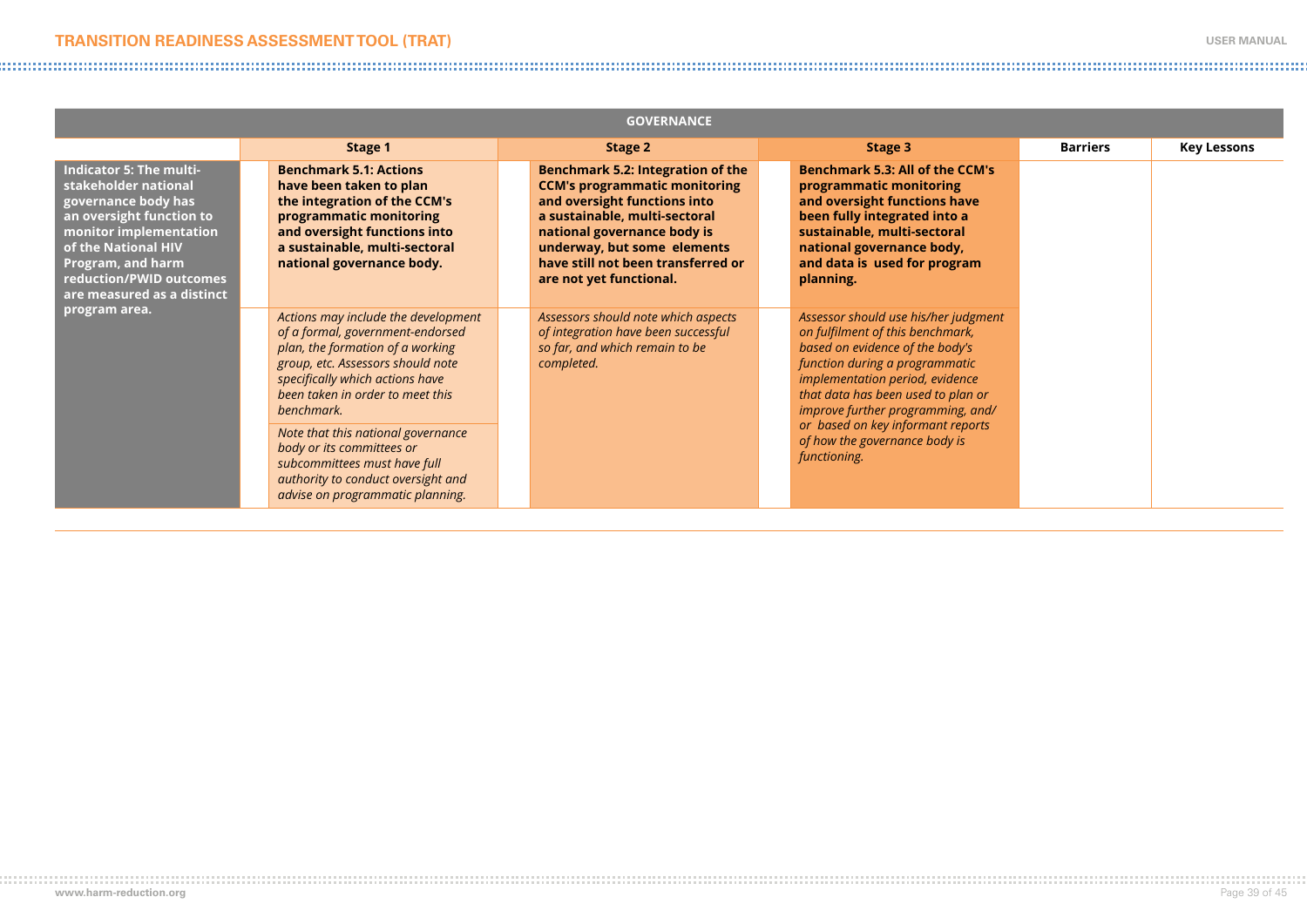| <b>GOVERNANCE</b>                                                                                                                                                                      |                                                                                                                                                                                                                                                                                                                                                                                                                    |                                                                                                                                                                                                                                                  |                                                                                                                                                                                                                                                                                                                                         |                 |                    |
|----------------------------------------------------------------------------------------------------------------------------------------------------------------------------------------|--------------------------------------------------------------------------------------------------------------------------------------------------------------------------------------------------------------------------------------------------------------------------------------------------------------------------------------------------------------------------------------------------------------------|--------------------------------------------------------------------------------------------------------------------------------------------------------------------------------------------------------------------------------------------------|-----------------------------------------------------------------------------------------------------------------------------------------------------------------------------------------------------------------------------------------------------------------------------------------------------------------------------------------|-----------------|--------------------|
|                                                                                                                                                                                        | Stage 1                                                                                                                                                                                                                                                                                                                                                                                                            | Stage 2                                                                                                                                                                                                                                          | Stage 3                                                                                                                                                                                                                                                                                                                                 | <b>Barriers</b> | <b>Key Lessons</b> |
| Indicator 6: The multi-<br>stakeholder national<br>governance body has<br>an oversight function<br>to monitor expenditure<br>against the planned<br>budget, and harm<br>reduction/PWID | <b>Benchmark 6.1: Actions</b><br>have been taken to plan the<br>integration of the CCM's financial<br>oversight planning functions<br>into a sustainable, multi-sectoral<br>national governance body.                                                                                                                                                                                                              | Benchmark 6.2: Integration of<br>the CCM's financial oversight<br>functions into a sustainable.<br>multi-sectoral national<br>governance body is underway,<br>but some elements have still not<br>been transferred or are not yet<br>functional. | <b>Benchmark 6.3: All of the CCM's</b><br>financial oversight functions<br>have been fully integrated into<br>a sustainable, multi-sectoral<br>national governance body,<br>and data is used for program<br>planning.                                                                                                                   |                 |                    |
| expenditure is measured<br>as a distinct track of<br>expenditure.                                                                                                                      | Actions may include the development<br>of a formal, government-endorsed<br>plan, the formation of a working<br>group, etc. Assessors should note<br>specifically which actions have<br>been taken in order to meet this<br>benchmark.<br>Note that this national governance<br>body or its committees or<br>subcommittees must have full<br>authority to conduct oversight and<br>advise on programmatic planning. | Assessors should note which aspects<br>of integration have been successful<br>so far, and which remain to be<br>completed.                                                                                                                       | Assessor should use his/her judgment<br>on fulfilment of this benchmark,<br>based on evidence of the body's<br>function during a programmatic<br>spending period, evidence that data<br>has been used to plan or improve<br>further programming, and/or based<br>on key informant reports of how the<br>governance body is functioning. |                 |                    |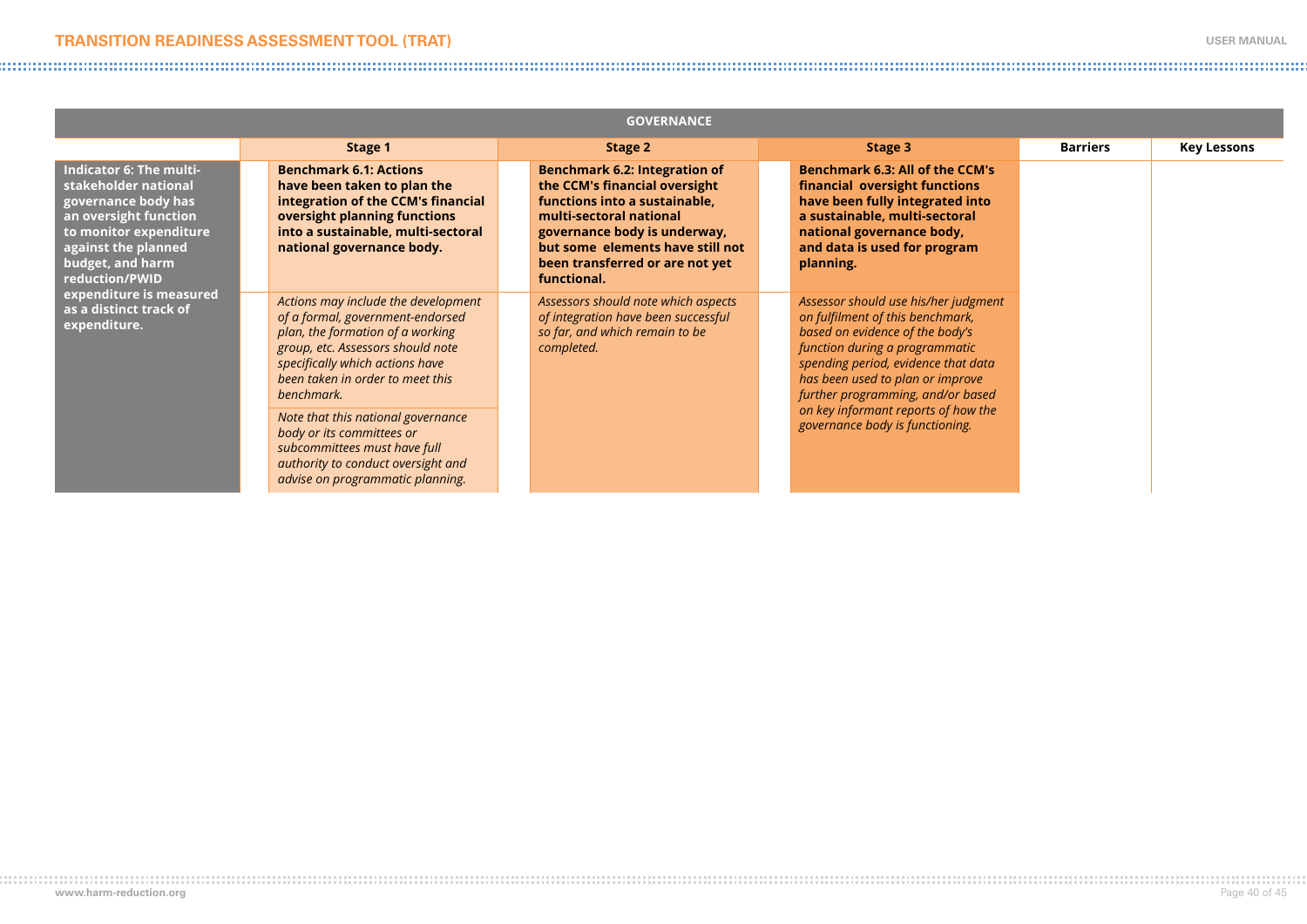# **Annex 7. Finance Indicators and Benchmarks**

| <b>FINANCE</b>                                                                                                    |                                                                                                                                                                             |                                                                                                                                                                                                                                                                                      |                                                                                                                                                                                                                                                                                          |                 |                    |  |
|-------------------------------------------------------------------------------------------------------------------|-----------------------------------------------------------------------------------------------------------------------------------------------------------------------------|--------------------------------------------------------------------------------------------------------------------------------------------------------------------------------------------------------------------------------------------------------------------------------------|------------------------------------------------------------------------------------------------------------------------------------------------------------------------------------------------------------------------------------------------------------------------------------------|-----------------|--------------------|--|
|                                                                                                                   | Stage 1                                                                                                                                                                     | Stage 2                                                                                                                                                                                                                                                                              | Stage 3                                                                                                                                                                                                                                                                                  | <b>Barriers</b> | <b>Key Lessons</b> |  |
| <b>Indicator 7: Funds for</b><br>harm reduction are<br>allocated according to<br>an optimized budget<br>scenario. | <b>Benchmark 7.1: A budgetary</b><br>gap analysis has been done to<br>identify any gaps in funding that<br>would be needed to reach WHO-<br>recommended coverage levels.    | <b>Benchmark</b><br>budget<br>7.2:<br>$\mathsf{A}$<br>optimization exercise has been<br>conducted to guide the efficient<br>allocation of funds to reach WHO-<br>recommended coverage levels.                                                                                        | <b>Benchmark 7.3: Budget</b><br>optimization has been<br>undertaken so that national<br>program budgets mirror<br>optimized budget scenarios and<br>are fully funded and allocated.                                                                                                      |                 |                    |  |
|                                                                                                                   | The format of these exercises may<br>vary by local context, but there should<br>be formal documentation of this need<br>projection and costing processes.                   | This exercise should consider the<br>maximum achievable impact with<br>budgeted funds, and recommend<br>appropriate allocations to<br>programming. This exercise may<br>include, but is not limited to, the<br>development of an investment case<br>using UNAIDS tools and guidance. | The assessor should use his/her<br>judgment as to whether actual budget<br>allocations sufficiently reflect the<br>recommendations for an optimized<br>budget. For the purpose of this<br>assessment, special attention is<br>warranted for the harm reduction<br>portion of the budget. |                 |                    |  |
|                                                                                                                   |                                                                                                                                                                             |                                                                                                                                                                                                                                                                                      | Note any deviance from the<br>recommended optimized budget,<br>including overall budget amount<br>and differences in proportional<br>allocations.                                                                                                                                        |                 |                    |  |
| <b>Indicator 8: Core harm</b><br>reduction services<br>are funded by the<br>government.                           | <b>Benchmark 8.1: Either needles</b><br>and syringes for harm reduction<br>OR opioid substitution therapy<br>medications (not both) are<br>included in the domestic budget. | <b>Benchmark 8.2: Both needles</b><br>and syringes for harm reduction<br>AND opioid substitution therapy<br>medications are included in the<br>domestic budget.                                                                                                                      | <b>Benchmark 8.3: Both needles</b><br>and syringes for harm reduction<br><b>AND opioid substitution</b><br>therapy medications are funded<br>sufficiently to meet at least the<br><b>WHO-recommended coverage</b><br>levels.                                                             |                 |                    |  |
|                                                                                                                   | This benchmark may be fulfilled<br>simply by there being a line item for<br>inclusion for either element of harm<br>reduction programming.                                  | This benchmark may be fulfilled<br>simply by there being a line item for<br>inclusion for each elements of harm<br>reduction programming.                                                                                                                                            | Assessors should also note whether<br>these levels are equivalent to full<br>demand, as defined in costing and/<br>or budget optimization exercises, as<br>described in Indicator 7, above.                                                                                              |                 |                    |  |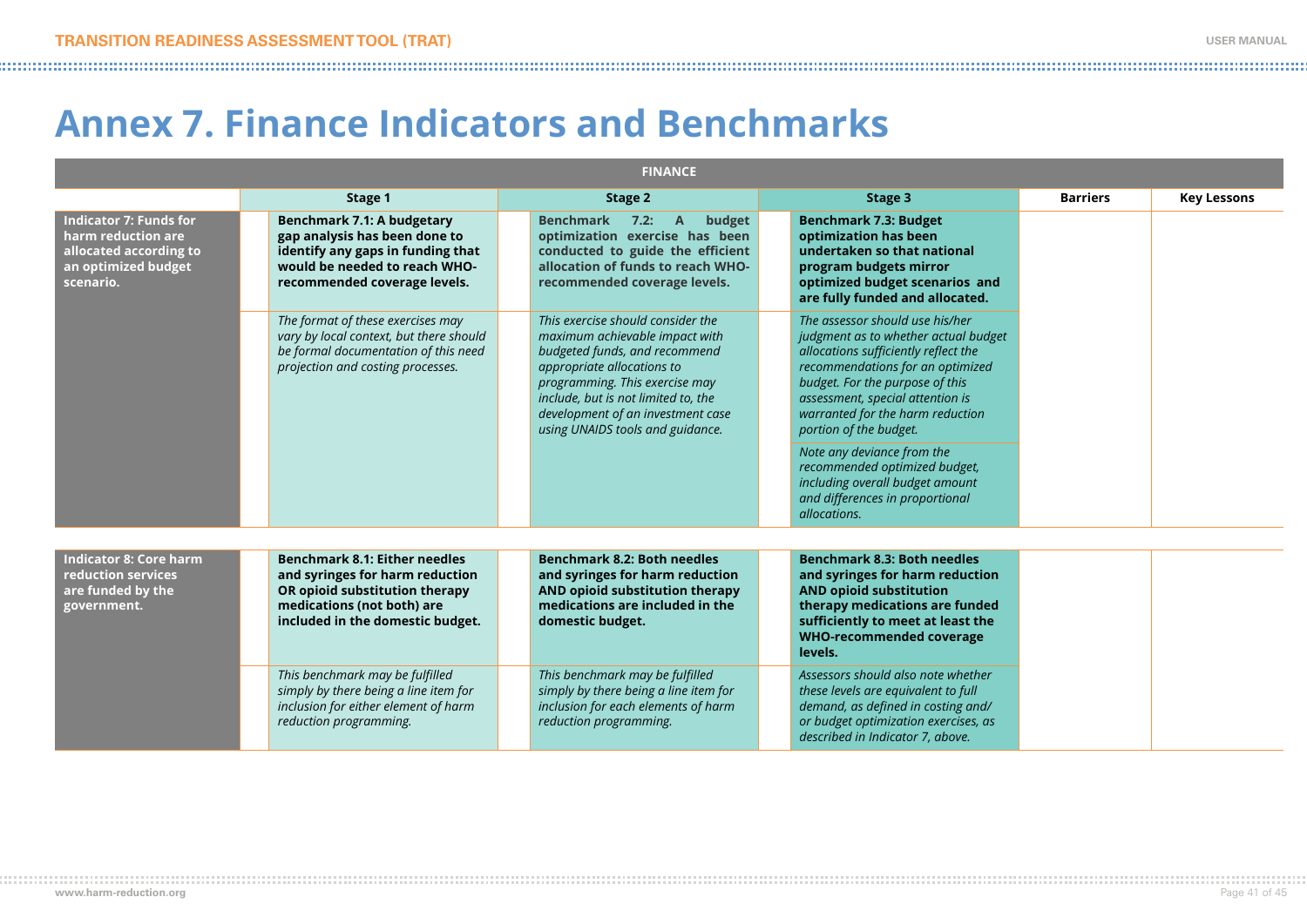#### **TRANSITION READINESS ASSESSMENT TOOL (TRAT) USER MANUAL**

#### 

| <b>FINANCE</b>                                                                                                                         |                                                                                                                    |                                                                                                                                                                                                                                                                                                                                          |                                                                                                                                                                                                                       |                 |                    |
|----------------------------------------------------------------------------------------------------------------------------------------|--------------------------------------------------------------------------------------------------------------------|------------------------------------------------------------------------------------------------------------------------------------------------------------------------------------------------------------------------------------------------------------------------------------------------------------------------------------------|-----------------------------------------------------------------------------------------------------------------------------------------------------------------------------------------------------------------------|-----------------|--------------------|
|                                                                                                                                        | Stage 1                                                                                                            | Stage 2                                                                                                                                                                                                                                                                                                                                  | Stage 3                                                                                                                                                                                                               | <b>Barriers</b> | <b>Key Lessons</b> |
| <b>Indicator 9: Donor</b><br>procurement systems are<br>integrated into national<br>systems and assuring<br>reasonable price controls. | Benchmark 9.1: A plan exists<br>to integrate Global Fund<br>procurement systems into<br>national systems.          | Benchmark 9.2: Global Fund<br>procurement systems have<br>been integrated into national<br>systems, and the government is<br>procuring all core harm reduction<br>commodities.                                                                                                                                                           | Benchmark 9.3: The government<br>is procuring all core harm<br>reduction commodities at<br>reasonable international price<br>standards and at quantities<br>to reach WHO-recommended<br>coverage.                     |                 |                    |
|                                                                                                                                        | This plan should, at minimum, be<br>endorsed by both the government and<br>Global Fund, and specify a timeline for | This benchmark is met by completing<br>all steps outlined in the plan for<br>integration, as noted in 9.1.                                                                                                                                                                                                                               | If price control systems are in place for<br>procurement mechanisms, validation<br>that systems are functioning is                                                                                                    |                 |                    |
|                                                                                                                                        | integration.                                                                                                       | Core harm reduction commodities<br>should include all necessary supplies<br>for both NSP and OST programs.<br>Assessors should reference commodity<br>lists as defined by regional WHO<br>offices to judge whether all core<br>commodities are included on local<br>context; if a different list is used,<br>assessors should note this. | sufficient to fulfil this benchmark. If<br>price control systems are not in place,<br>the assessor will need to compare<br>current prices for key commodities<br>to historic prices from Global Fund<br>procurements. |                 |                    |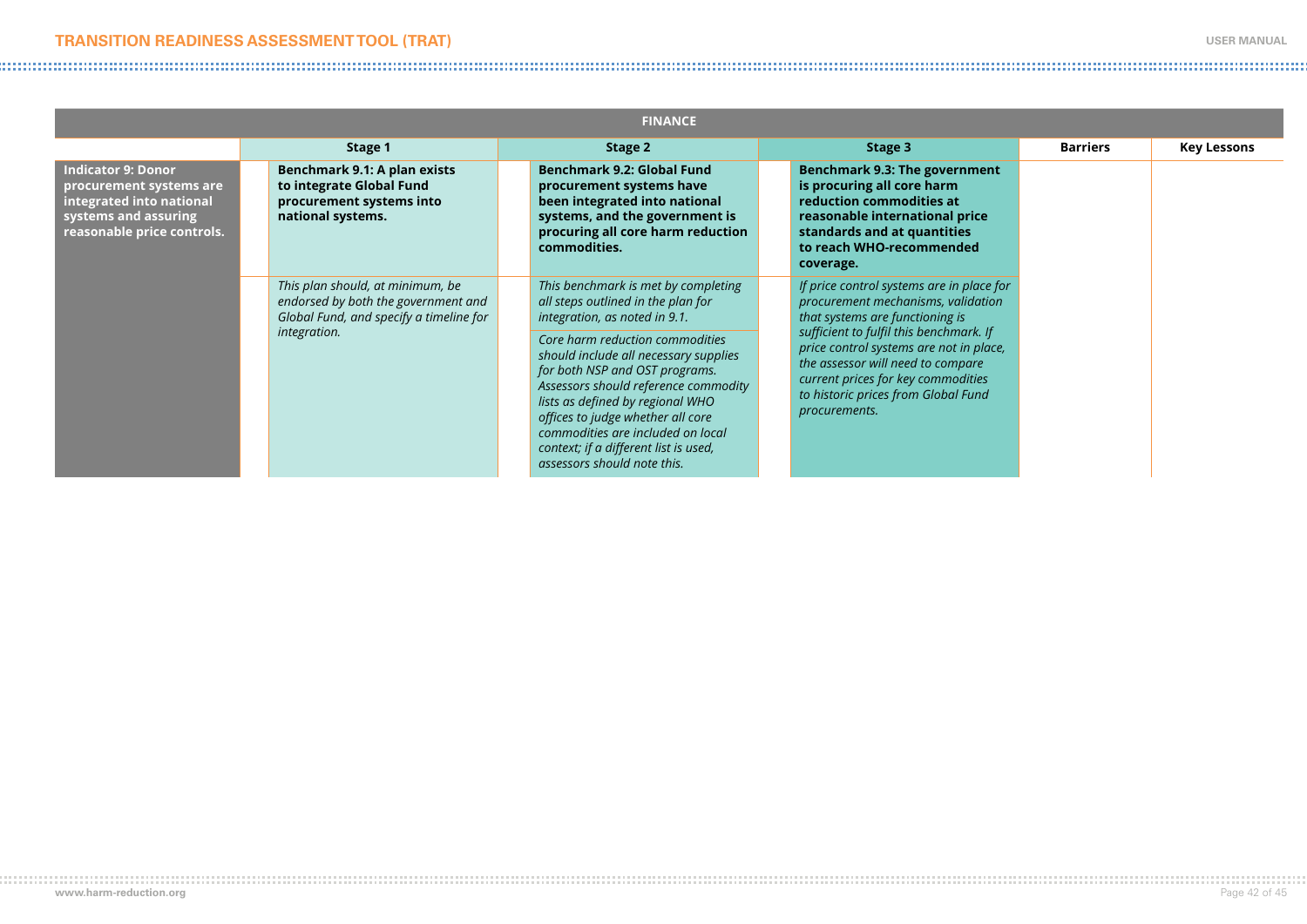# <span id="page-42-0"></span>**Annex 8. Program Indicators and Benchmarks**

| <b>PROGRAM</b>                                                                                                                                     |                                                                                                                                                                                                                                                                                                                               |                                                                                                                                                                                                                                                                                                                                                                                                                                                                                                                    |                                                                                                                                                                                    |                 |                    |  |  |  |
|----------------------------------------------------------------------------------------------------------------------------------------------------|-------------------------------------------------------------------------------------------------------------------------------------------------------------------------------------------------------------------------------------------------------------------------------------------------------------------------------|--------------------------------------------------------------------------------------------------------------------------------------------------------------------------------------------------------------------------------------------------------------------------------------------------------------------------------------------------------------------------------------------------------------------------------------------------------------------------------------------------------------------|------------------------------------------------------------------------------------------------------------------------------------------------------------------------------------|-----------------|--------------------|--|--|--|
|                                                                                                                                                    | Stage 1                                                                                                                                                                                                                                                                                                                       | Stage 2                                                                                                                                                                                                                                                                                                                                                                                                                                                                                                            | Stage 3                                                                                                                                                                            | <b>Barriers</b> | <b>Key Lessons</b> |  |  |  |
| <b>Indicator 10: Provision</b><br>of core harm reduction<br>services is monitored<br>according to defined<br>standards.                            | <b>Benchmark 10.1: Defined service</b><br>provision standards exist for at<br>least needle/syringe programs<br>and opioid substitution therapy.                                                                                                                                                                               | <b>Benchmark 10.2: Harm reduction</b><br>service monitoring is included<br>in the national monitoring and<br>evaluation strategy, with express<br>provision for involvement of civil<br>society in monitoring efforts.                                                                                                                                                                                                                                                                                             | <b>Benchmark 10.3: Harm reduction</b><br>service provision is regularly<br>monitored according to schedule,<br>with involvement of civil society.                                  |                 |                    |  |  |  |
|                                                                                                                                                    | Standards should include, at a<br>minimum: appropriate service<br>providers, basic quality assurance<br>measures, coverage targets, and<br>recommended low-threshold<br>approaches. Standards should be<br>approved by MOH, and be used as<br>metrics for monitoring as with any<br>other health service.                     | The national monitoring and<br>evaluation strategy may be part<br>of the National HIV Strategic Plan,<br>or may be a stand-alone strategy,<br>depending on the country's chosen<br>format. Monitoring should include<br>both government-provided and<br>government contracted/granted (e.g.<br>NGO-delivered) services. Members<br>of the PWID community, including<br>those from PWID and patient/client<br>networks, and other non-service-<br>delivery groups, should be integral to<br>the monitoring process. | Monitoring should be conducted<br>at intervals specified in national<br>monitoring and evaluation<br>frameworks, and results of monitoring<br>should be a matter of public record. |                 |                    |  |  |  |
| <b>Indicator 11: Core harm</b><br>reduction services are<br>available at levels of<br>coverage recommended<br>by the World Health<br>Organization. | Benchmark 11.1: Coverage gaps<br>have been assessed and targets<br>set to expand coverage.                                                                                                                                                                                                                                    | Benchmark 11.2: Coverage of<br>either needle/syringe programs<br>or opioid substitution therapy<br>has reached the set target.                                                                                                                                                                                                                                                                                                                                                                                     | <b>Benchmark 11.3: Coverage for</b><br>both needle/syringe programs<br>and opioid substitution therapy<br>have reached the set target.                                             |                 |                    |  |  |  |
|                                                                                                                                                    | You may draw on a number of<br>resources - reports, assessments,<br>annual statistics, etc - to assess<br>whether coverage gaps have been<br>adequately assessed. Targets should<br>be in line with coverage levels from<br>World Health Organization (needle/<br>syringe: 60% of all PWID; OST: 40% of<br>all opiate users). | To meet this benchmark, one of the<br>two core harm reduction services must<br>meet WHO recommended targets.                                                                                                                                                                                                                                                                                                                                                                                                       | To meet this benchmark, both<br>needle/syringe programs and opioid<br>substitution therapy programs must<br>meet WHO recommended targets.                                          |                 |                    |  |  |  |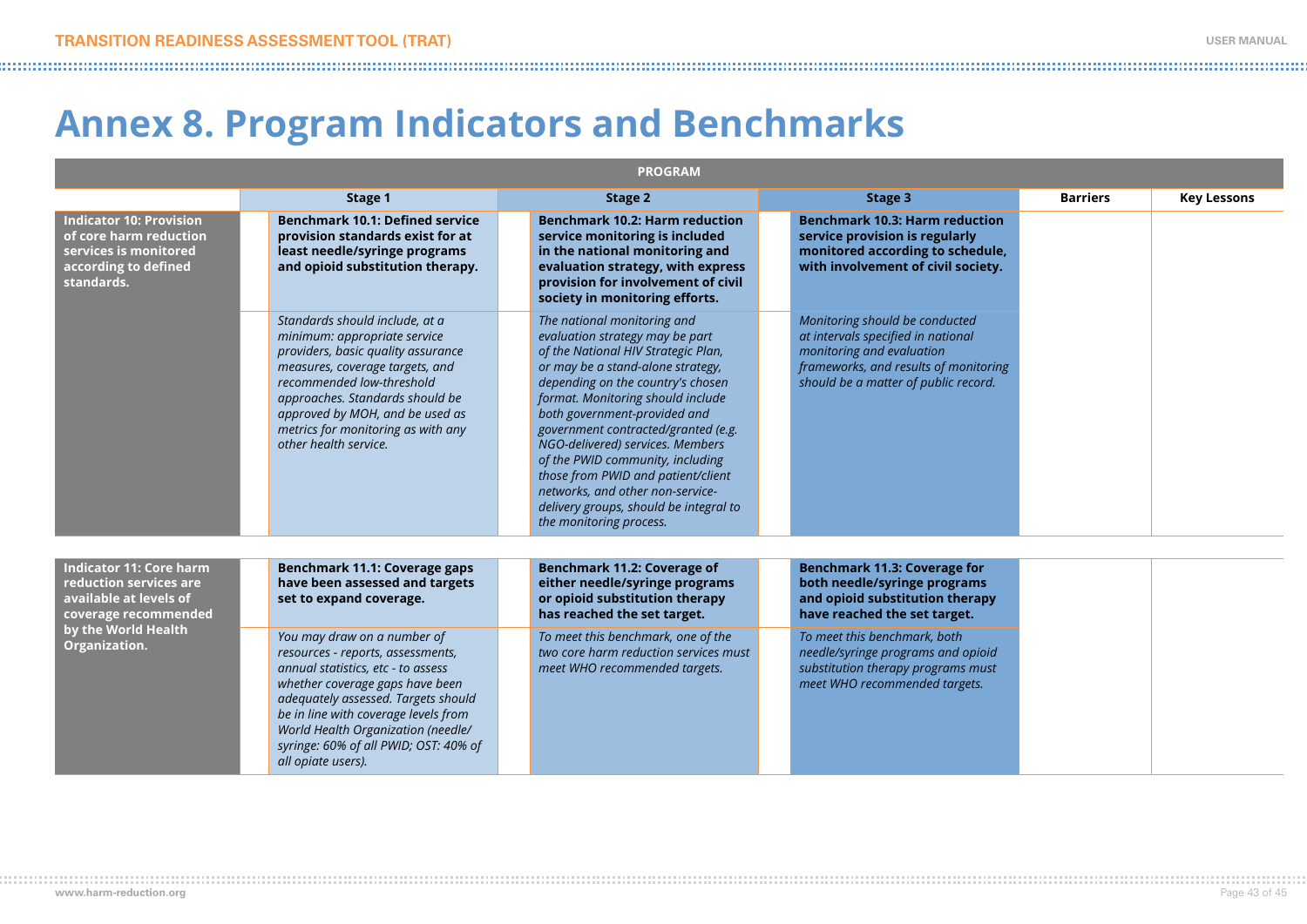| <b>PROGRAM</b>                                                                                                                                                 |                                                                                                                                                                                                                                                                                                                                                                                                                                                                                                                                          |                                                                                                                                                                                                                                                                                                                                                                                                                                                                                                                                           |                                                                                                                                                                                                                                                                                                                                                                                                                                                                                                                             |                 |                    |  |  |  |
|----------------------------------------------------------------------------------------------------------------------------------------------------------------|------------------------------------------------------------------------------------------------------------------------------------------------------------------------------------------------------------------------------------------------------------------------------------------------------------------------------------------------------------------------------------------------------------------------------------------------------------------------------------------------------------------------------------------|-------------------------------------------------------------------------------------------------------------------------------------------------------------------------------------------------------------------------------------------------------------------------------------------------------------------------------------------------------------------------------------------------------------------------------------------------------------------------------------------------------------------------------------------|-----------------------------------------------------------------------------------------------------------------------------------------------------------------------------------------------------------------------------------------------------------------------------------------------------------------------------------------------------------------------------------------------------------------------------------------------------------------------------------------------------------------------------|-----------------|--------------------|--|--|--|
|                                                                                                                                                                | Stage 1                                                                                                                                                                                                                                                                                                                                                                                                                                                                                                                                  | Stage 2                                                                                                                                                                                                                                                                                                                                                                                                                                                                                                                                   | Stage 3                                                                                                                                                                                                                                                                                                                                                                                                                                                                                                                     | <b>Barriers</b> | <b>Key Lessons</b> |  |  |  |
| <b>Indicator 12: NGOs</b><br>are critical partners in<br>delivery of harm reduction<br>and other HIV prevention<br>services financed by<br>domestic resources. | <b>Benchmark 12.1: A limited</b><br>number of NGOs receive grants<br>or contracts for providing harm<br>reduction services.                                                                                                                                                                                                                                                                                                                                                                                                              | Benchmark 12.2: An increasing<br>number of NGOs receives grants<br>or contracts for providing harm<br>reduction services; they are<br>increasingly recognized as core<br>service providers.                                                                                                                                                                                                                                                                                                                                               | Benchmark 12.3: NGOs serve as<br>the primary service providers<br>for harm reduction and other<br>HIV prevention services, and<br>effectively link clients to services<br>provided by the state.                                                                                                                                                                                                                                                                                                                            |                 |                    |  |  |  |
|                                                                                                                                                                | A limited number is defined as no<br>more than 10% of NGOs currently<br>providing harm reduction services*<br>are funded in part by the government<br>or other sustainable domestic<br>resources. [*For countries that<br>have already abruptly undergone<br>graduation from Global Fund<br>support, you may wish to measure in<br>comparison to the maximum number<br>of NGOs providing harm reduction<br>services when Global Fund was still<br>present. If you choose to do so, please<br>note this in the Barriers comment<br>area.] | This benchmark is fulfilled when<br>at least 50% of all NGOs currently<br>providing harm reduction services*<br>are funded in part by the government<br>or other sustainable domestic<br>resources. [*For countries that<br>have already abruptly undergone<br>graduation from Global Fund<br>support you may wish to measure in<br>comparison to the maximum number<br>of NGOs providing harm reduction<br>services when Global Fund was still<br>present. If you choose to do so, please<br>note this in the Barriers comment<br>area.] | This benchmark is fulfilled when<br>at least 75% of all NGOs currently<br>providing harm reduction services*<br>are funded in full by the government<br>or other domestic resources. [*For<br>countries that have already abruptly<br>undergone graduation from Global<br>Fund support, you may wish to<br>measure in comparison to the<br>maximum number of NGOs providing<br>harm reduction services when Global<br>Fund was still present. If you choose to<br>do so, please note this in the Barriers<br>comment area.] |                 |                    |  |  |  |
|                                                                                                                                                                | For case study purposes, you may<br>wish to note the number of grants/<br>contracts received, number of unique<br>NGOs receiving.                                                                                                                                                                                                                                                                                                                                                                                                        | For case study purposes, you may<br>wish to note the number of grants/<br>contracts received, number of unique<br>NGOs receiving.                                                                                                                                                                                                                                                                                                                                                                                                         | For case study purposes, you may<br>wish to note the number of grants/<br>contracts received, number of unique<br>NGOs receiving.                                                                                                                                                                                                                                                                                                                                                                                           |                 |                    |  |  |  |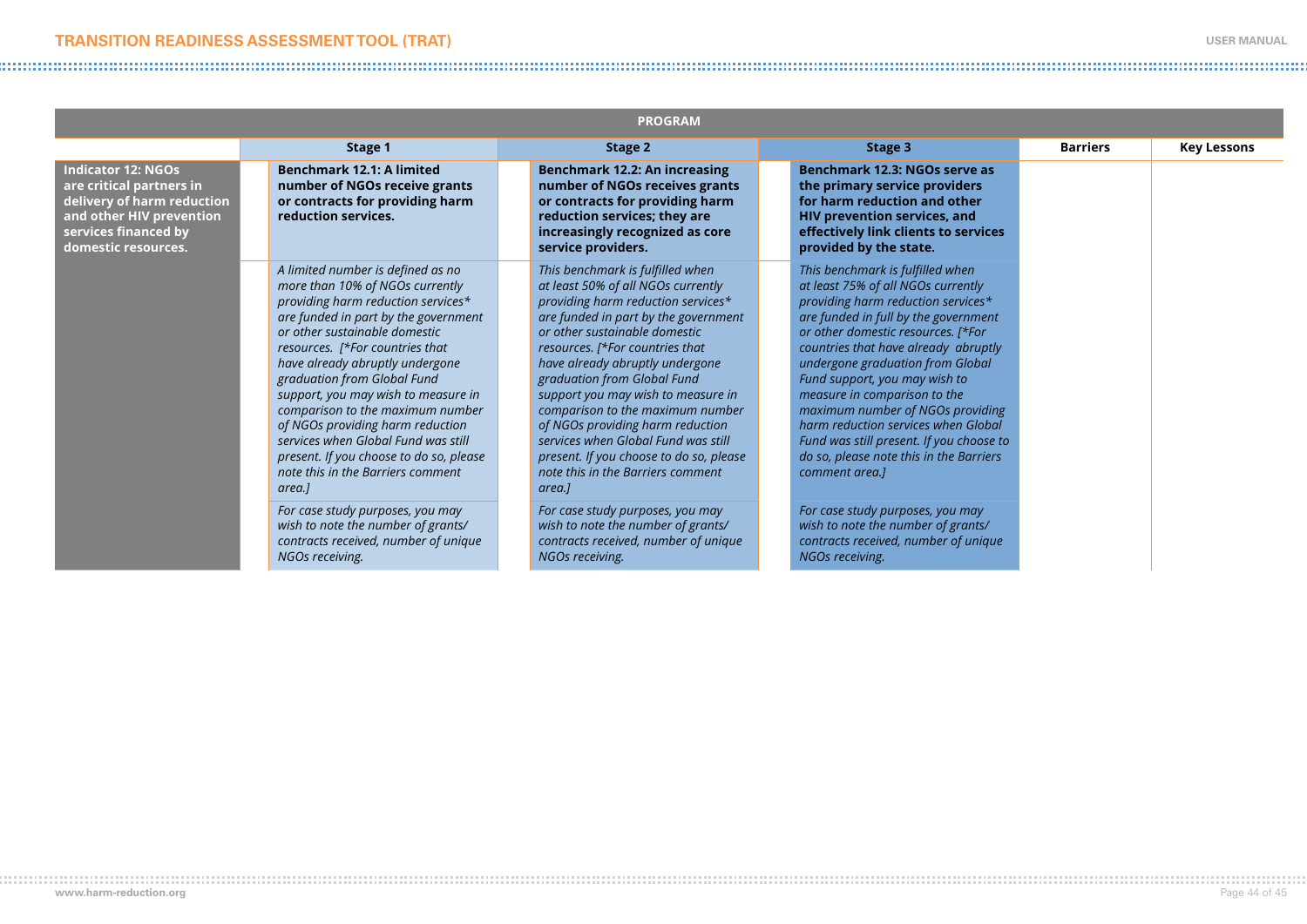# **References**

- 1. Eurasian Harm Reduction Network (EHRN). Transition and Sustainability of HIV and TB Responses in Eastern Europe and Central Asia: A regional consultation report and draft transition framework. Global Fund to Fight AIDS, Tuberculosis and Malaria, July 2015, [http://www.harm-reduction.org/sites/default/files/pdf/regional\\_](http://www.harm-reduction.org/sites/default/files/pdf/regional_consultation_report_for_gfs_eng.pdf) [consultation\\_report\\_for\\_gfs\\_eng.pdf](http://www.harm-reduction.org/sites/default/files/pdf/regional_consultation_report_for_gfs_eng.pdf) (in English), accessed 19 July 2016, [http://www.harm-reduction.org/sites/](http://www.harm-reduction.org/sites/default/files/pdf/regional_consultation_report_for_gfs_rus_0.pdf ) [default/files/pdf/regional\\_consultation\\_report\\_for\\_gfs\\_rus\\_0.pdf](http://www.harm-reduction.org/sites/default/files/pdf/regional_consultation_report_for_gfs_rus_0.pdf ) (in Russian).
- 2. <http://www.harm-reduction.org/sites/default/files/pdf/albania-global-fund-case-study-2016.pdf>; [http://www.](http://www.harm-reduction.org/sites/default/files/pdf/albania_ru-global-fund-210x2973mm.pdf) [harm-reduction.org/sites/default/files/pdf/albania\\_ru-global-fund-210x2973mm.pdf](http://www.harm-reduction.org/sites/default/files/pdf/albania_ru-global-fund-210x2973mm.pdf) (in Russian), accessed 2 August 2016.
- 3. <http://www.harm-reduction.org/sites/default/files/pdf/bih-global-fund-case-study-2016.pdf>, accessed 2 August 2016.
- 4. <http://www.harm-reduction.org/sites/default/files/pdf/macedonia-global-fund-210x2973mm.pdf>, accessed 2 August 2016.
- 5. [http://www.harm-reduction.org/sites/default/files/pdf/montenegro\\_-global-fund-210x2973mm.pdf](http://www.harm-reduction.org/sites/default/files/pdf/montenegro_-global-fund-210x2973mm.pdf), accessed 9 August 2016.
- 6. [http://www.harm-reduction.org/sites/default/files/pdf/romania-global-fund-case-study-final\\_-\\_copy.pdf](http://www.harm-reduction.org/sites/default/files/pdf/romania-global-fund-case-study-final_-_copy.pdf), accessed 2 August 2016.